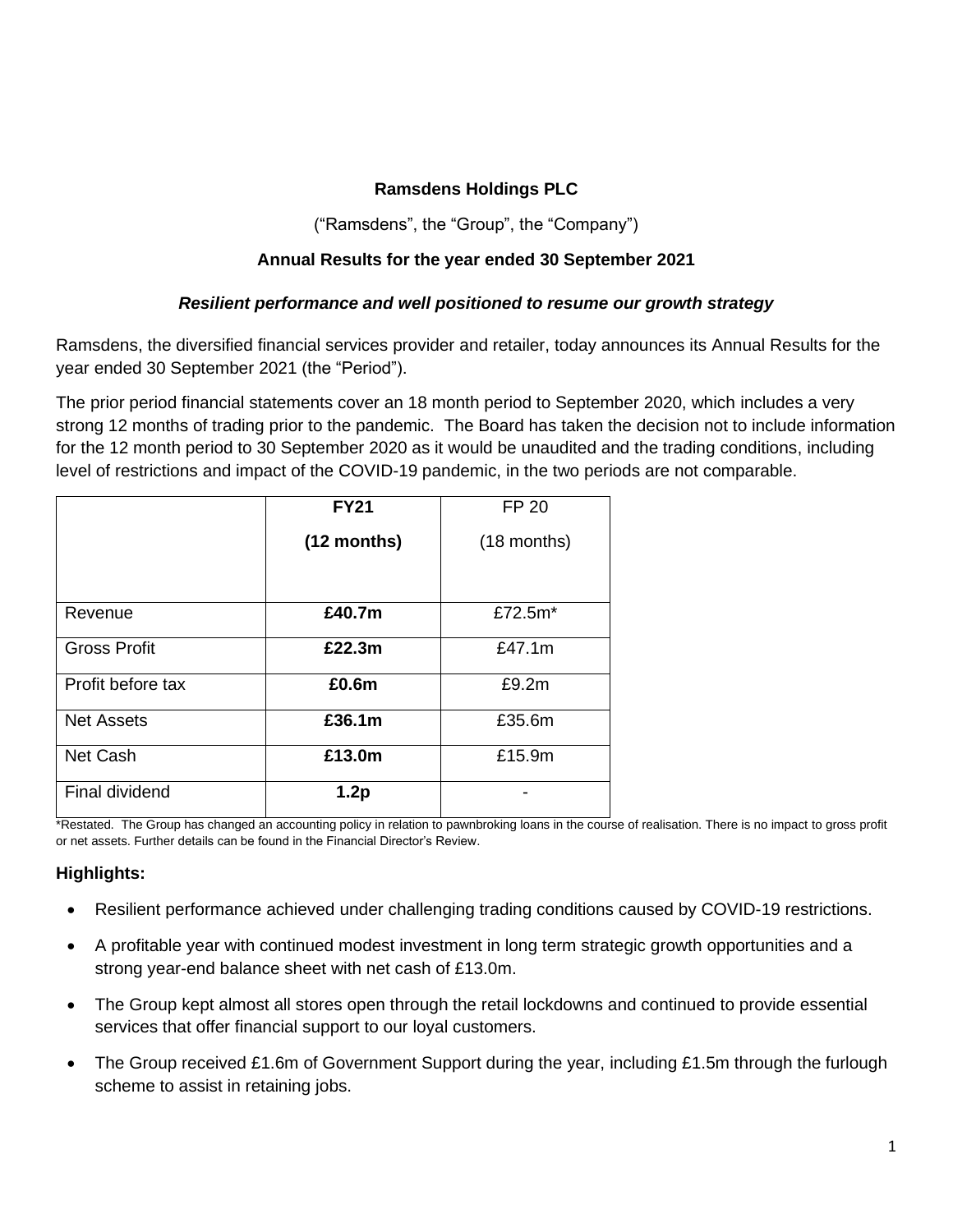- Travel restrictions were tougher in summer 2021 than in summer 2020, significantly impacting foreign currency exchange volumes. This resulted in foreign currency income approximately £10m lower than pre pandemic levels.
- The investment in the Group's online retail jewellery operation has led to online sales more than doubling year on year.
- The Board will be recommending a final dividend of 1.2p per share for approval at the forthcoming AGM.

# **Current Trading:**

The Board is pleased to provide an update on Q1 FY22 trading (October to December 2021).

- Investments in our jewellery retail operations have continued to produce strong results.
	- o In store retail jewellery revenue up more than 30% on October to December 2020.
	- o Online retail jewellery revenue up more than 70% on October to December 2020.
- The latent demand for foreign holidays remains strong and we are optimistic of international travel, and therefore our foreign currency exchange volumes, increasing as COVID-19 testing restrictions are eased.
	- o Foreign currency volumes were approximately 40% of pre pandemic levels but had increased by almost 200% on October to December 2020.
- The expected need for our pawnbroking service has seen, and will continue to see, increased demand as our customers' needs for short term financing grow.
	- o Pawnbroking loan book has grown to £6.8m as at 31 December 2021 (£5.9m at 31 December 2020).
- As life normalises and we can offer our purchase of precious metal service to our foreign currency customers, we expect to increase the volume of gold purchased.
	- $\circ$  The weight of the gold purchased from customers was approximately 80% of pre pandemic levels but had increased by approximately 50% on October to December 2020.

Ramsdens has remained agile and resilient to the trading conditions caused by the pandemic. The Group has invested in activities that have presented opportunities for continued growth and the Board looks forward with optimism on delivering our growth strategy for the long-term benefit of all our stakeholders.

# **Peter Kenyon, Chief Executive, commented:**

*"We are pleased to have delivered a resilient performance despite the difficult trading conditions experienced. We remain committed to our long term growth strategy and are pleased to have delivered on some key operational objectives, namely: doubling the jewellery sold through our website [www.ramsdensjewellery.co.uk;](http://www.ramsdensjewellery.co.uk/) expanding geographically into the South East; relocating stores where appropriate and investing in our jewellery offering with over 1000 premium watches now available.*

*We have had to be patient about the return of our foreign currency volumes as we have no control over the international travel restrictions imposed, but we are confident that as international travel returns our foreign currency income will grow. We were, and remain, confident that the demand for our pawnbroking service*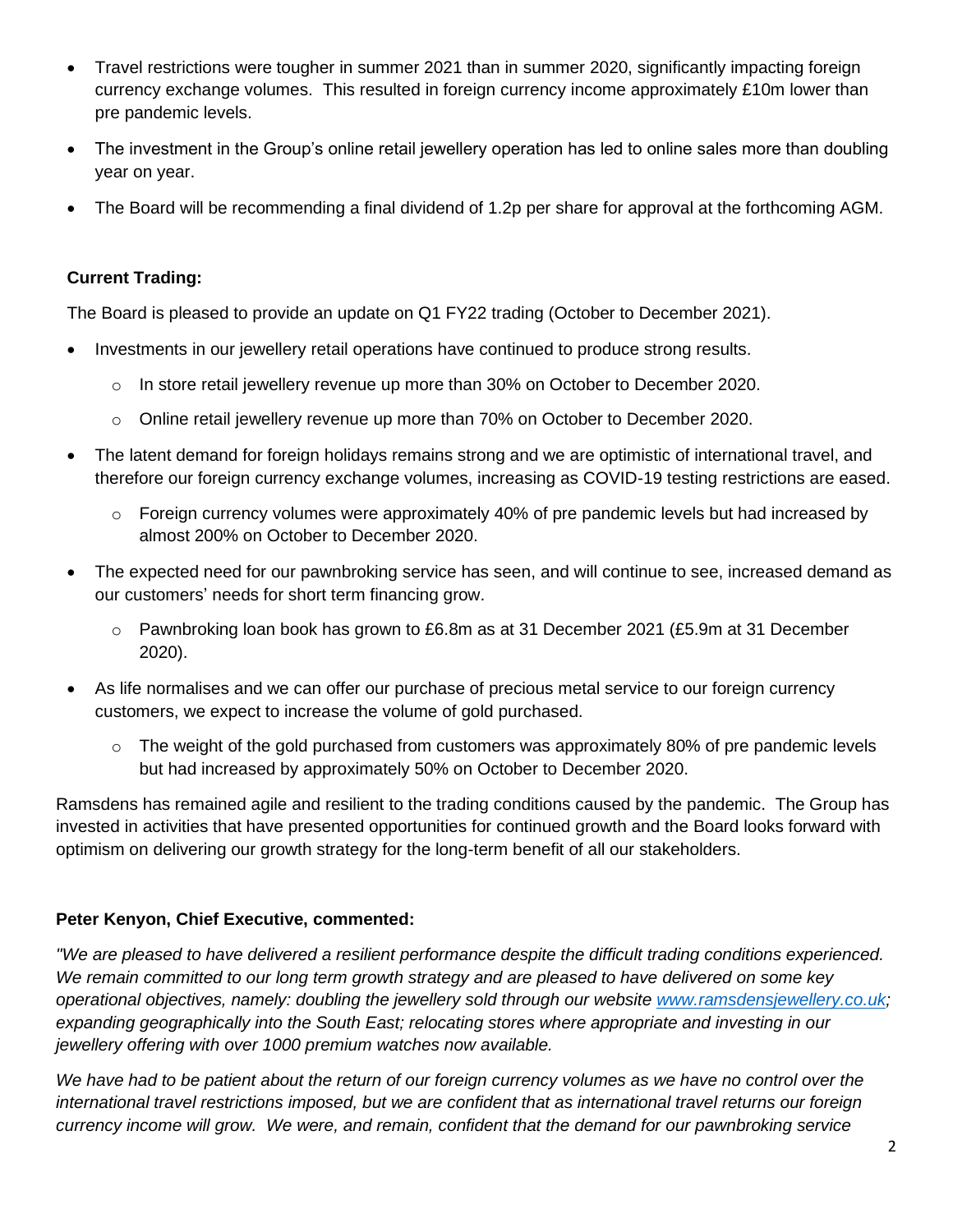*would increase as customers started to live normal lives again, outside of lockdown. We expect our loan books to continue to grow in 2022.*

*Our staff have continued to be fantastic. I have great pride in the service levels that the team have delivered throughout the pandemic despite all the challenges faced. I would like to thank them for their dedication, passion and hard work.* 

*While FY22 remains a transitionary period as we are still very much subject to the impact of the pandemic, I believe we are making good progress."* 

## Availability of Report and Accounts

The Company confirms that the annual report and financial statements for the year ended 30 September 2021, together with notice of the Company's 2021 annual general meeting, will be published and posted to shareholders shortly and will be available to view on the Company's investor relations website: [https://www.ramsdensplc.com/investor-relations/reports-and-presentations,](https://eur01.safelinks.protection.outlook.com/?url=https%3A%2F%2Fwww.ramsdensplc.com%2Finvestor-relations%2Freports-and-presentations&data=02%7C01%7Clwollam%40hudsonsandler.com%7C5e65bb6855a840ec736808d6e9028d50%7Ca33bdb157e25438ab1fd5c523a8866f9%7C1%7C0%7C636952594503059063&sdata=Cpng724nGX9wrWhD9NwOlkiZHLeIZZnzg6S71WXuRQE%3D&reserved=0) in accordance with AIM Rule 20.

The information contained within this announcement is deemed by the Group to constitute inside information as stipulated under the Market Abuse Regulation (EU) No. 596/2014 as amended by The Market Abuse (Amendment) (EU Exit) Regulations 2019.

```
ENDS
```

| <b>Enquiries:</b> |  |  |
|-------------------|--|--|
|                   |  |  |

| <b>Ramsdens Holdings PLC</b><br>Peter Kenyon, CEO<br>Martin Clyburn, CFO                      | Tel: +44 (0) 1642 579957  |
|-----------------------------------------------------------------------------------------------|---------------------------|
| <b>Liberum Capital Limited (Nominated Adviser)</b><br><b>Richard Crawley</b><br>Lauren Kettle | Tel: +44 (0) 20 3100 2000 |
| <b>Hudson Sandler (Financial PR)</b>                                                          | Tel: +44 (0) 20 7796 4133 |

Alex Brennan Lucy Wollam

## **About Ramsdens**

Ramsdens is a growing, diversified, financial services provider and retailer, operating in the four core business segments of foreign currency exchange, pawnbroking loans, precious metals buying and selling and retailing of second-hand and new jewellery. Ramsdens does not offer unsecured high-cost short term credit.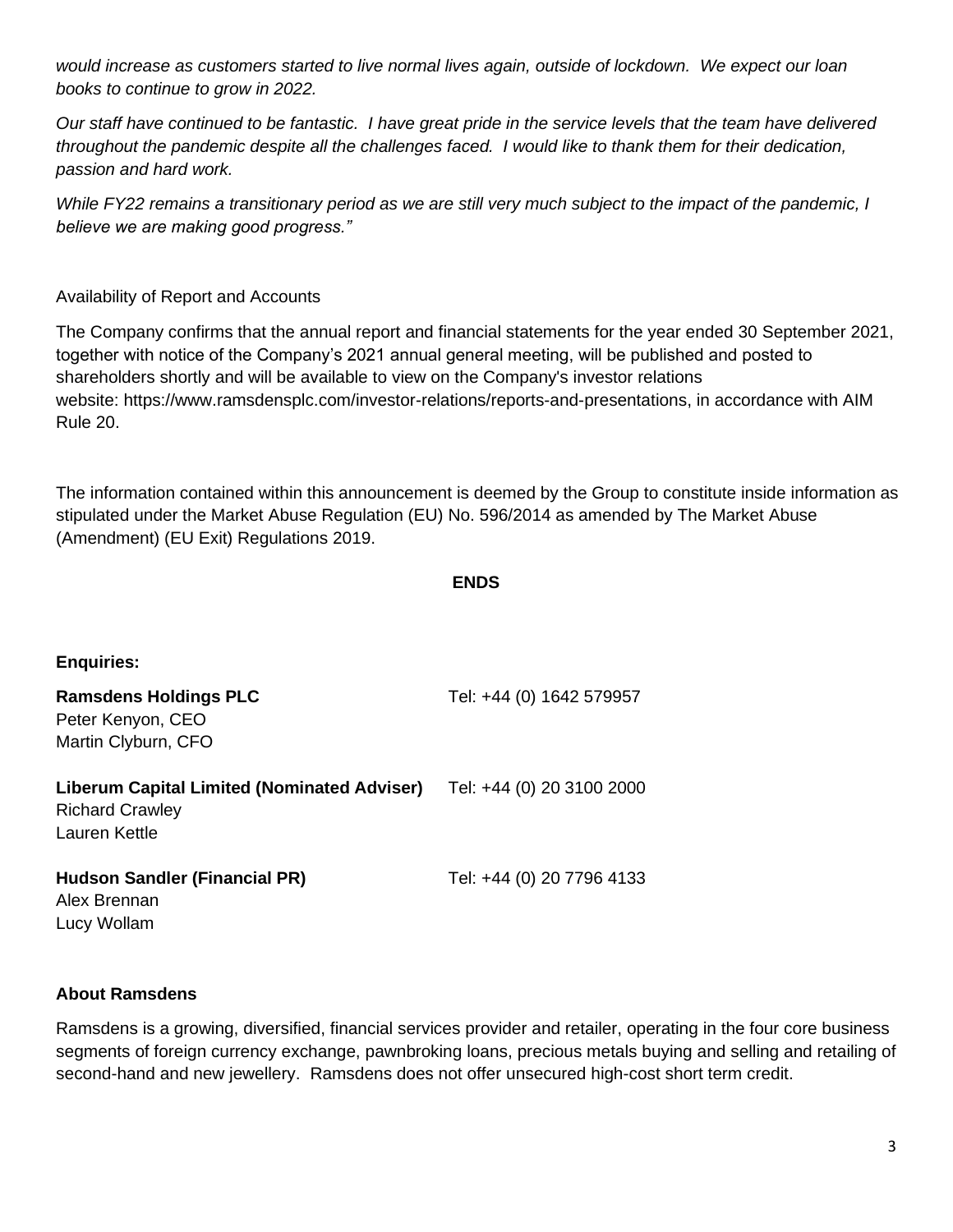Headquartered in Middlesbrough, the Group operates from 155 stores within the UK (including 3 franchised stores) and has a growing online presence.

Ramsdens is FCA authorised for its pawnbroking and credit broking activities.

[www.ramsdensplc.com](file:///C:/Users/alex/Dropbox%20(Hudson%20Sandler)/Clients/Ramsdens/Releases/Drafts/www.ramsdensplc.com) [www.ramsdensforcash.co.uk](http://www.ramsdensforcash.co.uk/)

# **CHAIRMAN'S STATEMENT**

"I am extremely proud of how the business has faced the challenges posed by the pandemic in the last year."

# **INTRODUCTION**

This Annual Report covers the 12-month period to 30 September 2021, a year impacted by the ongoing COVID-19 pandemic. The prior period referred to throughout this report is the 18-month period to 30 September 2020, which includes a very strong 12 months of trading prior to the pandemic and six months affected by the pandemic.

I am extremely proud of how the business has faced the challenges posed by the pandemic in the last year. This is a great testament to the skill of our team, the strength of our brand, and the resilience of our diversified business model.

While there is hope that a sense of normality will return in the UK, 2021 saw tougher international travel restrictions than 2020. As a result, the Group's income from foreign currency exchange for the year was approximately £10m lower than pre-pandemic levels. However, with the benefit of the Group's diversified income streams, successful investment in online jewellery retail which saw online retail revenue double year on year, and the receipt of government support particularly through the furlough scheme, the Group was able to trade profitably for the year.

# **FINANCIAL RESULTS & DIVIDEND**

| £000's                   | <b>FY21</b> | <b>FP20</b> |
|--------------------------|-------------|-------------|
|                          | (12 months) | (18 months) |
| Revenue                  | £40,677     | £72,493*    |
| <b>Gross Profit</b>      | £22,262     | £47,149     |
| <b>Profit Before Tax</b> | £564        | £9,221      |
| <b>Net Assets</b>        | £36,143     | £35,555     |
| <b>Net Cash</b>          | £13,032     | £15,873     |
| <b>EPS</b>               | 1.2p        | 23.1p       |
| Final dividend           | 1.2p        |             |

The below table highlights the financial results:

\*Restated due to an accounting policy change, see Financial Director's Review page 26

Despite the tough trading conditions, the Group achieved revenue of £40.7m (FP20: £72.5m) and Profit Before Tax of £0.6m (FP20: £9.2m). The Strategic Report and Financial Review that follow provide a more in-depth analysis of the trading performance and financial results of the Group.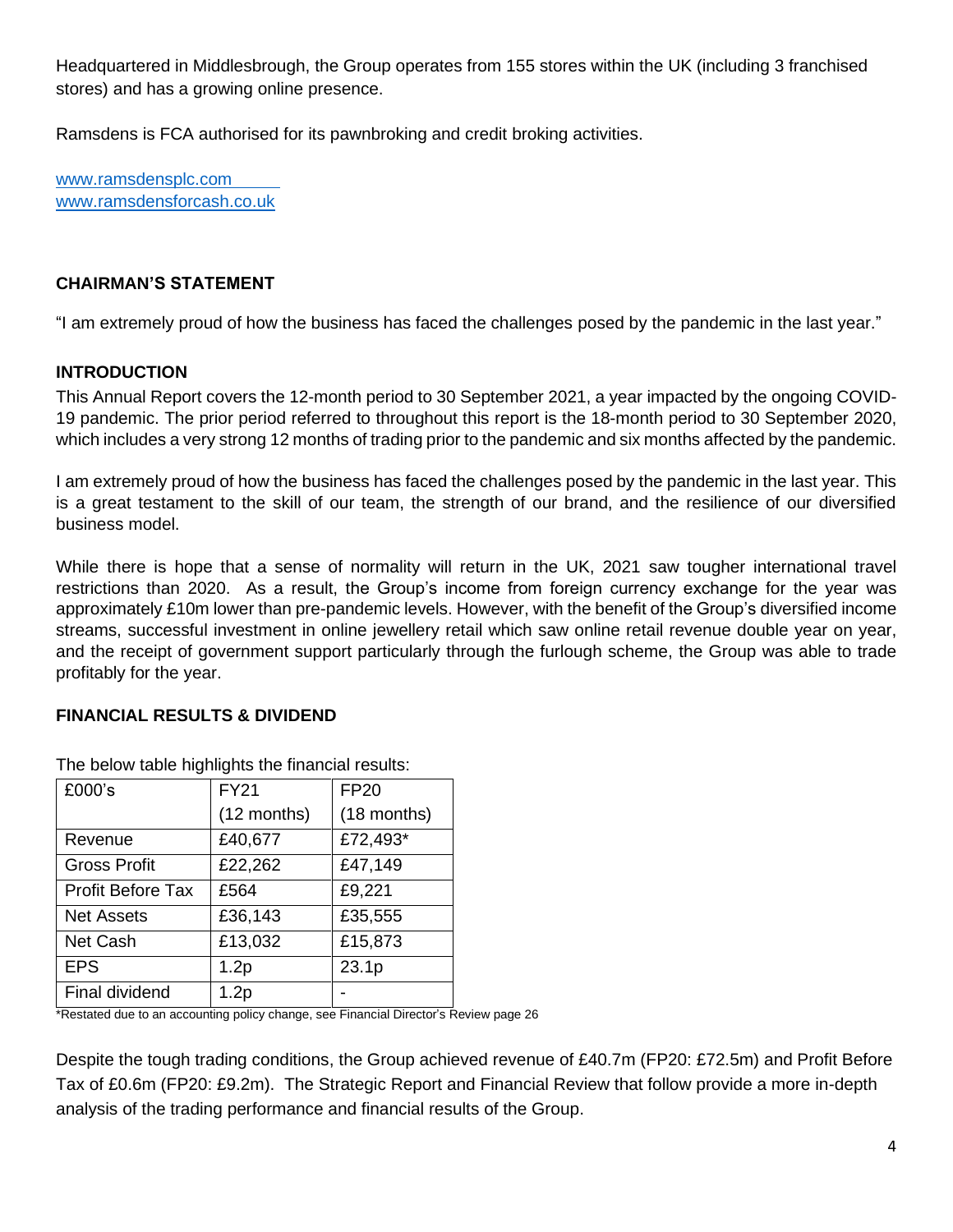The Board has recommended a final dividend of 1.2p for approval at the forthcoming AGM. This represents the full earnings for the year and takes into account that the Group's strong cash position is sufficient to deliver on its growth plans. Subject to approval at the AGM, the final dividend is expected to be paid on 10 March 2022 for those shareholders on the register on 4 February 2022. The ex-dividend date will be 3 February 2022. As we move forward, we will resume our progressive dividend policy of paying approximately 50% of post-tax profits to shareholders, always subject to executing on the Group's growth opportunities.

The Ramsdens team has been agile in adapting to the restrictions caused by the pandemic. We have invested in areas of the business that have presented opportunities and our teams have showed continued commitment to our customers and the communities in which we operate. I would personally like to thank each and every one of my colleagues at Ramsdens for their dedication during this period.

While we are still learning to live with COVID-19, I have a positive outlook on the Group's future. The Group has continued to make improvements and invest in its retail operations, both instore and online. Pawnbroking is a highly valued service for many consumers and the Board is confident that loan books will grow back over time. Underlying consumer demand for international travel is strong and therefore the need for our foreign currency exchange service will return. In addition, we have further opportunities to grow the footprint of our store estate in the UK. I am therefore confident that the Group is in a good position to move forward and deliver on its strategic ambition to achieve long term, sustainable growth.

**Andrew Meehan Non-Executive Chairman 17 January 2022**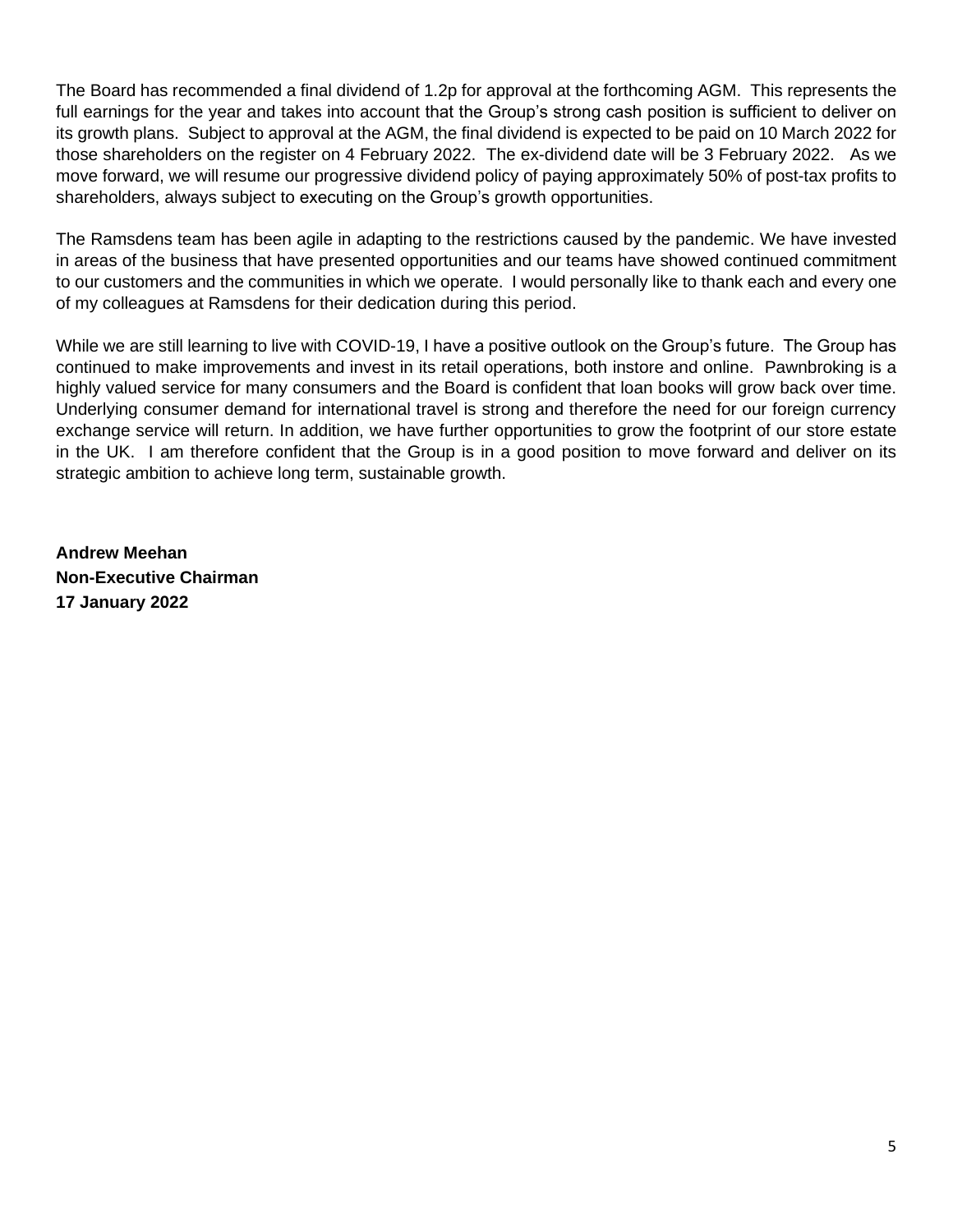## **CHIEF EXECUTIVE'S REVIEW**

"This year has demonstrated, above all else, the resilience of the Ramsdens business"

### **INTRODUCTION**

The pandemic has presented several new challenges that I had not encountered in my 20 years at Ramsdens. Back in 2013, when the gold price crashed, we adapted and successfully diversified the business, making the Group less reliant on buying and selling gold and strengthening our balance sheet. Since then, we have continued to diversify the Group's income streams, a strategy which has proved its value during the year. We have been able to trade profitably despite the significant reduction in foreign currency commission, which was, prior to the pandemic, our main income stream. This year has demonstrated, above all else, the resilience of the Ramsdens business.

FY21 has seen retail lockdowns and restrictions placed on UK consumers travelling abroad that were far tougher than in the summer of 2020. During this, we utilised, and were grateful for, the UK Government's Coronavirus Job Support Scheme which helped protect jobs and allowed the Group to trade flexibly, in particular operating on reduced opening hours in our high street stores.

## **RESPONDING TO THE COVID-19 PANDEMIC**

The pandemic has had a huge impact on the lives of many within our communities and for those who work for, engage with, or supply Ramsdens. We have seen periods of regional restrictions and national lockdowns, which have affected the high street unlike anything we had contemplated prior to the onset of the pandemic.

Classified as an essential service, owing to the financial support we provide our many loyal customers, we have kept our stores open throughout FY21, only temporarily closing those stores in close proximity to another store, or our very new stores. Throughout the Period, Ramsdens continued to prioritise the wellbeing of its staff and customers and traded in accordance with the Government's COVID-19 secure guidelines.

Despite all these challenges the Group has remained committed to its growth strategy. With the benefit of its strong cash balance and ability to generate cash from trading, the Group has continued to invest during the year. Two new stores have opened, five stores have been relocated and one loan book was acquired. Ramsdens also increased investment in its online retail jewellery business, which has continued to show significant growth, broadening customer reach while offering customers increased choice in how and when they use the Group's services. After these investments, the Group's cash position as at 30 September 2021 remained strong at £13.0m and the Group's revolving credit facility of £10m remained undrawn.

The Group's progress and performance would not have been possible without the hard work, commitment and flexibility of the Ramsdens team. I have immense pride in being able to lead such a dedicated and talented group of people and would like to thank them all for their response to the challenges faced across businesses and communities during the year.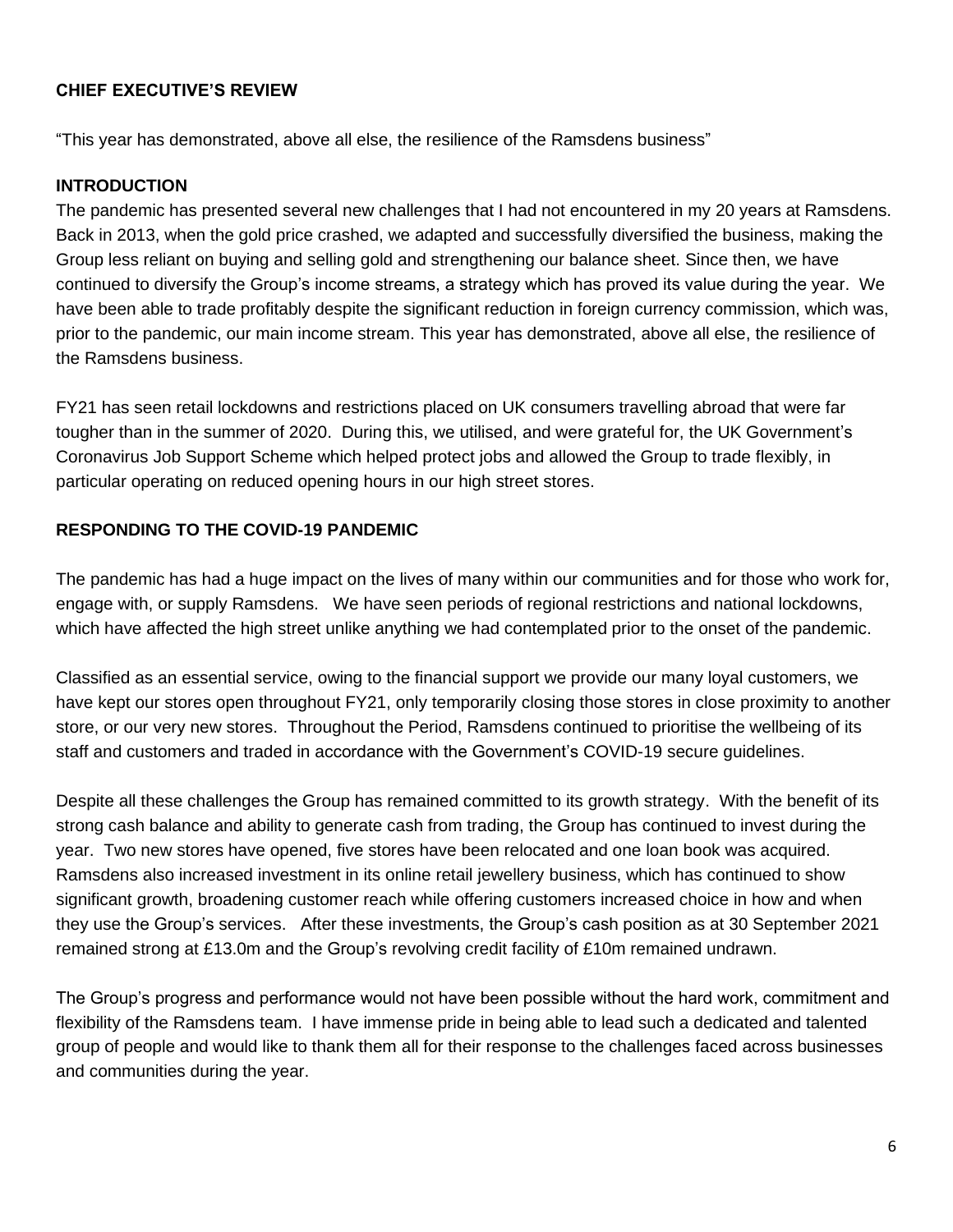### **BUSINESS REVIEW**

Where our branches are located, Ramsdens enjoys strong brand recognition and high levels of repeat business within its income streams. However, there is an opportunity to improve this recognition across the full range of diversified services we offer and grow the penetration of jewellery-based services into our foreign currency customer base, and vice versa. This remains a key focus for the Group in addition to further growing our online presence to become increasingly multi-channel.

The Group's retail estate reduced slightly during the year to 151 stores as at September 2021 from 153 stores in September 2020. The reduction is the result of mergers of stores in four towns where we previously operated two stores combined with the addition of two new stores in Middlesbrough and Manchester. The Group is also expanding its geographic reach with its first store in the South East opened post the year end in December 2021.

The furlough scheme has been used flexibly during the year to enable the Group to restrict the opening times of certain stores to periods of higher footfall. From the start of the new financial year, all stores were trading at their pre-pandemic opening hours.

The performance of each of the Group's key income streams is discussed in greater detail below. With FP20 being an 18-month reporting period, which included 12 months of strong trading pre-pandemic, any comparison across the relative periods needs to consider the significant difference in trading conditions. By the end of FY21 we had seen trading conditions improve with the benefit of the vaccine roll out and easing in travel restrictions.

# **OUR DIVERSIFIED BUSINESS MODEL: PRODUCT OFFERING**

Ramsdens operates in the four core business segments of: foreign currency exchange; pawnbroking; jewellery retail; and purchase of precious metals.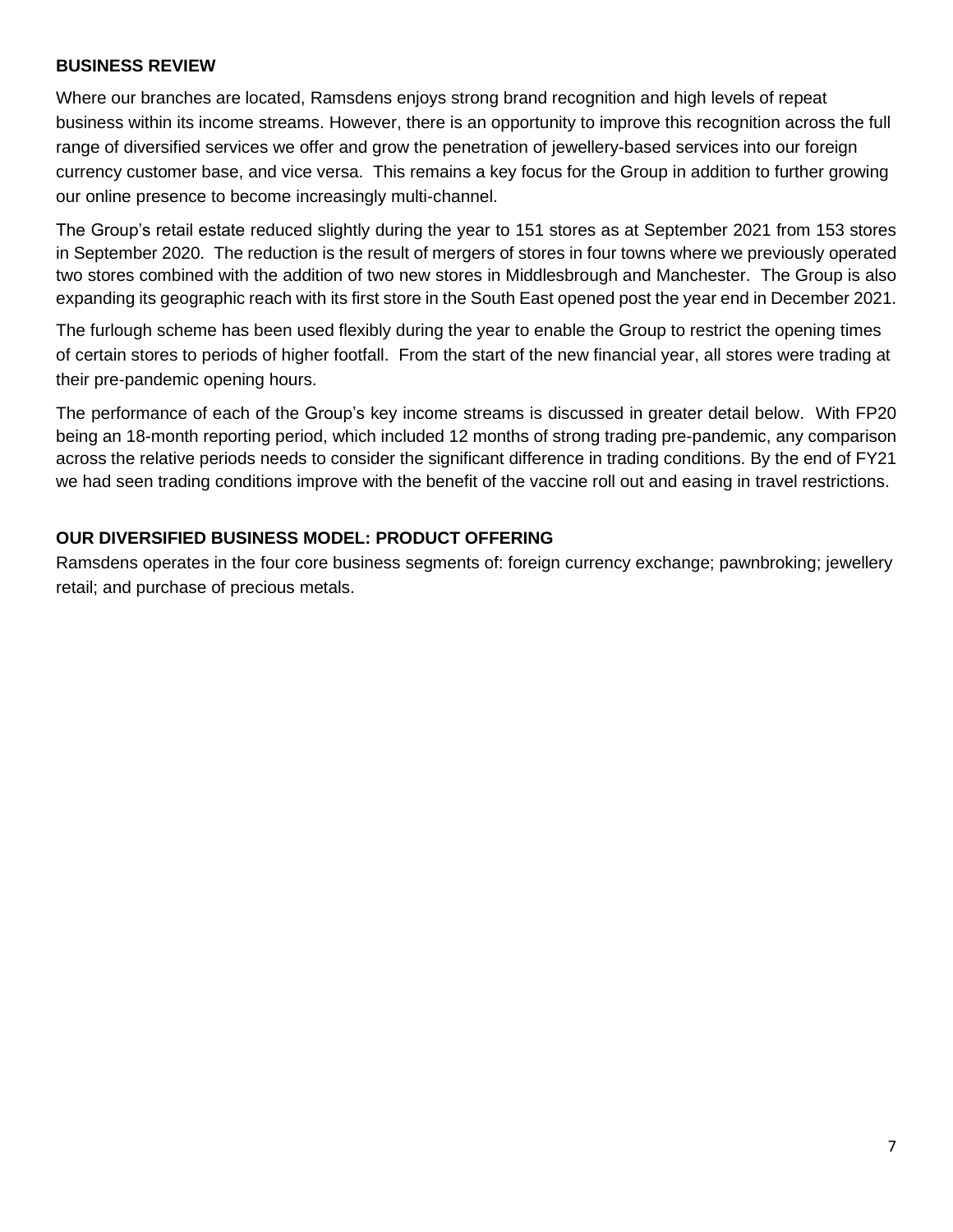# *Foreign Currency Exchange*

The foreign currency exchange (FX) segment primarily comprises the sale and purchase of foreign currency notes to holidaymakers. Ramsdens also offers prepaid travel cards and international bank-to-bank payments.

| 000's                           | <b>FY21</b> | <b>FP20</b> |
|---------------------------------|-------------|-------------|
|                                 | (12 months) | (18 months) |
| <b>Total Currency exchanged</b> | £77m        | £559m       |
| Income                          | £3.4m       | £14.9m      |
| Online C&C orders               | £6.9m       | £45.4m      |
| % of online FX                  | 9%          | 8%          |
| Percentage of GP                | 15%         | 32%         |

The impact of restrictions on international travel resulting from the UK Government's red, amber and green lists during FY21 was far more severe than in the summer of 2020. With reduced international travellers, Ramsdens' ability to sell foreign currency was limited. To illustrate this, in May 2021, the volume of foreign currency sold was approximately 5% of May 2019 volumes. As travel restrictions gradually eased, September's volume of foreign currency sold was approximately 31% of September 2019 volumes. However, the Group was able to widen margins, with the overall foreign currency margin increasing by 44% in September 2021 compared to September 2019.

Margins have remained strong post year end and the percentage of 2019 volumes have increased to approximately 50% in November 2021 following the easing of restrictions on travel to the US.

The average foreign currency sale transaction value (ATV) increased to £509 (FP20 £399). We continue to have confidence that UK travellers will continue to take cash abroad for both convenience and to assist with budgeting whilst on holiday.

We strongly believe that customers' desire to go on holiday abroad remains very high. Assuming travel restrictions continue to ease in the UK and abroad, we believe many more UK consumers will travel abroad in the summer of 2022.

In line with our multi-channel strategy, the Group is refreshing its currency travel card proposition with a new multi-currency card due to be launched in early 2022 ahead of the peak holiday season.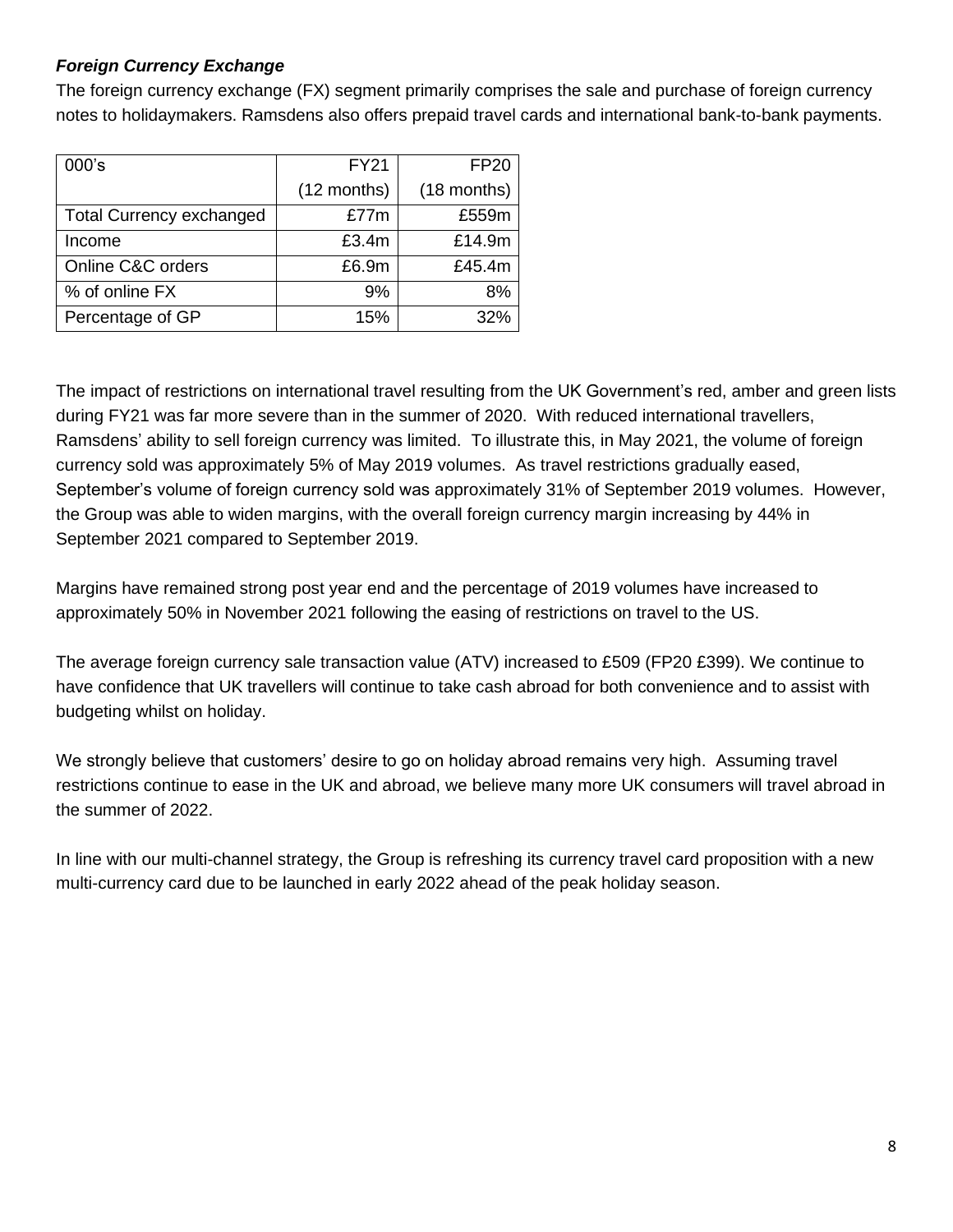# *Pawnbroking*

Pawnbroking is a small subset of the consumer credit market in the UK and a simple form of asset backed lending dating back to the foundations of banking. In a pawnbroking transaction an item of value, known as a pledge, (in Ramsdens' case, jewellery and watches), is held by the pawnbroker as security against a six-month loan. Customers who repay the capital sum borrowed plus interest receive their pledged item back. If a customer fails to repay the loan, the pawnbroker sells the pledged item to repay the amount owed and returns any surplus funds to the customer. Pawnbroking is regulated by the FCA in the UK and Ramsdens is fully FCA authorised.

| 000's             | <b>FY21</b> | <b>FP20</b> |
|-------------------|-------------|-------------|
|                   | (12 months) | (18 months) |
| Gross profit      | £6,678      | £12,248     |
| Total loan book   | £6,137      | £6,548      |
| Past Due          | £536        | £1,559      |
| In date loan book | £5,601      | £4,989      |
| Percentage of GP  | 30%         | 26%         |

While the loan book fell in FP20 with the majority of customers repaying their loans, the year end loan book balance included a number of loans where Ramsdens had allowed customers at least three months' grace on repaying their loans in line with the FCA COVID forbearance guidelines. Arrangements were made with all customers struggling to repay on the due date with those that could not make or did not want to make longer term arrangements having their goods sold to repay their loans, with no ongoing debt consequences.

As a result, the loan book fell to £5.6m during the year but has since increased back to £6.1m at the year end. It has risen further post the period end to £6.8m at the end of December 2021; a significant improvement towards pre-pandemic loan book levels (FY19: £7.6m).

The online facility has remained in place for customers to both borrow and, more importantly, repay loans and save interest.

The average loan value as at 30 September 2021 was £264, up from £248 as at 30 September 2020. Our lending remains conservative in line with our long-term policy. Our lending on plain gold jewellery items is approximately 70% of the gold value and approximately 40-50% of the item's second-hand retail value.

The typical pawnbroking customer is cautious. They know that the item pledged is their store of wealth and that this enables them to borrow when needed. As normality returns across society, we believe customers' needs for short term finance assistance will grow. We therefore expect our loan book and, consequently, interest income to grow throughout FY22.

# *Jewellery Retail*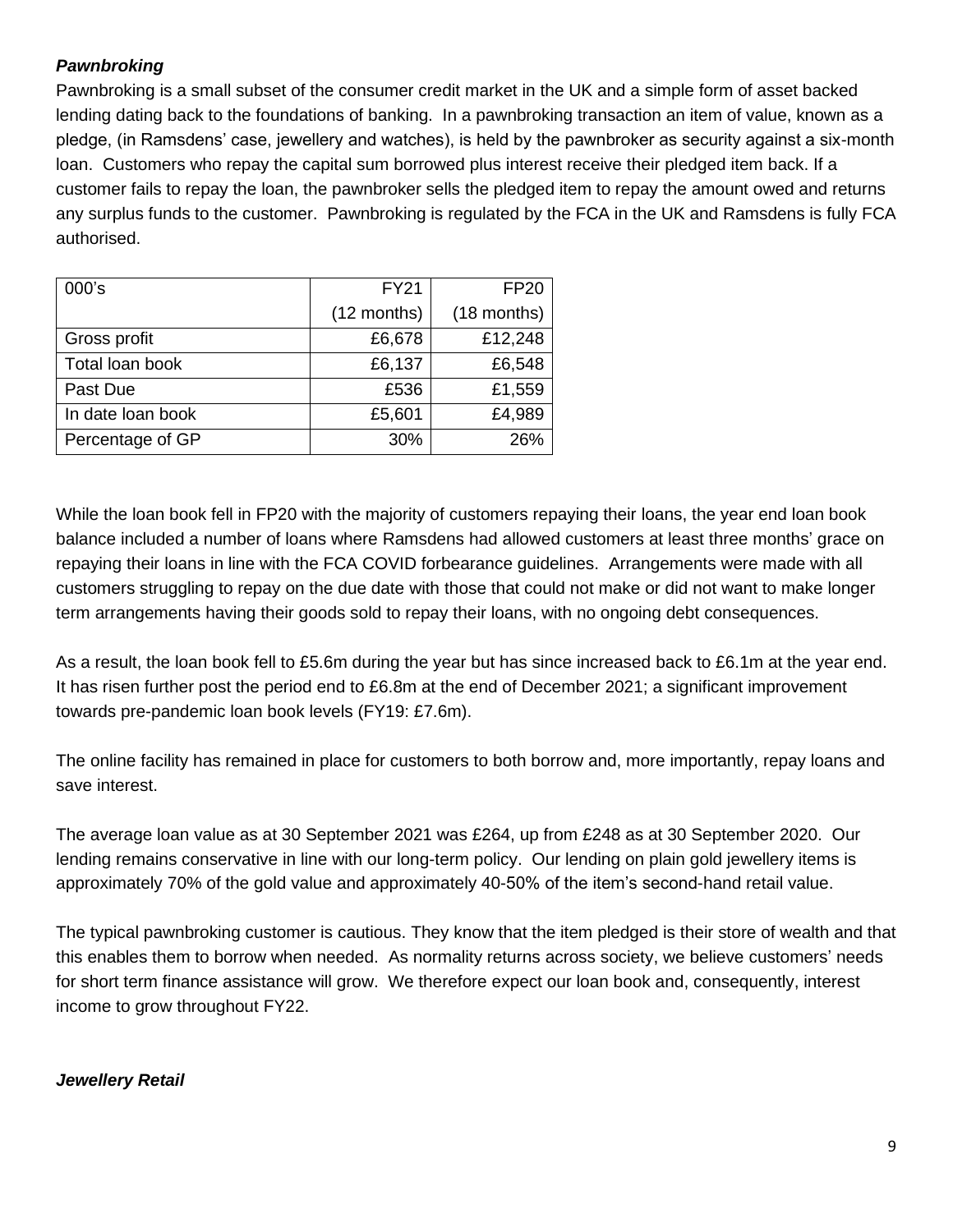The Group offers new and second-hand jewellery, including premium watches, for sale. The Board believes there is significant growth potential in this segment by leveraging Ramsdens' retail store estate and ecommerce operations. The Group aims to cross-sell its retail proposition to existing customers of the Group's other services as well as attracting new customers.

Retailing of new jewellery products complements the Group's second hand offering to give our customers greater choice in breadth of products and price points. In addition, the retailing of new jewellery enables the Group to attract some customers who prefer not to buy second hand. New jewellery items accounted for 37% of the retail revenue in the year.

| 000's                  | <b>FY21</b> | <b>FP20</b> |
|------------------------|-------------|-------------|
|                        | (12 months) | (18 months) |
| Revenue                | £18,252     | £17,109     |
| <b>Gross Profit</b>    | £6,965      | £7,701      |
| Margin %               | 38%         | 45%         |
| Percentage of GP       | 31%         | 16%         |
| Jewellery retail stock | £13,979     | £9,085      |
| Online sales*          | £3,277      | £1,947      |
| % of sales online*     | 16%         | 10%         |

\*this is based on total jewellery sold which includes ex pledge items

The Group's retail performance has been exceptionally robust especially given the retail lockdowns with footfall on the high street much reduced.

Margins by product category have remained consistent and the reason for the gross margin reduction is simply the mix of products sold. Second hand sales remained strong with margins remaining around 55%. New jewellery has a lower average gross margin of circa 33%, whilst our premium watches return a 25% gross margin but have a high cash value.

Online performance has been strong with growth of over 100% in the year. Online sales momentum was maintained after high-streets re-opened post lockdown from April 2021. This trend gives us confidence that we are continuing to make progress with our investments to support long-term online growth including greater stock choice; better website useability; payment flexibility including the offer of interest free credit and; SEO and marketing initiatives including digital communications and pay per click campaigns. The total jewellery sold through our ecommerce activities totalled £3.3m for the year and represented 16% of all jewellery items sold. Currently approximately 40% of our online sales are to customers living outside the natural catchment of our branch network. We believe that the branch network expansion in to London and the South East, will assist brand recognition and support online sales to grow further. The online department is a profitable 'branch' in its own right and we have ambitions to take our online sales to more than £10m in the medium term.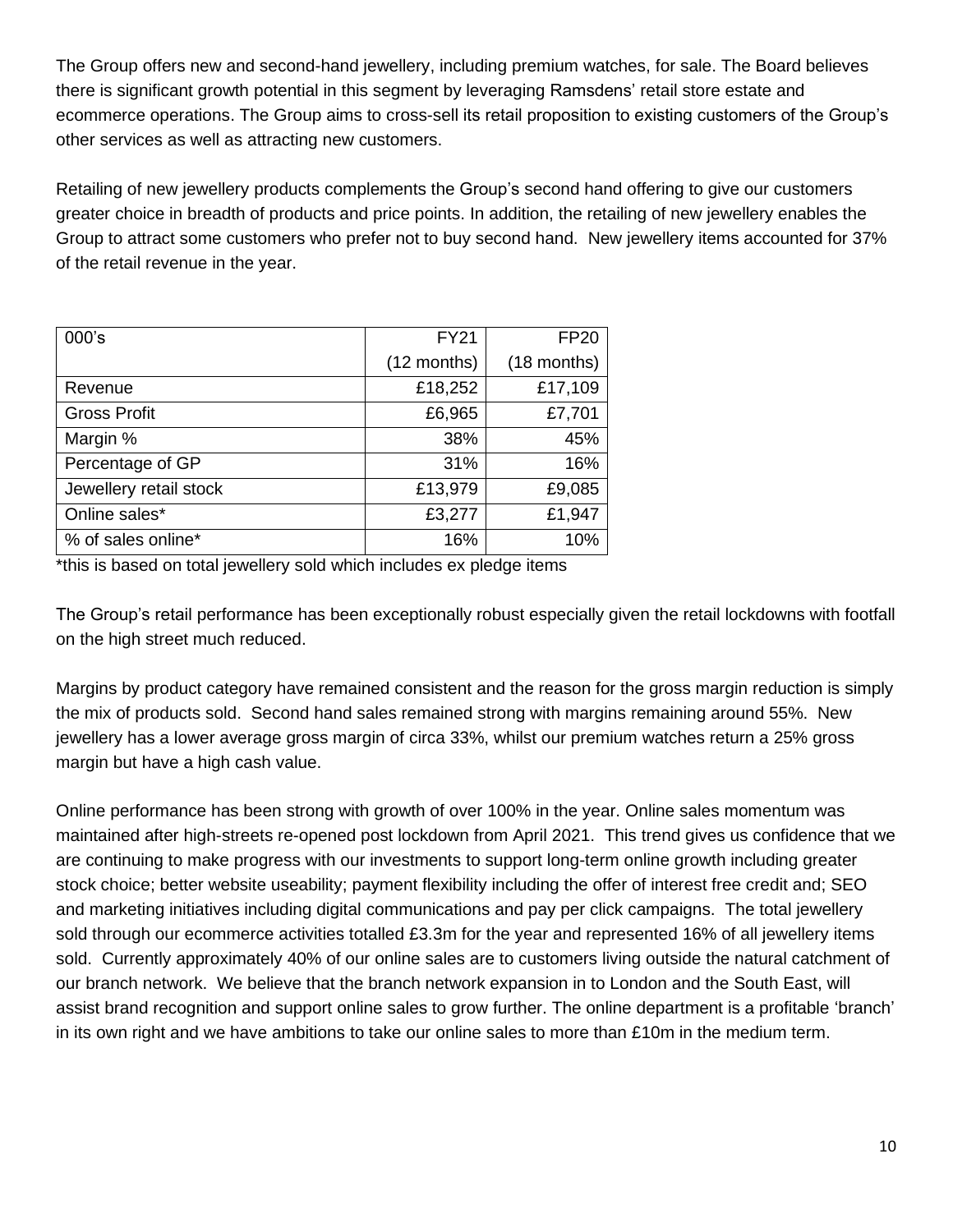At the same time our website is also a catalogue for our branches and assists with serving customers where customer stock choice in a branch may be limited. For example, our top watch stockists may have circa 50 watches in store but there are now over 1,000 watches available on our website.

Sales of premium watches including ex-pledge items grew by approximately 80% during the year and accounted for circa 20% of total jewellery sold. We believe this strong momentum will continue in FY22 with growing awareness of the Ramsdens brand as a destination to buy premium watches.

We believe there is an ongoing opportunity to improve and grow our jewellery retail business. Our internal restructure to place greater focus on improving the sales of each product category (namely diamonds, watches, second hand, and new jewellery) through the store estate and online is starting to generate good results. We believe this will continue as we invest further in our stock levels, breadth of stock, and both instore and online merchandising.

# *Purchases of precious metals*

Through its precious metals buying and selling service, Ramsdens buys unwanted jewellery, gold and other precious metals from customers. Typically, a customer brings unwanted jewellery into a Ramsdens store and a price is agreed with the customer depending upon the retail potential, weight or carat of the jewellery. Ramsdens has various second-hand dealer licences and other permissions and adheres to the Police approved "gold standard" for buying precious metals.

Once jewellery has been bought from the customer, the Group's dedicated jewellery department decides whether or not to retail the item through the store network or online. Income derived from jewellery, which is purchased and then retailed, is reflected in jewellery retail income and profits. The residual items are smelted and sold to a bullion dealer for their intrinsic value and the proceeds are reflected in the accounts as precious metals buying income.

| 000's               | <b>FY21</b>   | FP <sub>20</sub> |
|---------------------|---------------|------------------|
|                     | $(12$ months) | $(18$ months)    |
| Revenue             | £10,369       | £23,024          |
| <b>Gross Profit</b> | £4,240        | £9,856           |
| Percentage of GP    | 19%           | 21%              |

The sterling gold price for 9ct gold has remained high in comparison to long run averages, with an average of £16.05 per gram during the year compared to £15.00 per gram for the prior period.

With international travel being restricted and the Group selling less foreign currency, the ability to cross sell this service to our highest footfall service has been naturally limited. The weight of gold purchased in the second half of the year was consistent at approximately 80% of the weight purchased per week prior to the pandemic. We anticipate the weight of purchases increasing in line with instore footfall increases over the coming year.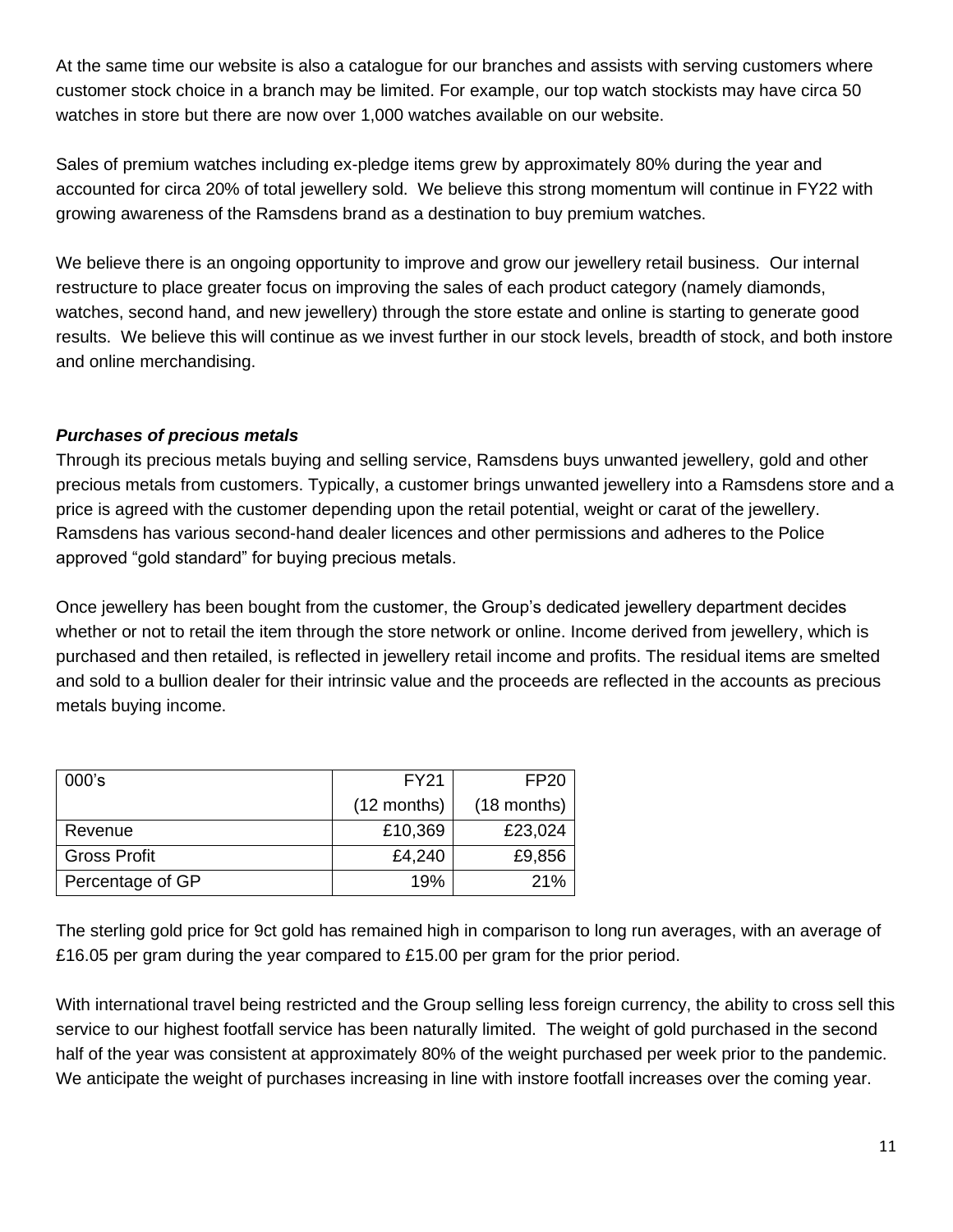While the pandemic continues to have an impact on global gold pricing, we believe the gold price will remain high, supporting the Group's margins.

# *Other services*

In addition to the four core business segments, the Group also provides additional services in cheque cashing, Western Union money transfer, credit broking and receives franchise fees.

| 000's               | <b>FY21</b>   | <b>FP20</b>   |  |
|---------------------|---------------|---------------|--|
|                     | $(12$ months) | $(18$ months) |  |
| Revenue             | £1,122        | £3,035        |  |
| <b>Gross Profit</b> | £1,122        | £2,485        |  |
| Percentage of GP    | 5%            |               |  |

While this has been a steady source of gross profit, we believe that the impact of COVID has switched some Western Union customers to use services online rather than through a store network. Cheque cashing continues to be a service in decline.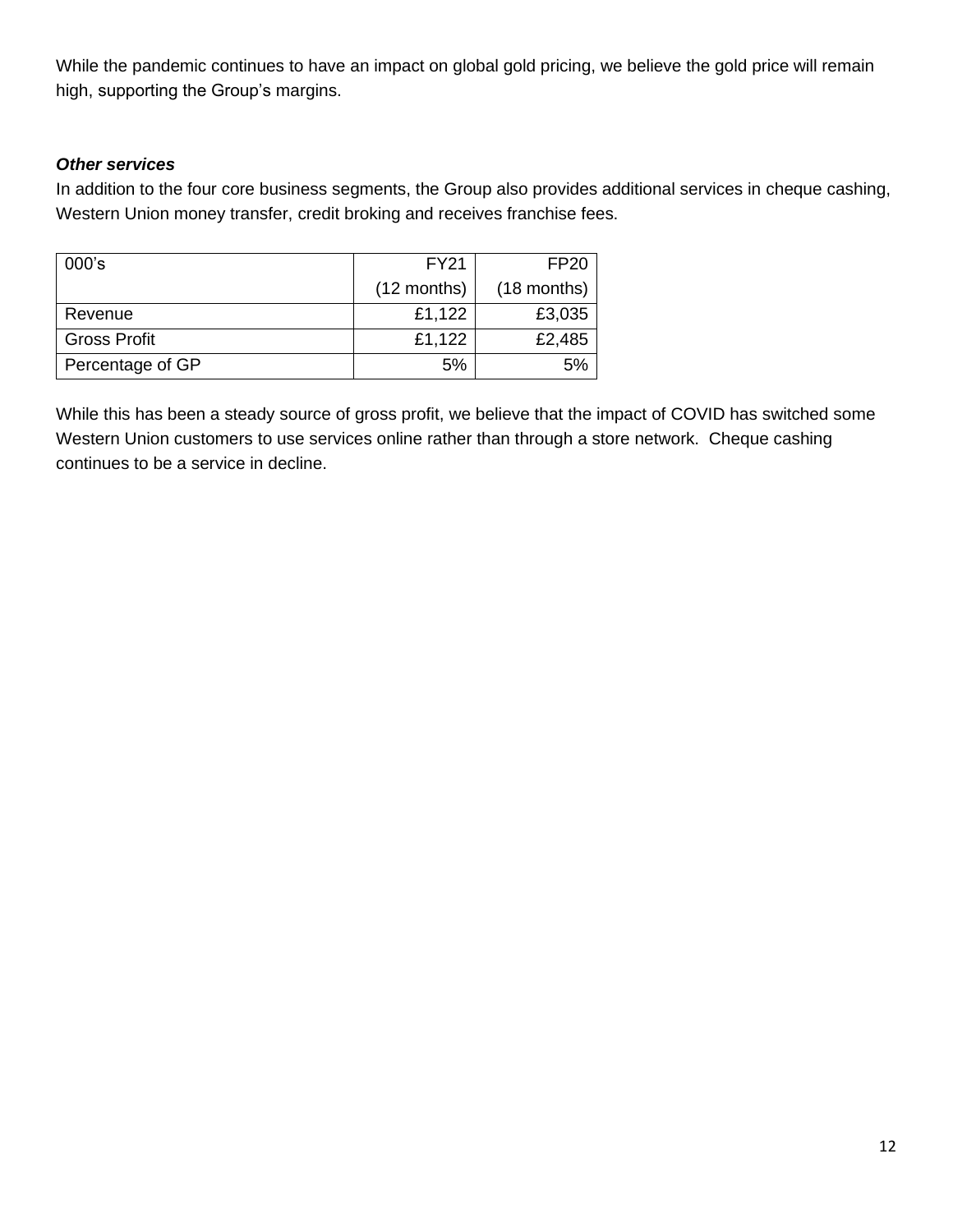# **STRATEGY**

We have a consistent and established strategy for the long-term development and growth of Ramsdens. Underpinned by the ongoing development of our people and brand, I am confident that the Group's previously proven strategy remains relevant and appropriate in the long-term.

We continue to concentrate on:

- 1. Improving the performance of our existing store estate
- 2. Expanding the Ramsdens branch footprint in the UK
- 3. Developing our online proposition
- 4. Appraising market opportunities presented by operating in a challenging market.
- 5. Focusing on sustainability through our ESG policy

### **Improving the performance of the existing store estate**

Our strategic focus is on attracting more customers, cross-selling our diversified services and driving higher spend from those acquired customers. By doing this and controlling costs, the profit contribution will increase.

The growth in the four key income segments across the core estate during the first 12 months of FP20 demonstrated the effectiveness of this strategy. In the last year, our previous investments in our retail offering instore and online have continued to produce great results.

We continue to develop our staff with ongoing training and to review every store's location against its performance and potential within that town. Where there is an opportunity to grow and improve our return on capital, we will relocate a store.

In addition, we aim to improve the performance of our key income streams:

Foreign currency:

by having competitive exchange rates to attract new, and retain existing, customers. Margins will continue to be managed closely with due regard to local circumstances.

where appropriate we will relocate to higher footfall locations to improve the convenience we offer to our existing customers and to attract new customers who may have been unaware of our secondary location within a town.

by improving the contact frequency we have with our foreign currency customers

by developing a market-leading multi-currency travel card to capture more of the customer's holiday spend while abroad.

### Pawnbroking:

by doing what we believe is the right thing for our customers over the long term. This has included proactively supporting our customers through the challenges that COVID-19 has brought by waiving interest, reducing interest rates, and offering long-term repayment plans.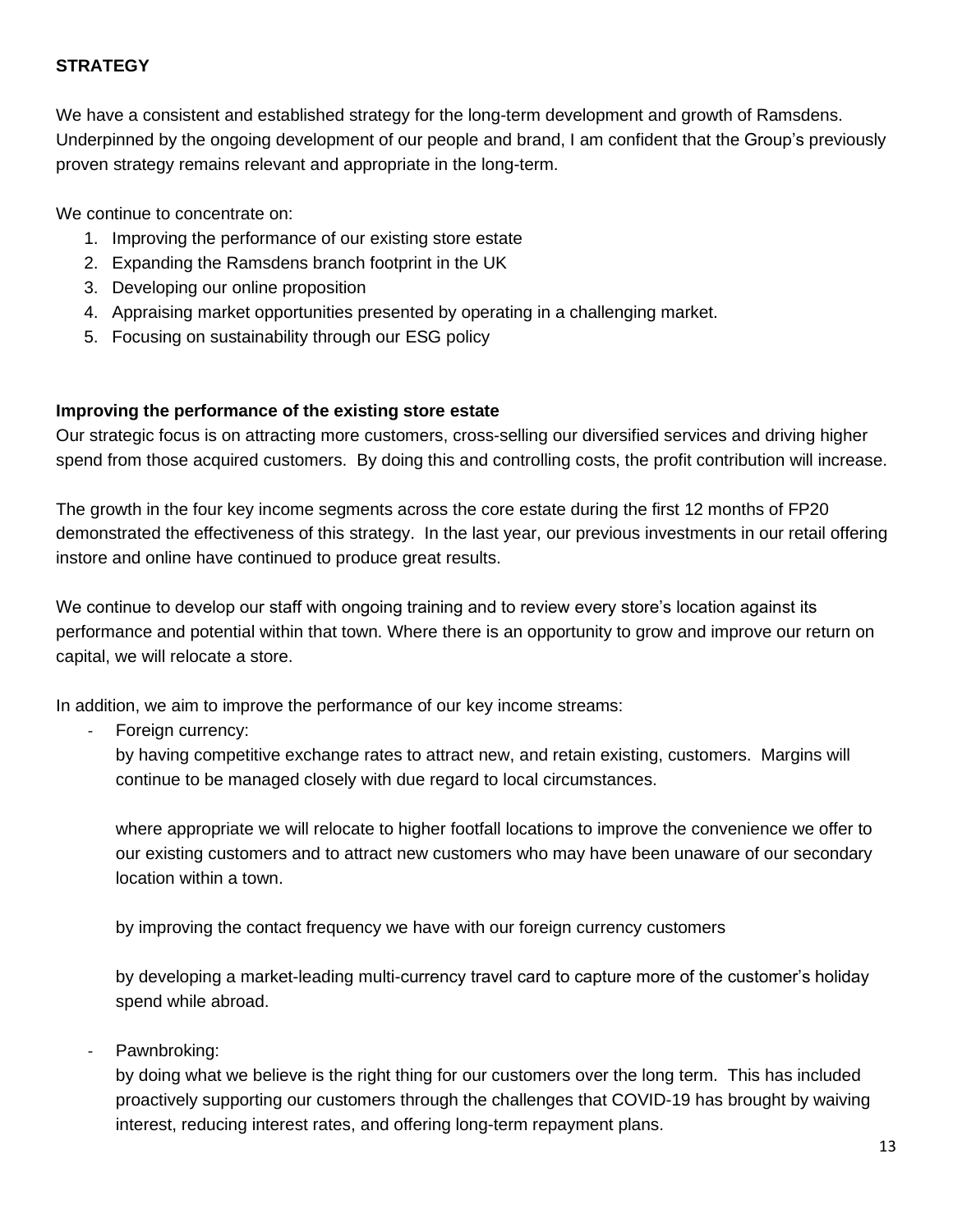where customers default, we will continue to obtain the best price possible for them by selling by private treaty and not using an auction process which we believe disadvantages customers.

we will continue to have prudent lending policies but look at developing opportunities to lend more when the customer's borrowing history suggests greater capacity to repay and where the pledged assets are more desirable and readily saleable. Our improvement in our retail jewellery operations gives the Group confidence that it is able to lend more on higher value jewellery items.

we will continue to build upon the trust and high repeat customer volumes earned by giving a great service and grow the customer base through word-of-mouth recommendation.

# Jewellery retail:

our investments in stock quality, choice of stock, and stock levels has assisted with the improved results delivered during the year. Further improvements can be made as we shift to greater use of planogram displays and a structured replenishment system. This applies to both jewellery and premium watches.

we are continuing to work on the display of our products to create more customer appeal as well as continuing to invest in our retail website (see below) which also acts as a stock catalogue for our branches to facilitate further in store sales.

where appropriate we will relocate to higher footfall locations to improve the jewellery offer, with larger window display areas, often at similar rents to current locations.

# Purchase of precious metals:

by growing the awareness amongst our existing customer base, primarily foreign currency customers who are unaware of the service or the value held in damaged or simply unwanted or unworn jewellery.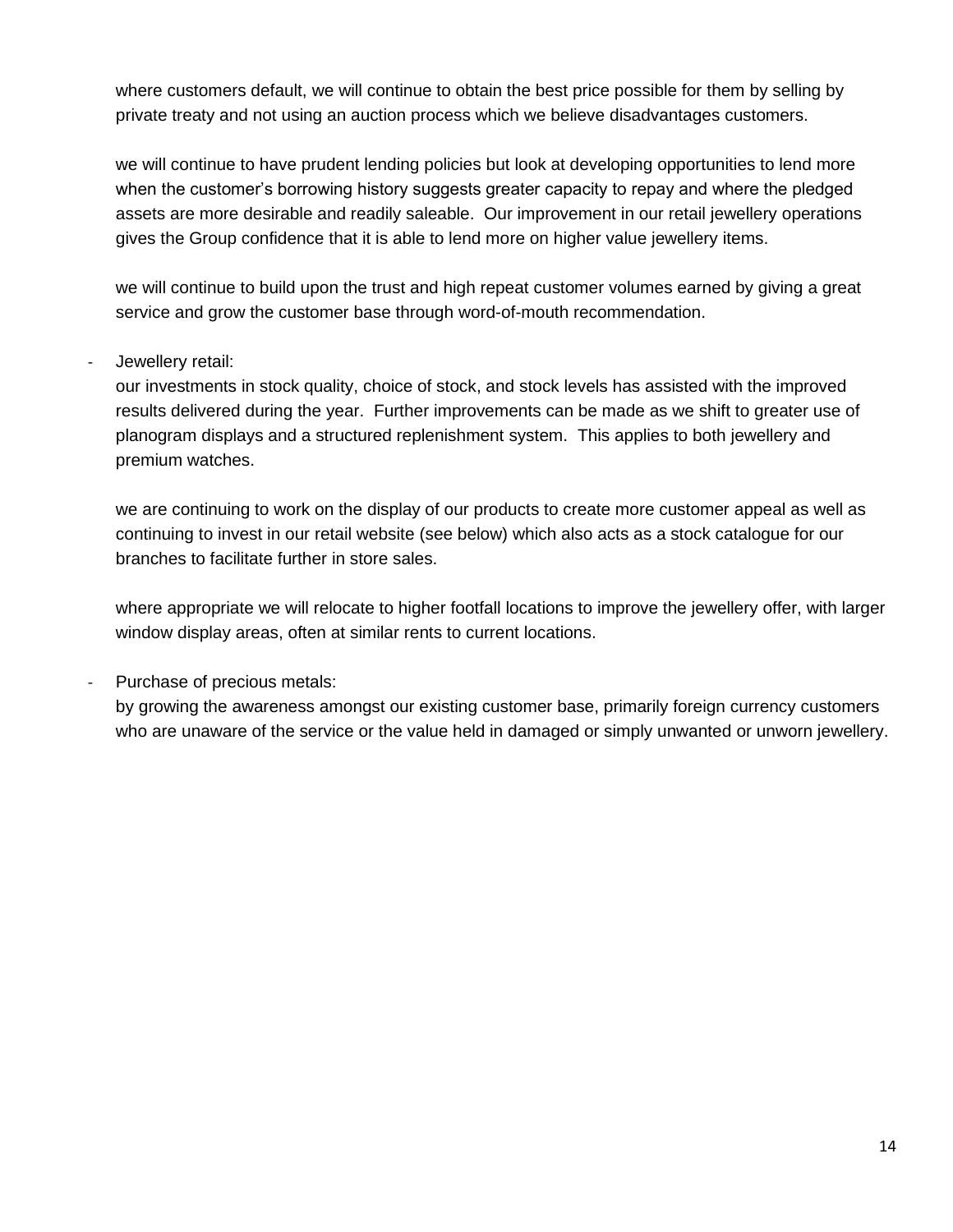## *Expanding the branch footprint in the UK*

The Group has a successful branch-based model. With a diversified income stream, stores generate a good return on capital while leveraging off the head office cost base in smaller locations. We have successfully achieved this in towns such as Ebbw Vale and Dalkeith. Therefore, there is a significant opportunity to grow the store estate in larger, and smaller, towns as well as cities, and into new regions.

As at 30 September 2021, we had 154 stores including three franchised stores.

During the year, we opened two stores; in Manchester (previously a pawnbrokers), and Middlesbrough (previously a currency kiosk). Just after the year end, we opened in Chatham, the first Ramsdens store in the South East.

We have targeted eight locations to open in FY22. These comprise a mix of locations in Scotland, Yorkshire and the North West, which are established regions for the Ramsdens brand, as well as expanding in the South East.

# *Developing our online proposition*

# *Jewellery retail website [www.ramsdensjewellery.co.uk](http://www.ramsdensjewellery.co.uk/)*

We have achieved outstanding progress in the last 12 months, with the online sales of jewellery items more than doubling to almost £3.3m. This performance excludes jewellery sales in branches which used the in-store digital facility to access the website as a catalogue of stock.

Our online retail jewellery sales have grown substantially over the last four years.

While the online performance in FY21 may have been aided by the COVID-19 pandemic and corresponding growth in online retail across consumer industries, the Group's performance has remained very encouraging since the re-opening of non-essential retail stores, demonstrating the strong underlying customer demand for Ramsdens' online services.

This momentum has been achieved by:

refreshing the website in October 2020 to optimise search functionality at the front and back end of the website,

continued investment in search engine optimisation, introduction of various payment options, use of AI to push product options to customers, and successful pay per click advertising,

increasing the quantity of stock online significantly and investing in improvements to product merchandising and descriptions.

Lessons have been learned as we have progressed over the year and we will use this knowledge to improve the efficiency and effectiveness of our initiatives in the future.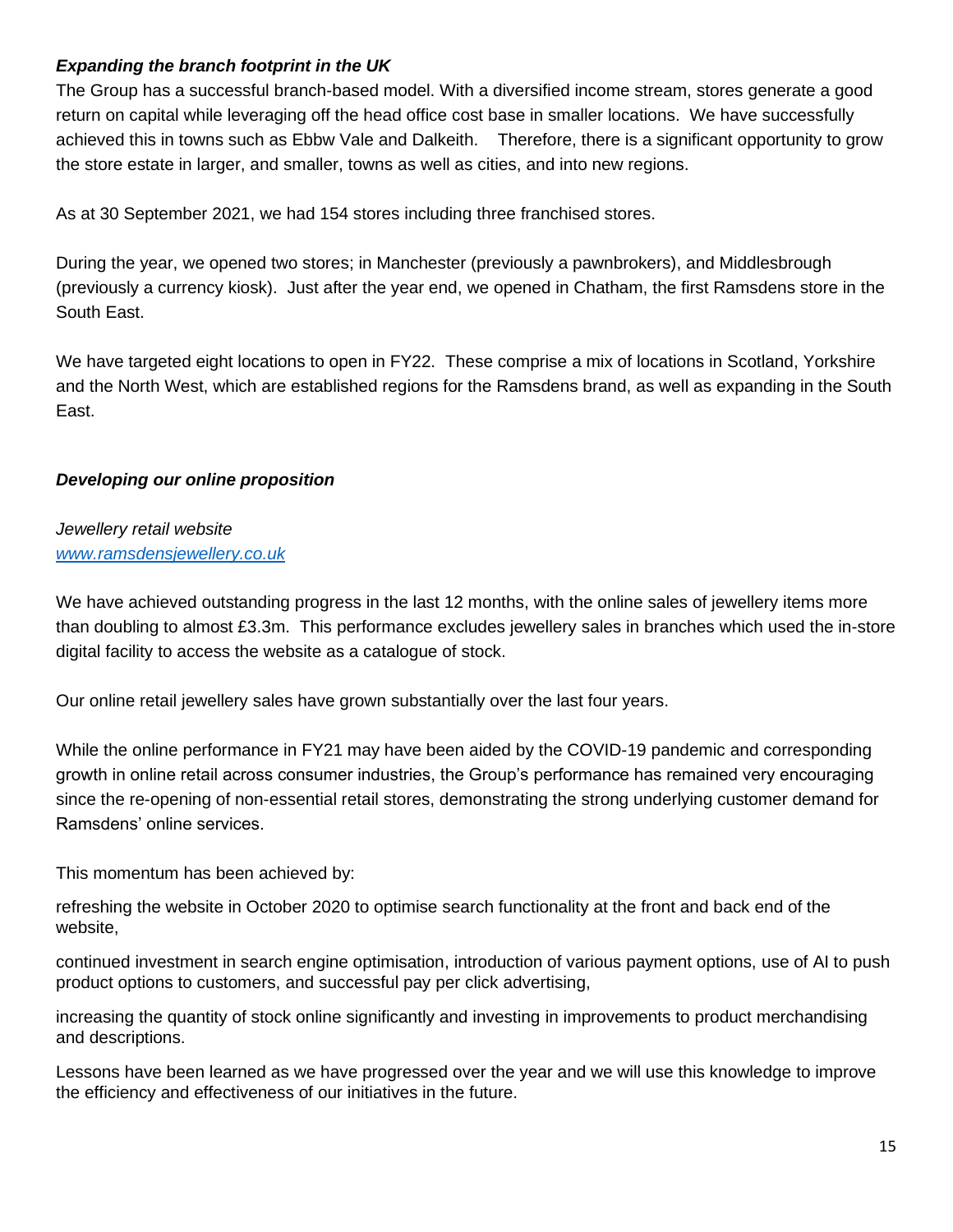As we expand the store estate further, including into the South East, an improved, more visible website will assist with brand recognition and, at the same time, an enlarged store estate should assist online sales.

# *Foreign Currency website [www.ramsdensforcash.co.uk](http://www.ramsdensforcash.co.uk/)*

It is not a surprise that the website statistics for our online click and collect foreign currency volumes have been hit by the pandemic and the travel restrictions throughout FY21. Click and Collect volumes were down 85% and represent 9% (8% in FP20) of our total foreign currency sales volumes.

In the coming year we plan to refresh the Group's currency website and launch a new multi-currency card, which will also be available via an app.

# **Appraising opportunities presented by operating in a challenging market**

Our estimate of the number of pawnbroking outlets in the UK remains steady at approximately 870 outlets operated by circa 130 pawnbroking businesses. Collectively over the last year pawnbrokers have seen their loan books reduce generating cash reserves to trade as a result of the loan repayments.

The Group's expansion strategy into the South East is aimed at creating a nucleus of Ramsdens stores that build brand recognition and, as opportunities arise, acquiring pawnbroking outlets. The South East has the highest concentration of pawnbroking outlets in the UK and presents a compelling expansion opportunity for the Group.

The Group purchased a single store in Manchester from a London- based pawnbroker, Hopkins and Jones. The active in-date loan book was circa £0.15m when it was acquired in August 2021.

The retail landscape has been challenging for a number of years but the full impact of the pandemic is possibly not yet known. Some retailers have struggled to pay rents and other competitors in the retail jewellery or foreign currency market have closed stores. We continue to hope for a full reform of the non-domestic rates system which may encourage more retailers to open stores and recreate vibrant high streets. Without reform, we fear some towns and high streets may suffer further decline with more empty shops. Our property portfolio has been purposefully managed to be as flexible as possible to provide a defensive quality in case any of our stores become isolated and performance deteriorates.

In terms of looking at new towns and relocations, investments will only be made in new stores after significant research of footfall and adjacent retailer quality. The demise of certain retailers does however present an opportunity to obtain reductions in rental levels in certain towns while not compromising on location.

# **Focusing on sustainability through our ESG policy**

# **ENVIRONMENT**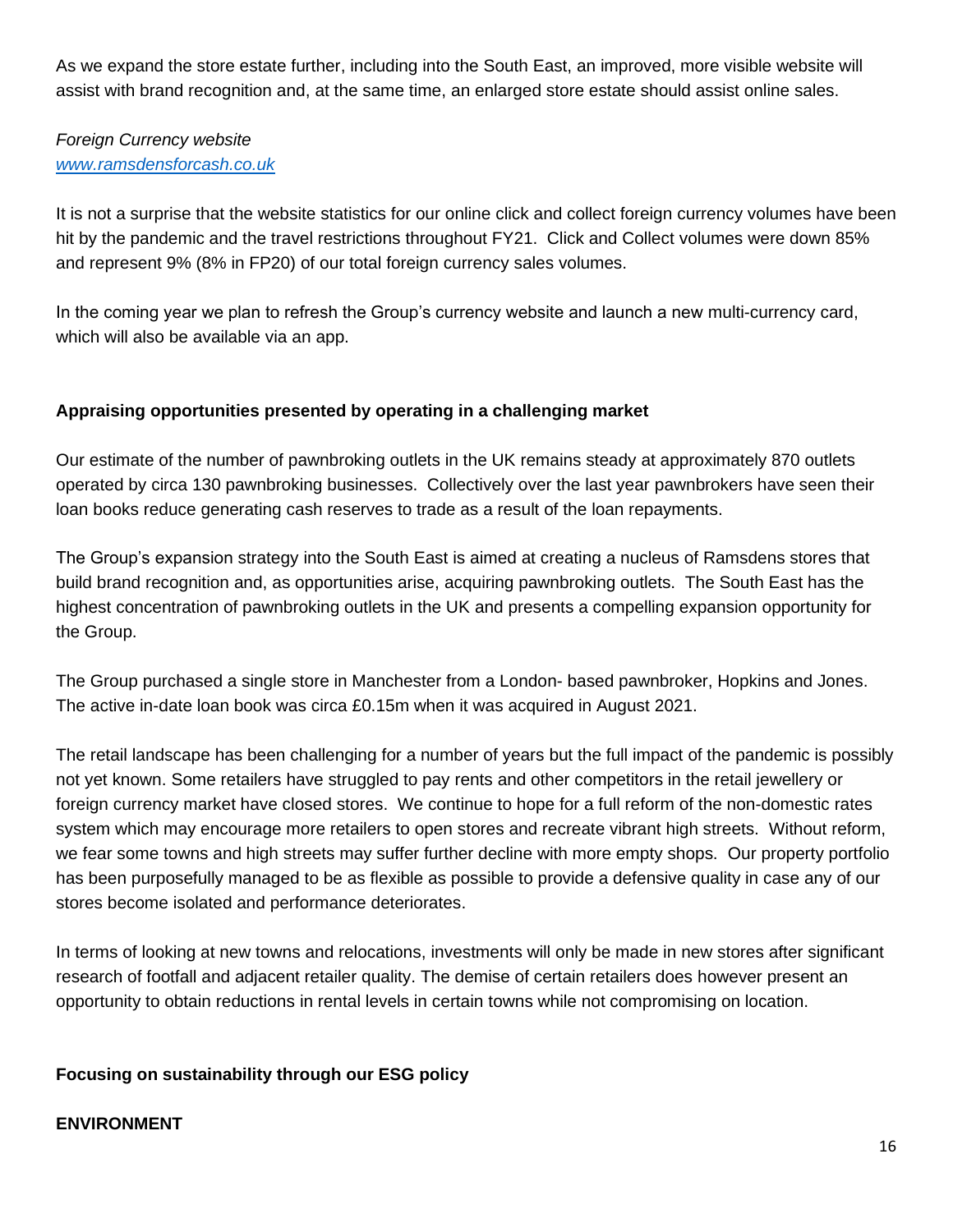We have maintained a continuous review of our environmental impact, and what we can do to improve it, in place for many years.

This review covers;

- The services offered by Ramsdens
- Energy & water usage including greenhouse gas emissions
- Packaging used and waste generated by the business
- ESOS Audits and data collection

# **The services offered by Ramsdens**

Pawnbroking is a service which uses an asset owned by a customer to obtain a loan. The expectation is that the customer repays the loan and is able to borrow again but if they do not, the asset pledged is either refurbished and recycled being sold to a retail jewellery customer or the item is melted for its intrinsic value with the precious metal content reused in the manufacturing of new jewellery or other manufacturing processes. The reclaimed stones are reused to manufacture new jewellery either directly by Ramsdens or through our trade contacts.

The same is true for our purchase of precious metal service. We buy from customers unwanted, damaged or un-hallmarked jewellery items. Those items are assessed for retail and refurbished and recycled accordingly or melted for their intrinsic value.

The recycling of gold plus other metals and precious stones should result in the mining levels of precious metal and stones in some way being reduced, saving energy use.

Our retail jewellery offering is a mix of second-hand stock and new stock with a good proportion of the new stock containing diamonds and semi-precious stones which have been recycled. We stopped using plastic jewellery boxes several years ago and now provide cardboard or polished wood boxes when we retail jewellery items.

As part of our foreign currency exchange service, we issue the foreign currency notes in a clear plastic bag which was specifically designed to meet the airport security standards for carry on liquids. As airport security evolves to remove the need for this clear bag we will introduce new paper based wallets to package our currency notes for customers.

# **Energy & water usage including greenhouse gas emissions.**

Our main energy use is the heating and lighting of our premises. Smart meters are fitted in some stores with more being fitted on an ongoing basis.

Our water use is relatively low and facilitates staff personal needs as opposed to an operational need. Water meters are installed at some stores with more being fitted on an ongoing basis.

Our greenhouse gas emissions fall under Scope 2, indirect emissions from the generation of purchased energy. The Group's methodology involves the initial collection of energy use data in respect of Electricity and Gas from suppliers, business mileage data for transport and the subsequent use of UK Government Conversion Factors to calculate emissions. The emission data set out below is for the period ended 30 September 2021 and is compiled in accordance with the Companies (Directors' Report) and Limited Liability Partnerships (Energy and Carbon Report) regulations 2018, which implement the Government's policy on Streamlined Energy and Carbon Reporting.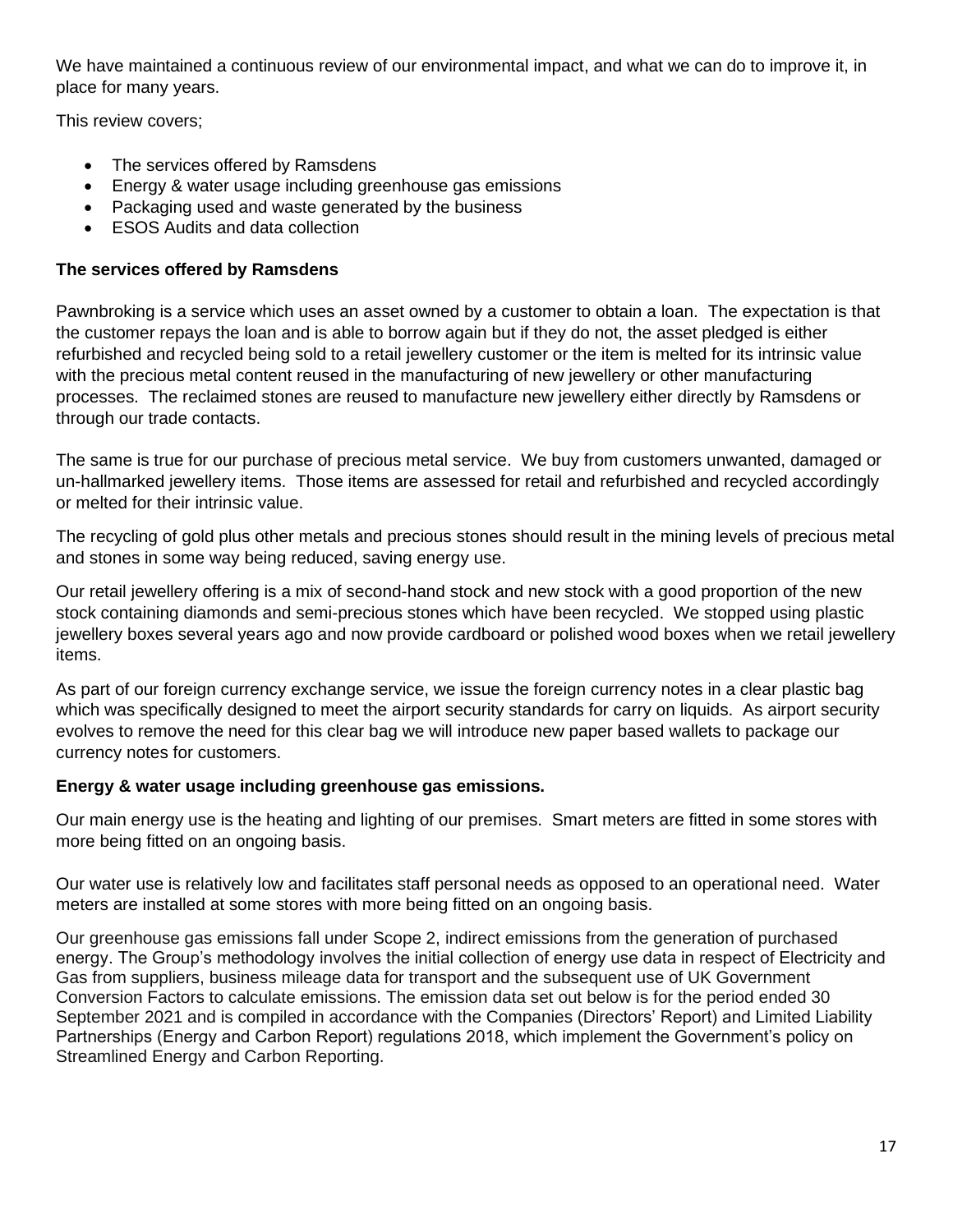| <b>Tonnes of CO2</b>            | Year ended 30 September 2021 |  |
|---------------------------------|------------------------------|--|
| Scope2 Emissions                | 907                          |  |
| Per Employee                    | 1.21                         |  |
| <b>Energy Consumption (MWh)</b> | 2,346                        |  |

It should be noted that due to the pandemic, some stores have been closed, some operated on reduced opening hours and some staff worked from home during the year.

In summary, we will use energy as we need to heat and light our stores. We use energy efficient LED lighting in all new stores and have a program of converting older stores to use LED lighting to make our energy use more efficient.

Nearly all of our stores have air conditioning and guidance is given to staff on the most efficient way to heat or cool our premises.

During the pandemic there has been a reduction in business travel and greater use of tele and video conferencing. This change in behaviour is one that will last beyond the pandemic.

While we incur logistic costs and use energy to ship our goods to stores, we use couriers to do so, thereby sharing the transportation energy use with other businesses. We try to minimise the number of deliveries we make while also managing the security aspects of transferring high value parcels.

At this time we do not have defined metrics or targets on the reduction in our energy and water use. This will evolve as we determine the most suitable reporting measure.

### **Packaging used and waste generated by the business**

The Group has stopped using plastic boxes within our jewellery retail operations. We retain the use of a plastic bag for the issue of foreign currency notes as the bag has an intended second use at airports.

The main waste generated by the business is general e.g. household waste, paper and cardboard. All of our confidential paperwork is shredded and recycled when destroyed.

We work with the company who manages our refuse collections and have provided each location with an ability to recycle and have carried out training to promote recycling by all staff.

Our staff forum has established a 'Think Green' initiative to make all staff more conscious of energy use, not to print paperwork unless necessary and to re-use and recycle where possible. By influencing staff to be more personally responsible, create new behaviours towards energy use and waste, at work and at home, collectively we can play our part in improving our environmental footprint.

### **ESOS Audits and data collection**

We have complied with our ESOS audit requirements. Our audits have been undertaken by Green Tree Consulting. Through these audits and our wider review, the business has developed a better understanding of its energy use and is using this data to identify and support the various initiatives detailed above.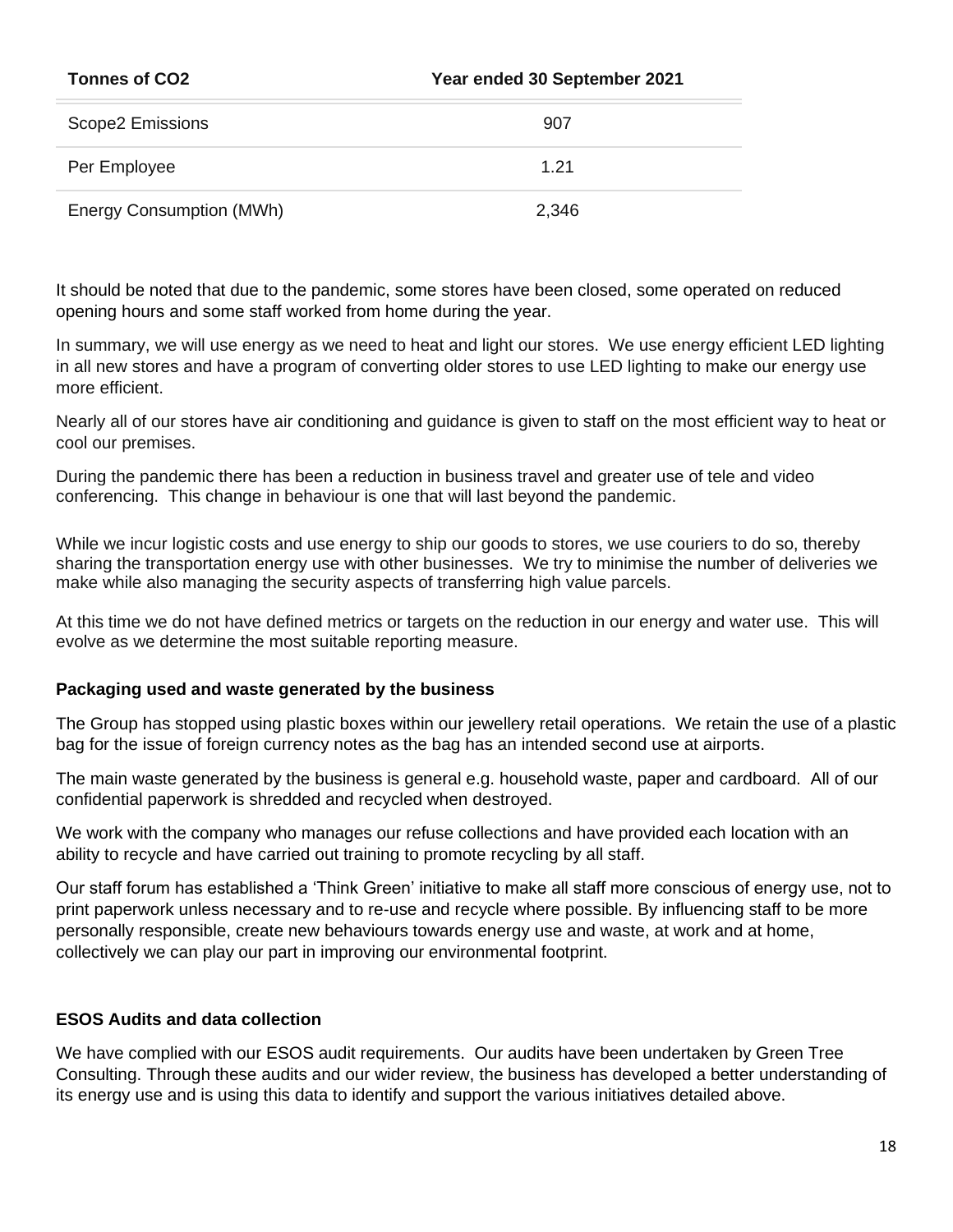# **SOCIAL**

The Board understands that the Group must play a part in and contribute to the wider society. The same ethos of seeking continuous improvement that is adopted for its customer proposition is adopted for its wider corporate relationships.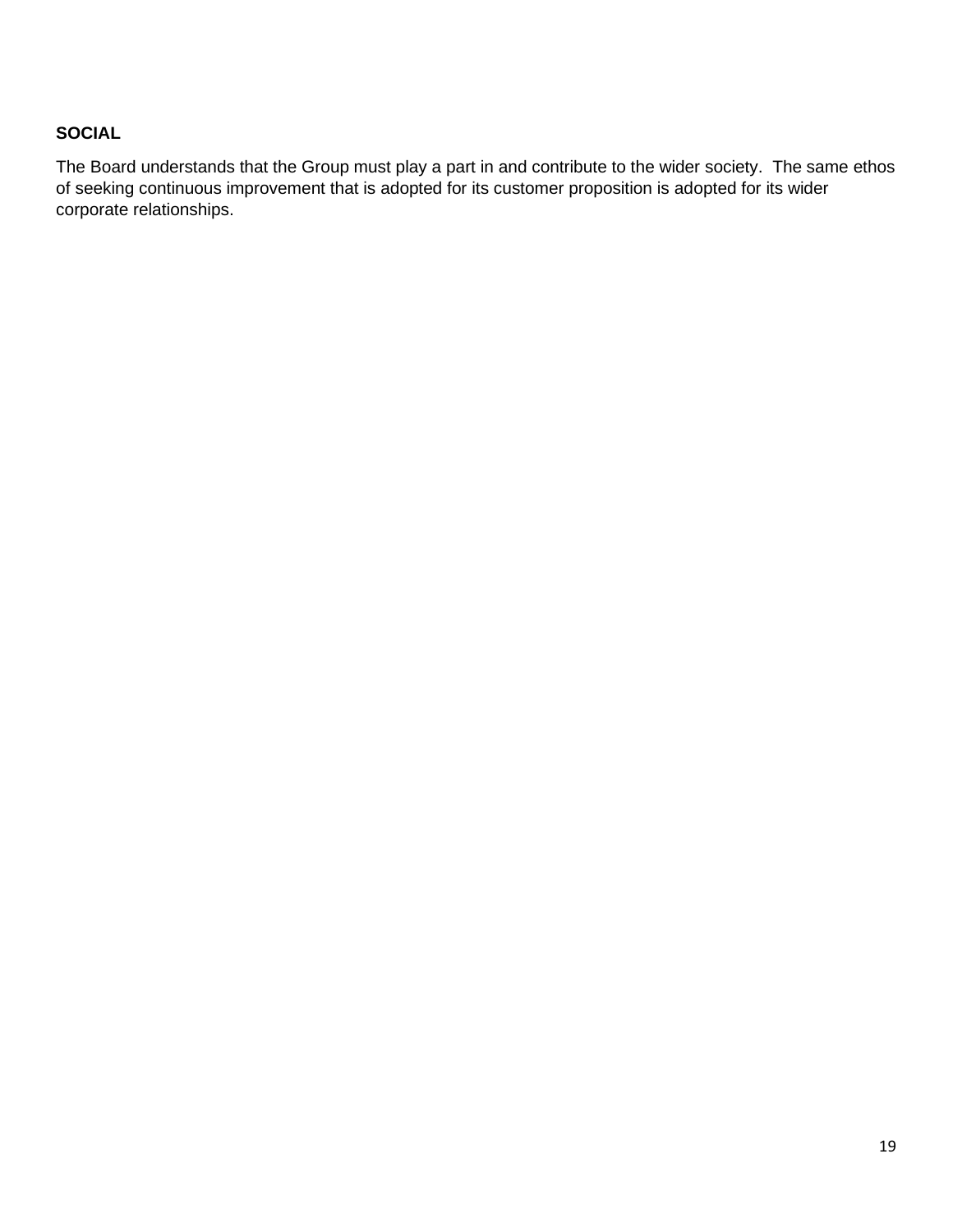The Board continually reviews;

- Ramsdens' responsible lending
- Customer service levels
- Employee relations, engagement and development
- Charitable endeavours
- Supplier relationships including franchisees

## **Ramsdens responsible lending**

Ramsdens is FCA authorised for its consumer credit activities of Pawnbroking and Credit Broking. As such, it is highly regulated and follows the FCA's 11 principles, adheres to the Senior Management Regime and the Conduct Rules.

Ramsdens considers itself a responsible lender, offering transparent straight forward loans which are easily understood by customers. Unlike other forms of credit, pawnbrokers can assess creditworthiness based on the value of the goods, which therefore gives wider access to credit to those who may need it most. In previous sector surveys, the cost of a pawnbroking loan is often cheaper than people assume with interest accruing on a daily basis.

Ramsdens has an online facility which is used by customers to repay their loans when convenient for them and then collecting the pledged goods later. This saves the customer money.

We believe that our policies for pawnbroking and looking out for vulnerable customers are industry leading in treating our customers fairly. The Group understands that circumstances change for customers and Ramsdens works with customers offering tailored financial solutions where necessary, as well as having automatic forbearance interventions that reduce interest rates for customers and in certain instances, stops charging interest altogether.

A pawnbroking loan is a flexible loan in that there are no expected weekly or monthly instalments. The customer chooses when they repay their loan. As such there are no missed payments until the loan period expires. Once a loan approaches its expiry date, Ramsdens contacts its customers to see what they wish to do and as part of that process signposts providers of financial debt advice should a customer need to consider this.

Where a customer's pledged items do need to be sold to repay the loan, Ramsdens sells items by private treaty as we believe this gets the best return for customers. During this process, Ramsdens caps the interest payable by the customer from the sale of the goods. If the item sells for more than the amount owed to Ramsdens the surplus monies are returned to the customer. If the item sells for less than the amount is owed, the shortfall is written off by Ramsdens and there are no ongoing debt consequences for customers.

### **Customer service levels**

The Group prides itself on its high repeat customer rates and the low number of complaints it receives.

The Group is committed to offering the highest standards of customer service and appreciate that at times things go wrong. The Ramsdens philosophy is to use a root cause analysis approach to put things right as quickly as possible and learn from any mistakes.

The Group uses Trustpilot for customer feedback on its retail jewellery and foreign currency offerings. Both services currently enjoy excellent 5-star ratings.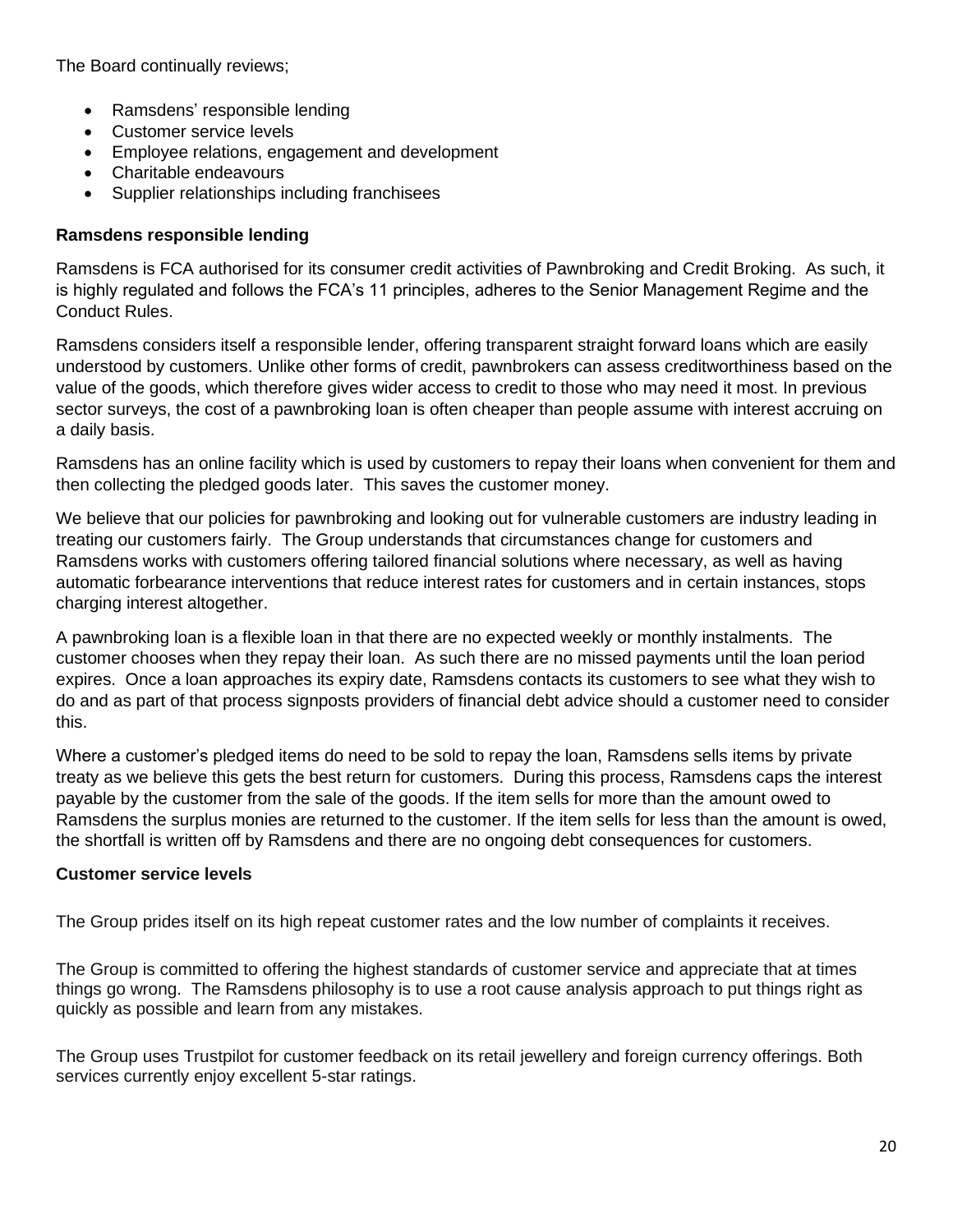The Group, from time to time, undertakes customer pulse surveys through its branch network to obtain customer feedback. The data is used to improve the Group's communication and marketing strategies.

### **Employee relations, engagement and development**

The success the Group has had to date is in large part down to its people. Implementing a continuous improvement ethos can only be achieved because of the hard work, dedication and enthusiasm of the people within the business. In return we are committed to create a working environment in which the employee can grow and develop, be looked after, well rewarded and well respected for what they contribute.

The pride shown by all of our employees continues to create a working environment of infectious enthusiasm to deliver the Group's mission statement, namely to provide a great customer offering and give such fantastic service that our customers become ambassadors for Ramsdens. Our aim is to ensure we remain focused on how we communicate and engage with all of our staff members.

The Group operates a staff suggestion scheme and a department feedback scheme. Both are well supported as our people contribute to how we can continue to evolve and improve our products or processes. Suggestions received have included changes to the Group's core IT system which have improved the available information for the branch staff to make better decisions, simplify cross selling opportunities and improve the speed of transaction to improve the customer journey. Other suggestions have included changes to marketing initiatives, the structure of employee remuneration and how to improve our COVID-secure procedures.

The Group has an Employee Forum which has met five times in FY21. The Forum comprises staff in a variety of roles from head office and branches. The Employee Forum has a remit of discussing general matters that affect the business as well as how the Group can improve with the use of technology or its contribution to the environment.

Ramsdens undertakes regular anonymous employee engagement surveys. The last survey, undertaken in August 2021, saw 85% of staff members complete the survey. The Board are grateful to the high level of participation. The results of the survey are transparently shared with all staff and an action plan created for the Company to raise the bar where possible as part of its continuous improvement ethos.

The key findings in 2021 were;

90% of the staff work in a happy working environment 86% of the staff believe they have job security 84% of the staff said they look forward to coming to work and are enthusiastic about the job they do

Every staff member also has an individual discussion with their line manager twice a year. The discussion focuses on the staff members happiness and wellbeing, how challenged they feel and how supported they are. The discussion then focuses on the staff members understanding of expectations in their role and staff development activity in order that the staff member can be more successful in their career.

The Group has comprehensive training programmes. These start with a week long, classroom-based induction into the business, and are supplemented by instore mentoring, e-learning courses, training delivered remotely e.g. over zoom and area face to face training sessions. Certain training courses are mandatory and must be completed on an annual basis e.g. health and safety, data protection, conduct rules, cyber risks and antimoney laundering, while other courses focus on the development of an individual's skills. We have continued to invest in jewellery and watch knowledge and selling skills, which have helped drive the great jewellery retail results.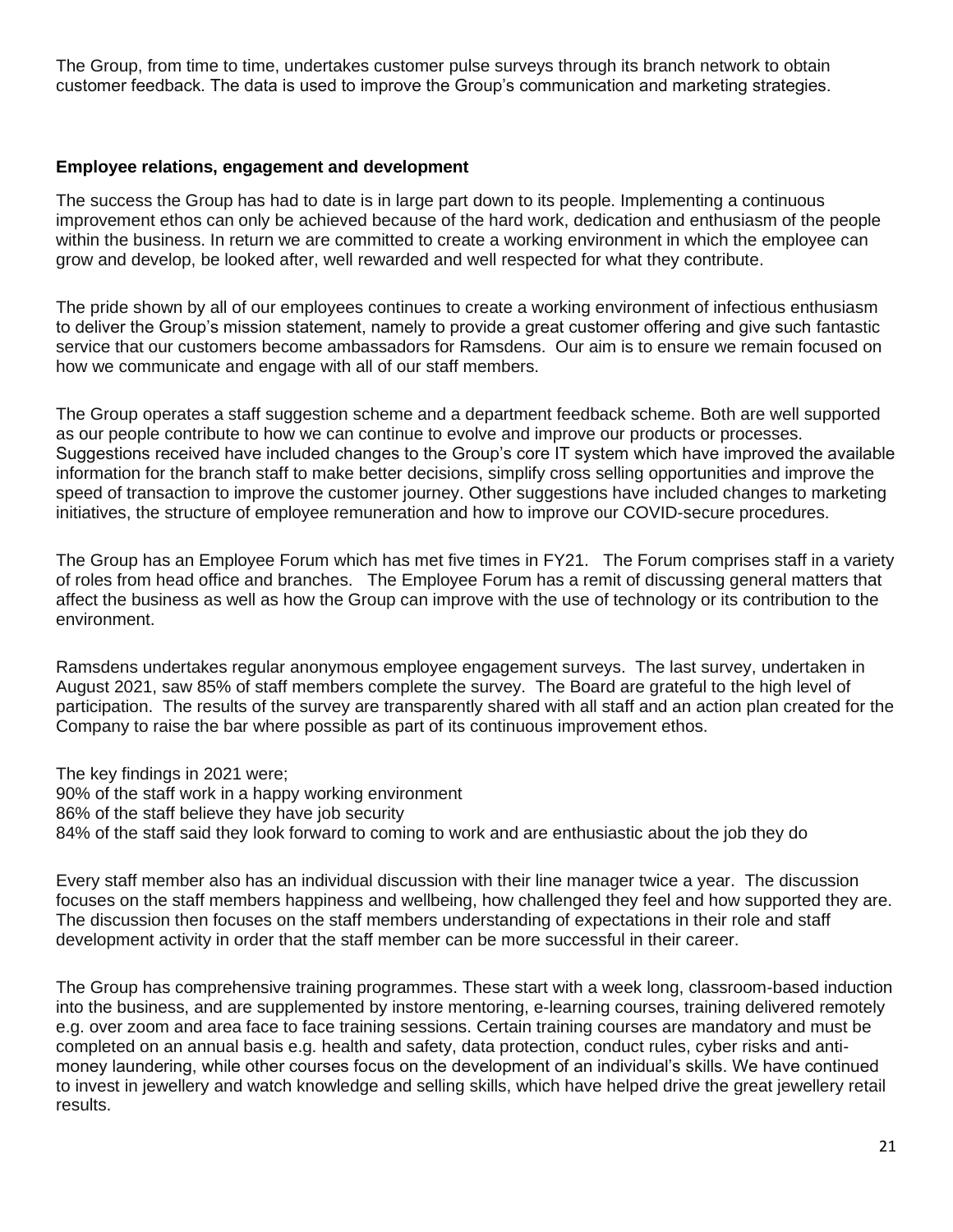The Group is an equal opportunities employer and we believe in appointing the best person based purely on merit to any role within the business. The Group is committed to ensuring that people undertaking the same or similar work are paid equally and have an equal opportunity to progress. The Group encourages flexible working arrangements for employees to continue to develop their careers whilst choosing how to maintain their balance between work and home life.

At Ramsdens we believe that being a diverse organisation allows us to grow and become the business we aspire to be. The executive committee of the trading company has eight members. The team consider the monthly reports of all department heads, signing off project initiatives in line with the Group's strategy. The executive committee consists of six male and two female members, with different specialist skills, aged from 32 to 56. The committee continues to have great constructive and diverse input to how we move forward. Two of the four Regional Managers, eight of the thirteen Area Managers, three of the six auditors and 77% of the branch managers are female.

Including the executive committee members, the top 45 people influencers in the business are at the core of the Group's Senior Management Leadership development programme. Training within FY21 included training on mental wellbeing which has been useful given all things related to COVID-19 and the Group has introduced an Employee Assistance Program provided by Health Assured. This program provides hints and tips to manage and improve a staff members health and wellbeing but also includes confidential expert advice and support if and when needed.

Where possible, the Group wishes to promote from within. Three of the Four Regional Managers, six of the thirteen Area Managers, five of the six Internal Auditors and over 55% of the Branch managers were promoted from within the business.

The Group issues a weekly and monthly newsletter keeping all staff informed on Group matters and recognising the successes of individuals, branches or departments.

We have been working hard to build on the progress made by recruiting, retaining and developing the best people. Great progress had been made in reducing staff turnover prior to the pandemic. The current recruitment situation is challenging in line with other retailers but the Group expects to resolve this current difficulty early in 2022 by concentrating on its long term focus on staff development, wellbeing and rewards.

The Group recognises and values long service. Each staff member receives an additional day of holiday entitlement for their first five years' service and upon reaching their 5th anniversary they receive company wide recognition and a monetary award. Further recognition happens at 10, 15, 20 years' service and beyond, with additional holidays and financial rewards at those milestones. We were pleased to recognise Darren Smart's 20 years' service award in 2021.

The Group has a philosophy of wanting to share the financial success of the business with staff. Despite the trading challenges of COVID-19, 99% of all staff received a minimum of inflationary pay rise in April 2021 and a further positive pay review took place in November 21 recognising the impact on staff of increasing inflation and higher energy bills. All staff are paid more than the national minimum wage. In addition to their basic remuneration of pay and pension, each member of staff in head office or branch has had the ability to earn a performance related bonus. The Group has health insurance for its senior management team plus extended company sick pay benefits. All staff benefited from their birthday being an additional day's holiday during the year

Our philosophy with the Long Term Incentive Plan (LTIP) is to be inclusive with wider senior manager participation (now 21 participants). 50% of the LTIP award is based on earnings per share and 50% based on total shareholder return.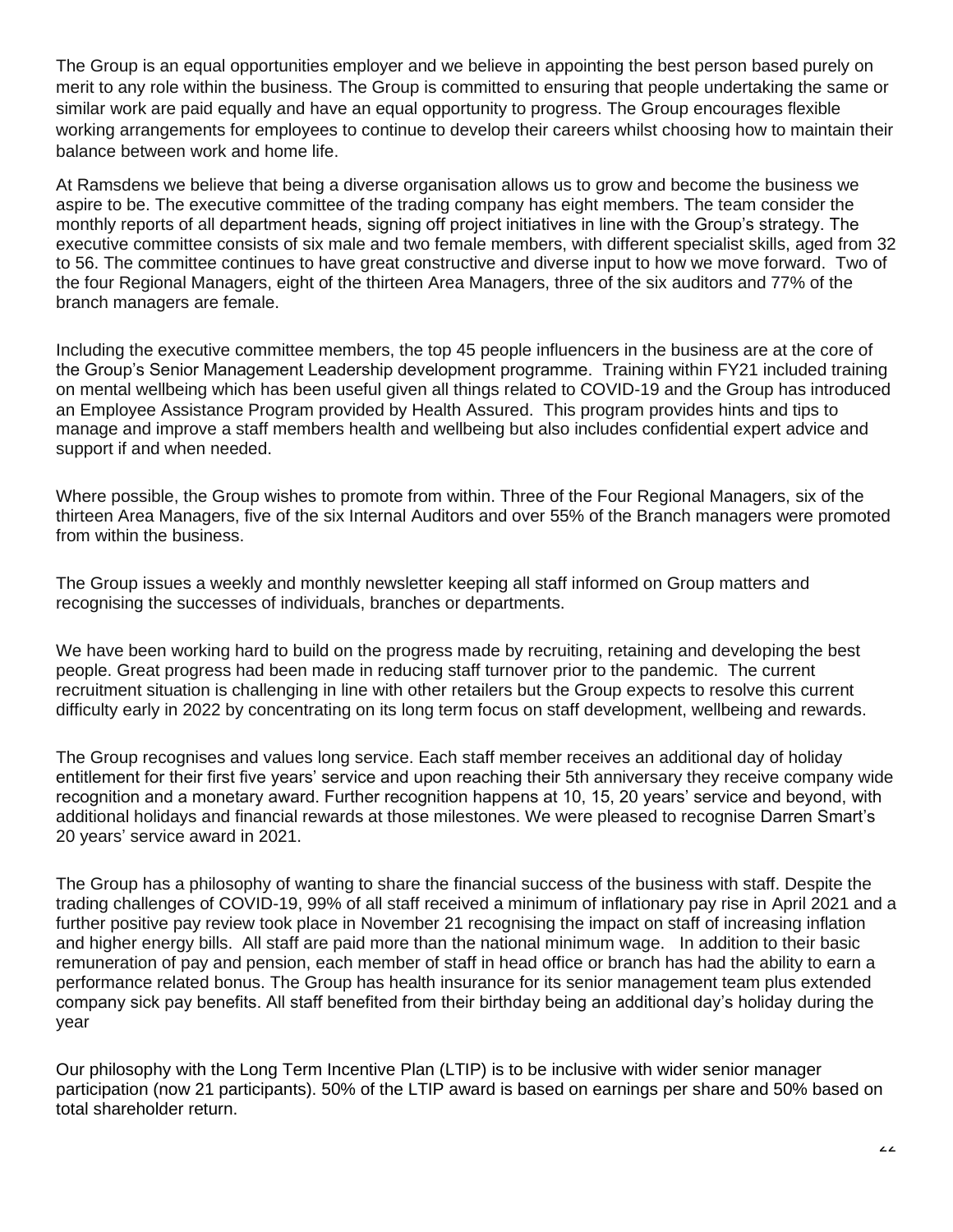The remuneration of the two executive directors is not currently specifically linked to ESG objectives. The Senior Bonus Scheme has various clauses that enables the Remuneration Committee to have discretionary powers over any bonus amounts taking into account all aspects of the business including ESG. All bonus schemes including LTIPs have malus and clawback provisions.

### **Charitable endeavours**

The Group has a program of supporting local and national charities and have used our commercial assets to do this e.g. using our sponsorship of Middlesbrough football club and Sheffield United football club to raise funds for charity. The biggest fund raiser was putting the name of two charities, based locally to Ramsdens head office, on the Middlesbrough shirt. This not only raised great awareness in local and national media, we raised over £18,000 from the sale of the shirts for the charities.

Recent initiatives have involved donations of jewellery for raffle prizes or auction lots, foreign coin collections and a matched funding scheme for staff taking part in local charitable events.

In addition to fundraising, the Group has been using its IT expertise to assist a local hospice improve its IT systems and reporting.

In FY21, the Group has raised or helped charities directly raise almost £17,000.

# **Supplier relationships including franchisees**

The Group has a limited number of key trade suppliers. Strong relationships have been built up over many years where the supplier and Ramsdens work together to improve the trade for both parties. Ramsdens reports on its supplier payment practices and believes in paying all suppliers as and when payments are due. The Group has sought assurance from its suppliers that they have no modern slavery practices within their supply chains. The Group's statement on its compliance with the Modern Slavery Act is available on www.ramsdensplc.com.

The Group has three franchisees operating three franchised stores. All franchised businesses are well established and audited quarterly to ensure they meet the standards required by Ramsdens.

### **GOVERNANCE**

The Group has always prided itself on acting responsibly in every aspect of the business. We operate with three core values, of being trusted, open and passionate about our business. We believe that engaging with our stakeholders, be that, employees, customers, shareholders, regulators, suppliers, franchisees or the wider local communities we operate in, and living our values, are the best ways to develop long term relationships for mutual benefit. This is the way in which we seek to manage the business.

While we do not believe that we monitor social and human capital issues to a recognised standard we have a substantial suite of policies that include data security, customer privacy, anti-bribery, combatting modern slavery, whistleblowing, staff welfare, anti-money laundering, as well as adhering to all aspects of the FCA's Senior Manager Regime and Conduct Rules.

The Group is a member of the QCA and adopts its code of conduct.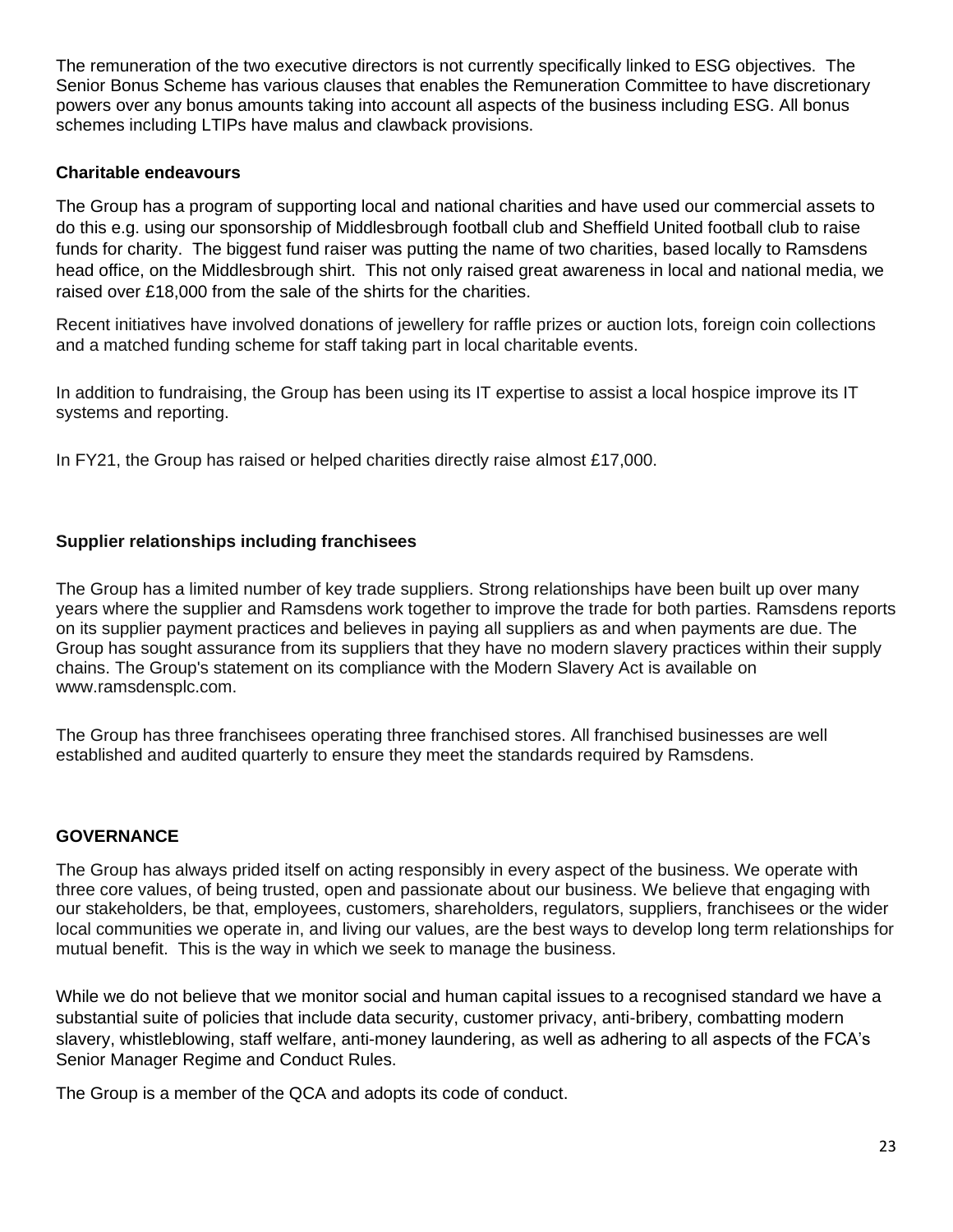The Nominations Committee undertakes a board effectiveness review every year and as part of that review discusses diversity and independence.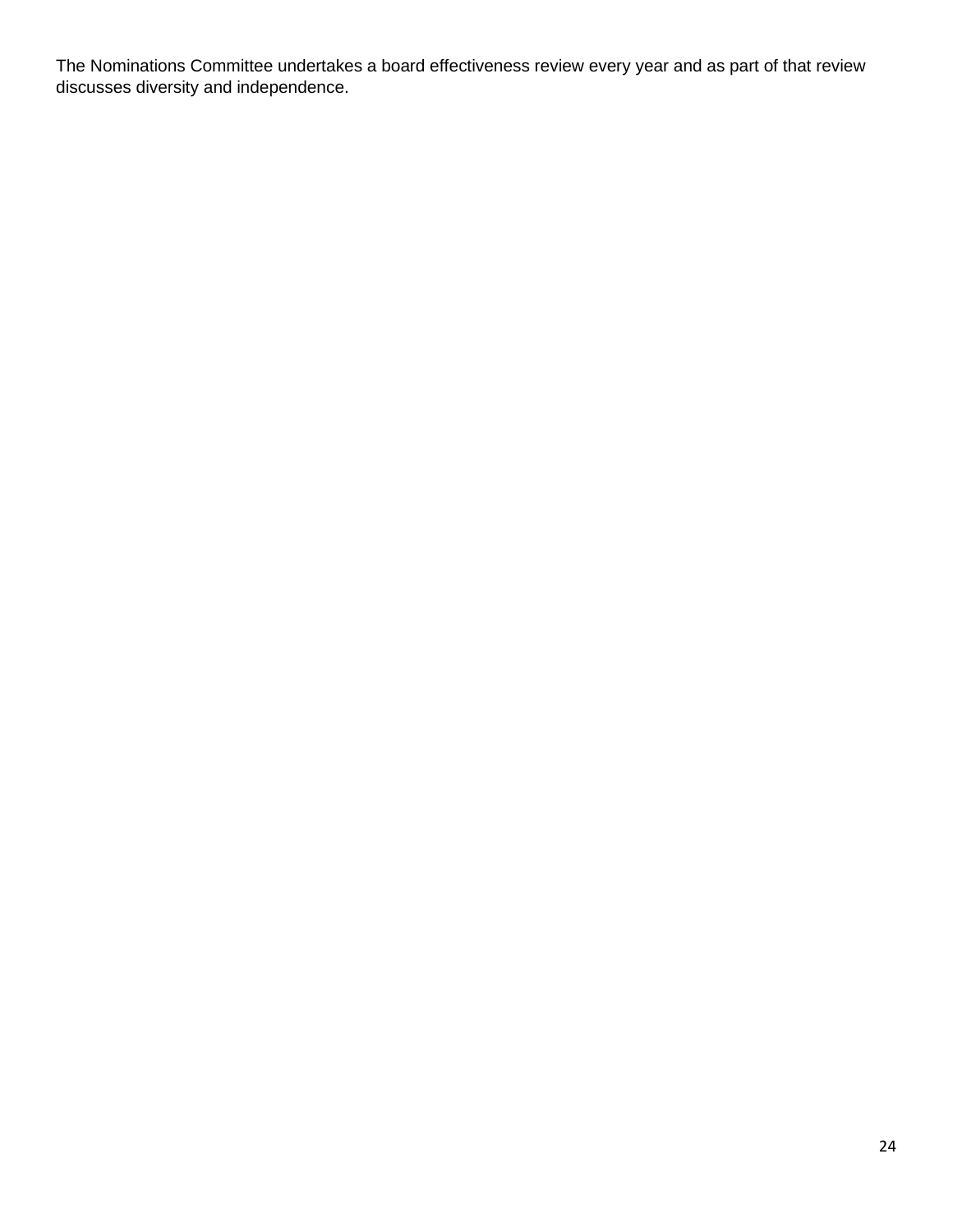# **LOOKING AHEAD**

While we remain vigilant to the risk of, and speed of, potential new social and travel restrictions being imposed, as we have seen with the recent development of the Omicron coronavirus variant, we look forward with optimism for FY22.

Our foreign currency volumes increased back to approximately 50% of pre pandemic levels in November 2021 and subject to international travel being relatively restriction free, the customer demand for a summer holiday abroad is expected to be high and we hope for a normal summer's FX trading in 2022. With higher customer footfall to our stores, we would expect our purchase of precious metals to also increase.

Our pawnbroking loan book is rebuilding as customers recommence normal spending habits and have an increased need for short term financial assistance.

We have invested in our retail jewellery, instore and online, over recent years and we still have significant opportunities for further growth and improvement.

The Group has the benefit of diversified income streams and a strong financial base. This gives the Board confidence that we are well-placed to continue to navigate this ongoing transitional period and to deliver on our growth strategy for the long-term benefit of all our stakeholders.

**Peter Kenyon Chief Executive Officer 17 January 2022**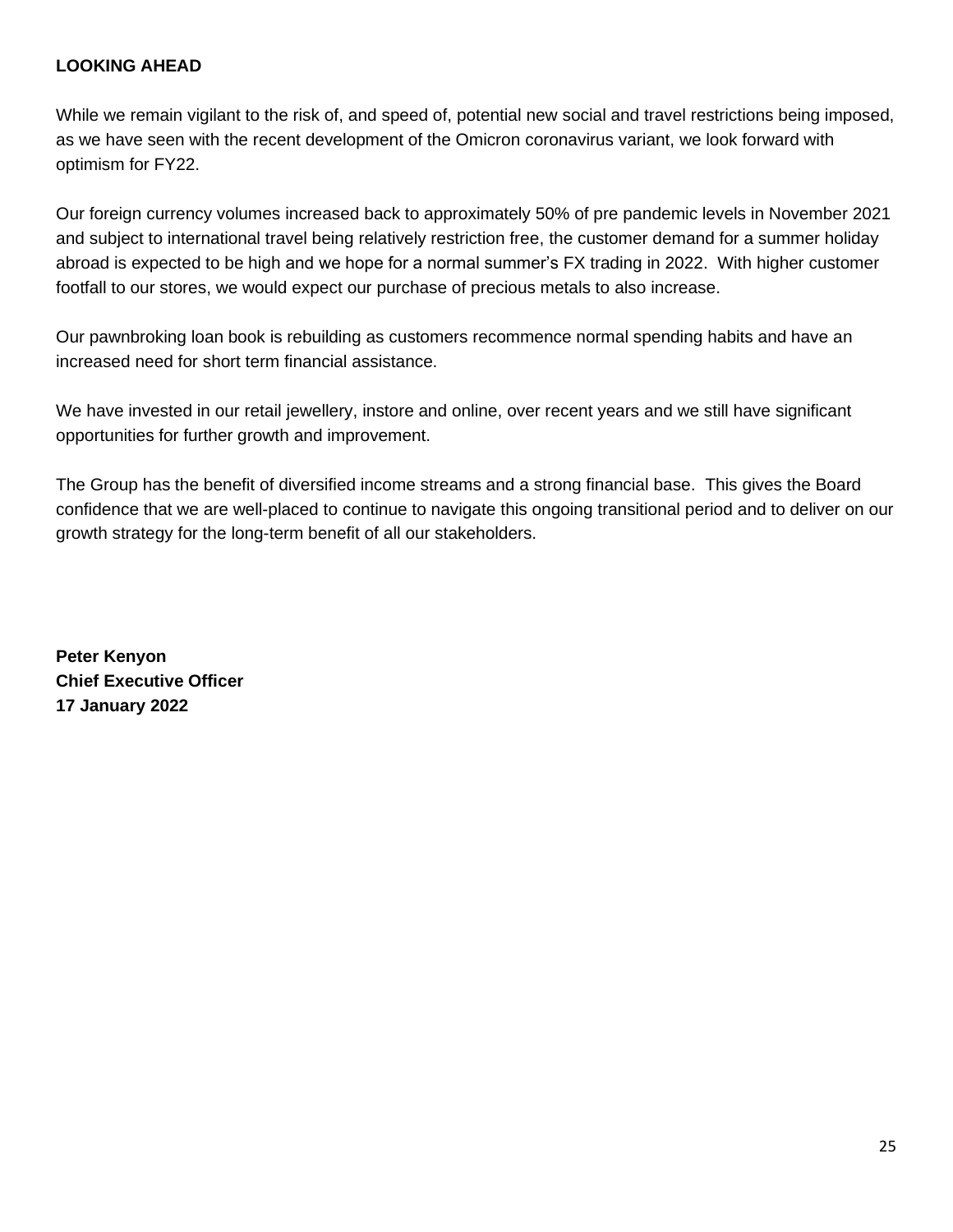## **FINANCIAL DIRECTOR'S REVIEW**

## **FINANCIAL RESULTS**

In 2020 the Group changed its accounting reference date to 30 September which resulted in an 18-month period for FP20, a period which had approximately 12 months of trading pre pandemic and 6 months of significant pandemic impact including various social, travel and trading restrictions. FY21 has continued to be impacted by various levels of restrictions throughout the year. Given the unusual trading conditions, and the prior year comparative period being longer, any comparison across the relative periods would need to carefully factor in the implications of these matters. The table below shows the headline financial results:

| £000's                   | <b>FY21</b> | <b>FP20</b> |
|--------------------------|-------------|-------------|
|                          | (12 months) | (18 months) |
| Revenue                  | £40,677     | £72,493*    |
| <b>Gross Profit</b>      | £22,262     | £47,149     |
| <b>Profit Before Tax</b> | £564        | £9,221      |
| <b>Net Assets</b>        | £36,143     | £35,555     |
| <b>Net Cash</b>          | £13,032     | £15,873     |
| <b>EPS</b>               | 1.2p        | 23.1p       |

\*Restated due to an accounting policy change, see page 26

Our FY21 financial year has been severely impacted by the restrictions on international travel and despite an essential services exemption to trade, certain restrictions have been imposed on our instore retail in some parts of the UK. UK lockdowns have also significantly impacted footfall on the high streets during the year. Against this backdrop, the Group has delivered a strong financial performance, achieving revenue of £40.7m. Costs have been well controlled with administration expenses of £21.5m and an overall profit before tax of £0.6m generated. Key points to note are that our foreign currency commission has fallen by c.£10m compared to pre pandemic levels and the Group received £1.6m of Government support, £0.1m has been shown as other income and £1.5m has been shown as a reduction to administrative expenses.

The Group has maintained its strong cash position, with £13m net cash at the year end, and was able to trade without the need to utilise its £10m revolving cash facility at any point during the year.

# **EARNINGS PER SHARE AND DIVIDEND**

The statutory basic and diluted earnings per share for FY21 were both 1.2p, down from 23.1p and 22.5p for the 18-month FP20.

The Board is grateful for the UK Government support during the pandemic and acknowledges the key part this has played during this unprecedented period. Following the end of government support via the furlough scheme and easing of travel restrictions the Board believes the Group is well positioned to move forward with renewed optimism.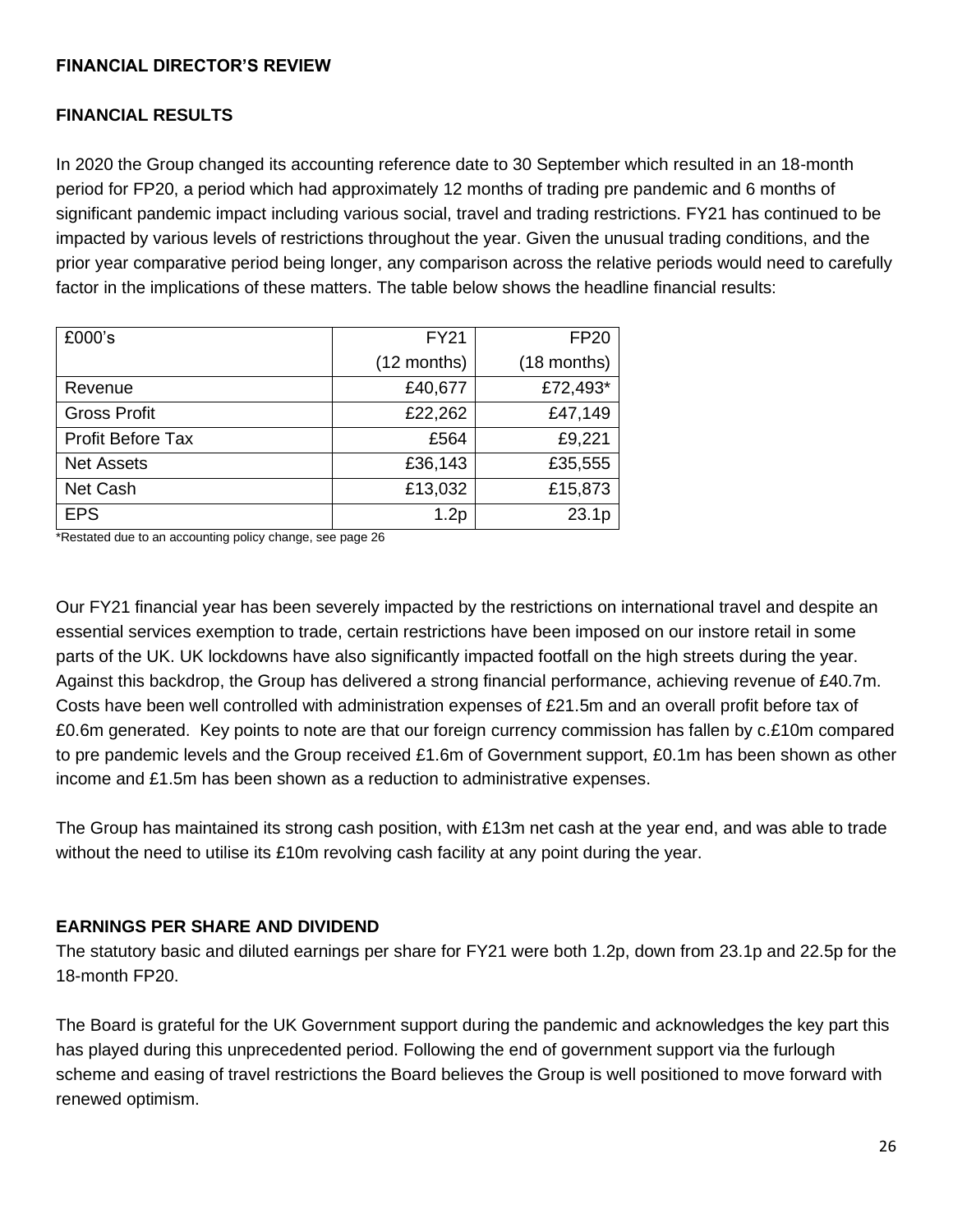The Board has recommended that the Group recommences the payment of dividends with a final dividend of 1.2p being proposed for approval at the forthcoming AGM (FP20 nil). While this represents the full post tax profits for the year, it recognises that the Group's strong cash position is sufficient to deliver on its future growth plans.

As we move forward, the Board would remind investors its long-term dividend policy, subject to the performance of the Group and any growth opportunities that arise, is to distribute approximately 50% of post tax profits to shareholders. It is expected that future dividend dates will be scheduled as September for interim payments and March for final payments, in the approximate proportion of one third and two thirds respectively.

# **CAPITAL EXPENDITURE**

During the reporting period, the Group invested in the store estate by opening new stores and relocating existing stores. Capital expenditure for tangible and intangible assets was £1.6m which mainly reflected the relocation of five stores during the period. One pawnbroking store including its loan book was acquired.

# **CASH FLOW**

The net cash flow from operating activities for the year was £1.1m (FP20: £15.8m) which includes government support of £1.6m (FP20: £3.5m). Cash outflows have included the investments in stock of £4.0m, which has been partially offset by favourable credit terms with suppliers with creditors increasing by £1.2m

The Group renewed its revolving credit facility in March 2021 for a further three years to March 2024. The Group has one covenant of 1.5x cash cover. At 30 September 2021, this facility was undrawn. The cash position and headroom on the bank facility provide the Group with the funds required to continue to deliver its current stated strategy.

Net cash at the period end was £13.0m (FP20: £15.9m).

# **FINANCIAL POSITION**

At 30 September 2021, cash and cash equivalents amounted to £13.0m (FP20 £15.9m) and the Group had net assets of £36.1m (FP20: £35.6m).

# **TAXATION**

The tax charge for the period was £0.2m (FP20: £2.1m) at an effective rate of 33% (FP20 22%). The tax rate was higher than the standard rate mainly due to the timing difference between depreciation charges and capital allowances and non-deductible expenses including the amortisation of certain customer lists. A full reconciliation of the tax charge is shown in note 10 of the financial statements.

# **SHARE BASED PAYMENTS**

The share-based payment expense in the period was £254,000 (FP20: £389,000). This charge relates to the Long-Term Incentive Plans (LTIP), which are discretionary share incentive schemes under which the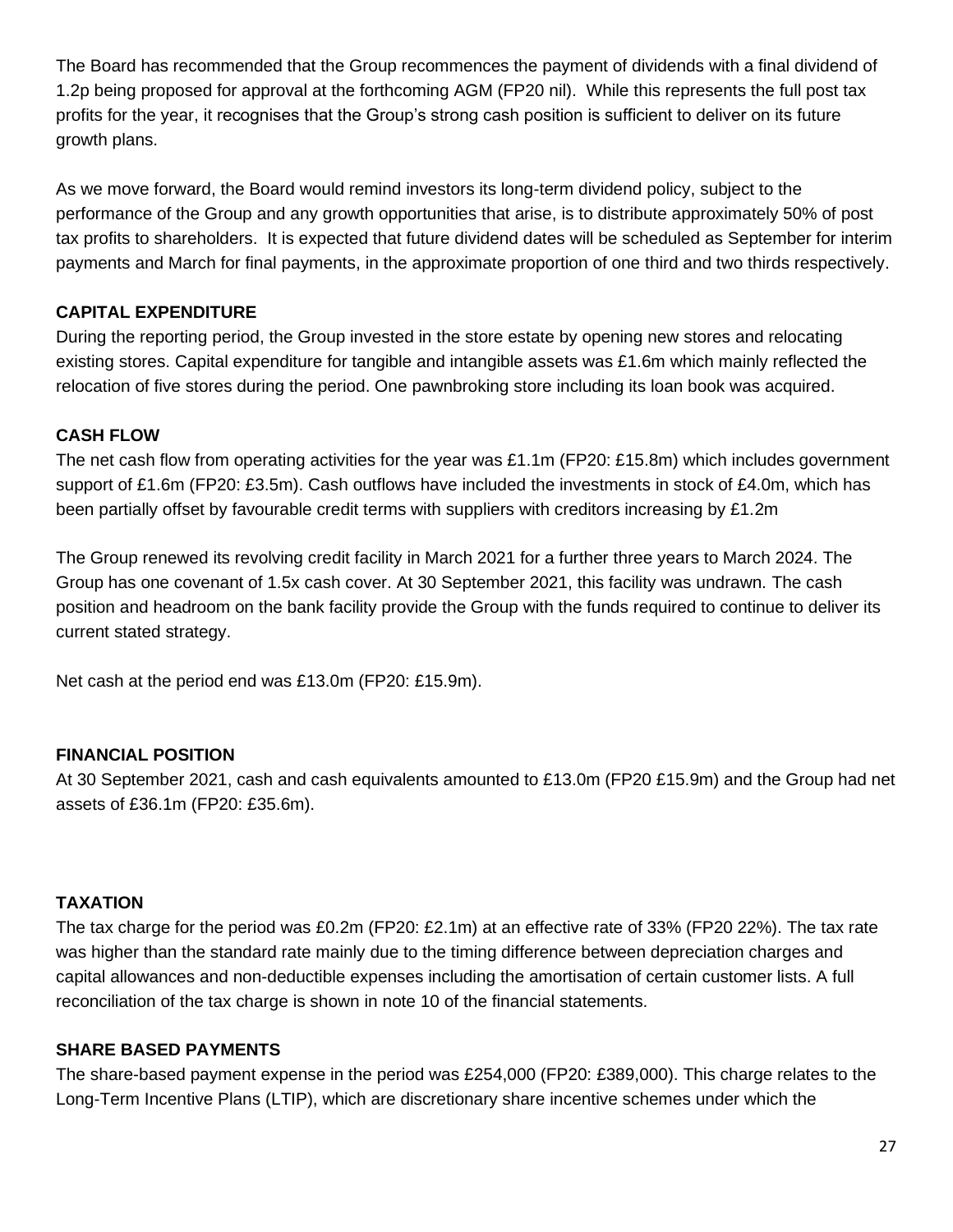Remuneration Committee can grant options to purchase ordinary shares at a nominal 1p per share cost to Executive Directors and other senior management subject to certain performance and vesting conditions.

During the year the LTIP award from 2017 vested in full against the performance condition criteria of the scheme. Of the 805,554 share options that passed the performance conditions, the Group issued 555,554 shares during the year following the exercise of these options by beneficiaries of the scheme. The remaining 250,000 share options continued to be held but not yet exercised.

# **CHANGE TO ACCOUNTING POLICY**

The Group has changed the accounting policy for pawnbroking loans that are in the course of realisation. Previously these assets were recognised as inventory. The updated policy recognises the value of these assets under IFRS 9 as trade receivables. Whilst this change in policy has no effect on the net assets of the Group, a prior period adjustment has been made in the financial statements to reclassify the asset value and to reflect the fact that the proceeds from realisation of security during the period is no longer recognised as revenue, and the inventory cost of the security no longer recognised as a cost of sale. The prior period adjustments to revenue and cost of sales are equal and therefore have no impact on the profit for the period or EPS. Further details are available in note 2 of the financial statements.

# **GOING CONCERN**

The Group has prepared these financial statements with due consideration to the unprecedented impact of COVID-19 on the economy and society. The Board has considered the impact of COVID-19 on each balance sheet item and conducted a going concern review to ensure this basis remains appropriate. The Group has significant cash resources of £13.0m and access to an undrawn £10m revolving credit facility with an expiry date of March 2024.

In the year ended 30 September 2021 the Group traded profitably despite the impact of the pandemic.

The Board has conducted an extensive review of forecast earnings and cash over the next twelve months, considering various scenarios and sensitivities given the ongoing situation with the pandemic and uncertainty around the future economic environment.

The Board has been able to conclude the going concern basis is appropriate in preparing the financial statements.

**Martin Clyburn Chief Financial Officer**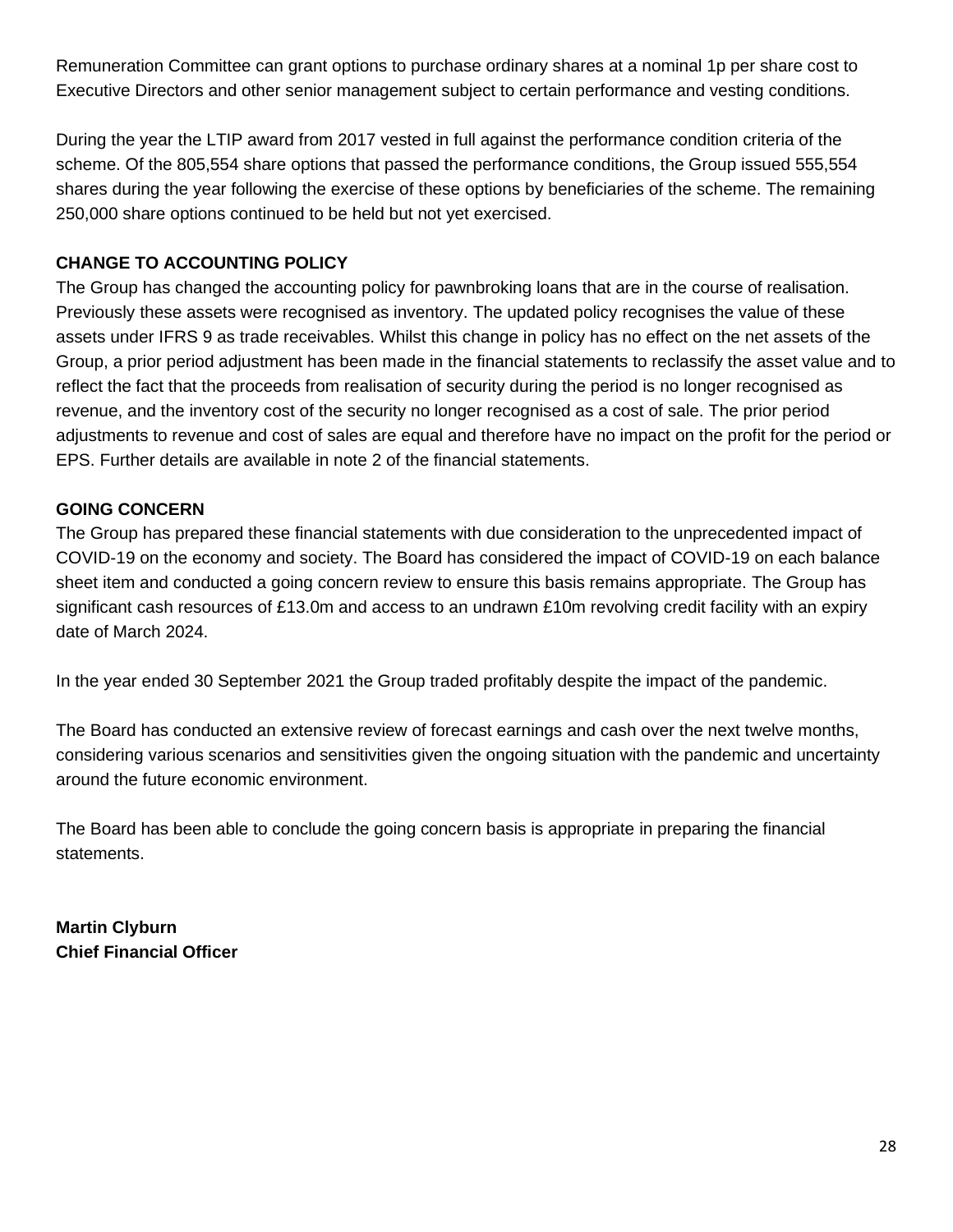### **Consolidated statement of comprehensive income**

**For the year ended 30 September 2021**

| .                                   |                  | 12 months to<br>30 September | 18 months to<br>30 September |
|-------------------------------------|------------------|------------------------------|------------------------------|
|                                     |                  | 2021                         | 2020                         |
|                                     | <b>Notes</b>     | £'000                        | (restated)<br>£'000          |
| Revenue<br>Cost of sales            | 5                | 40,677<br>(18, 415)          | 72,493<br>(25, 344)          |
| <b>Gross profit</b>                 | 5                | 22,262                       | 47,149                       |
| Other income                        | $\boldsymbol{7}$ | 284                          | 725                          |
| Administrative expenses             |                  | (21, 510)                    | (37, 858)                    |
| <b>Operating profit</b>             |                  | 1,036                        | 10,016                       |
| Finance costs                       | 6                | (472)                        | (795)                        |
| Profit before tax                   |                  | 564                          | 9,221                        |
| Income tax expense                  | $10\,$           | (198)                        | (2, 103)                     |
| Profit for the year / period        |                  | 366                          | 7,118                        |
| Other comprehensive income          |                  |                              |                              |
| <b>Total comprehensive income</b>   |                  | 366                          | 7,118                        |
|                                     |                  |                              |                              |
| Earnings per share in pence         | 8                | $1.2\,$                      | 23.1                         |
| Diluted earnings per share in pence | 8                | $1.2\,$                      | 22.5                         |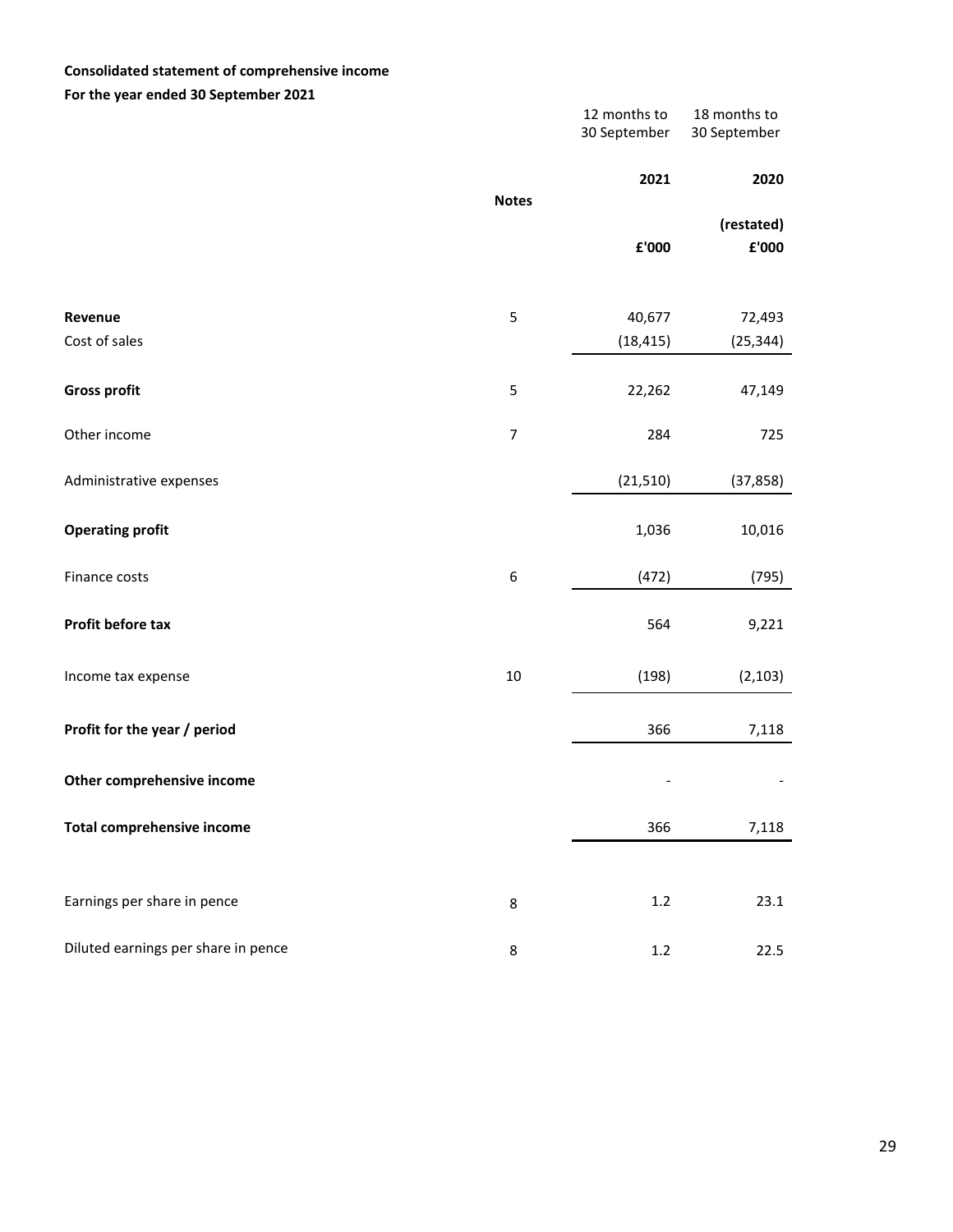### **Consolidated statement of financial position**

| As at 30 September                    |              | 2021   | 2020       | As at 1 April<br>2019 |
|---------------------------------------|--------------|--------|------------|-----------------------|
|                                       |              |        | (restated) | (restated)            |
| <b>Assets</b>                         | <b>Notes</b> | £'000  | £'000      | £'000                 |
| <b>Non-current assets</b>             |              |        |            |                       |
| Property, plant and equipment         | 11           | 5,195  | 4,845      | 5,485                 |
| Right of use of assets                | 11           | 8,164  | 8,536      | 9,102                 |
| Intangible assets                     | 12           | 714    | 870        | 1,228                 |
| Investments                           | 13           |        |            |                       |
| Deferred tax assets                   | 10           | 80     | 182        | 281                   |
|                                       |              | 14,153 | 14,433     | 16,096                |
| <b>Current Assets</b>                 |              |        |            |                       |
| Inventories                           | 15           | 15,151 | 11,159     | 10,607                |
| Trade and other receivables           | 16           | 10,379 | 10,944     | 12,458                |
| Cash and short term deposits          | 17           | 13,032 | 15,873     | 13,420                |
|                                       |              | 38,562 | 37,976     | 36,485                |
| <b>Total assets</b>                   |              | 52,715 | 52,409     | 52,581                |
| <b>Current liabilities</b>            |              |        |            |                       |
| Trade and other payables              | 18           | 7,673  | 6,422      | 6,324                 |
| Lease liabilities                     | 18           | 2,159  | 2,005      | 2,165                 |
| Interest bearing loans and borrowings |              |        |            | 5,184                 |
| Income tax payable                    | 18           | 61     | 1,157      | 689                   |
|                                       |              | 9,893  | 9,584      | 14,362                |
| Net current assets                    |              | 28,669 | 28,392     | 22,123                |
| <b>Non-current liabilities</b>        |              |        |            |                       |
| Accruals                              |              |        |            | 130                   |
| Lease liabilities                     | 19           | 6,442  | 7,094      | 7,572                 |
| <b>Contract liabilities</b>           | 19           | 119    | 153        |                       |
| Deferred tax liabilities              | 19           | 118    | 23         | 140                   |
|                                       |              | 6,679  | 7,270      | 7,842                 |
| <b>Total liabilities</b>              |              | 16,572 | 16,854     | 22,204                |
| <b>Net assets</b>                     |              | 36,143 | 35,555     | 30,377                |
| <b>Equity</b>                         |              |        |            |                       |
| Issued capital                        | 21           | 314    | 308        | 308                   |
| Share premium                         |              | 4,892  | 4,892      | 4,892                 |
| Retained earnings                     |              | 30,937 | 30,355     | 25,177                |
| <b>Total equity</b>                   |              | 36,143 | 35,555     | 30,377                |

The financial statements of Ramsdens Holdings PLC, registered number 08811656, were approved by the directors and authorised for issue on 17 January 2022 and signed on their behalf by: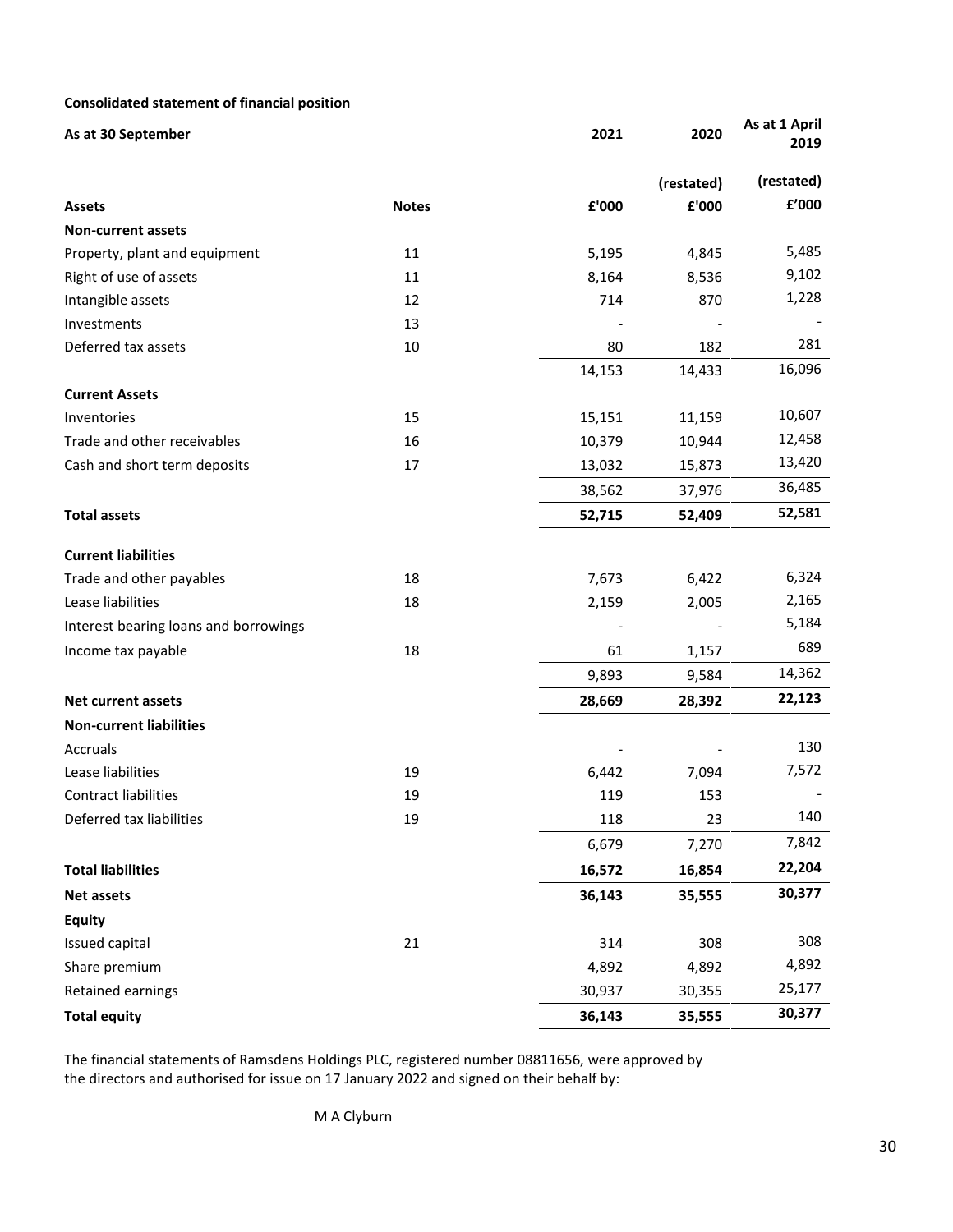# **Consolidated statement of changes in equity For the period ended 30 September 2021**

| <b>Notes</b>                         | <b>Share</b><br>capital | <b>Share</b><br>premium  | Retained<br>earnings | <b>Total</b> |
|--------------------------------------|-------------------------|--------------------------|----------------------|--------------|
|                                      | £'000                   | £'000                    | £'000                | £'000        |
| As at 1 April 2019                   | 308                     | 4,892                    | 25,177               | 30,377       |
| Profit for the year                  |                         | $\blacksquare$           | 7,118                | 7,118        |
| Total comprehensive income           |                         |                          | 7,118                | 7,118        |
| Transactions with owners:            |                         |                          |                      |              |
| 22<br>Dividends paid                 |                         |                          | (2, 313)             | (2, 313)     |
| 25<br>Share based payments           |                         |                          | 398                  | 398          |
| Deferred tax on share-based payments |                         | $\overline{\phantom{a}}$ | (25)                 | (25)         |
| Total transactions with owners       |                         | $\overline{\phantom{a}}$ | (1,940)              | (1,940)      |
| As at 30 September 2020              | 308                     | 4,892                    | 30,355               | 35,555       |
| As at 1 October 2020                 | 308                     | 4,892                    | 30,355               | 35,555       |
| Profit for the period                |                         | $\overline{\phantom{a}}$ | 366                  | 366          |
| Total comprehensive income           |                         |                          | 366                  | 366          |
| Transactions with owners:            |                         |                          |                      |              |
| 22<br>Dividends paid                 |                         |                          |                      |              |
| Issue of share capital               | 6                       |                          |                      | 6            |
| 25<br>Share based payments           |                         |                          | 254                  | 254          |
| Deferred tax on share-based payments |                         |                          | (38)                 | (38)         |
| Total transactions with owners       | 6                       |                          | 216                  | 222          |
| As at 30 September 2021              | 314                     | 4,892                    | 30,937               | 36,143       |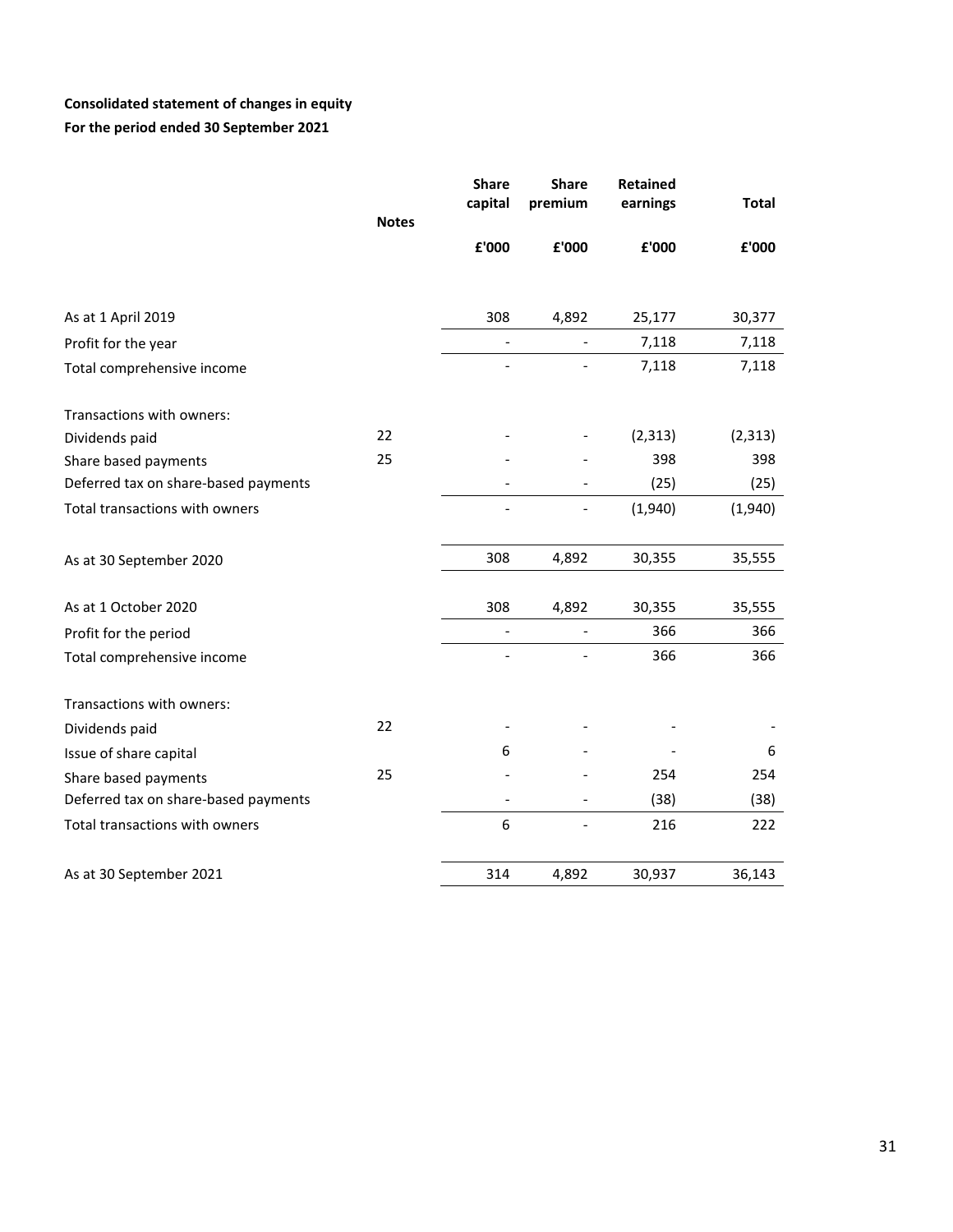### **Consolidated statement of cash flows**

| For the period ended 30 September 2021                        |                | 12 months to         | 18 months to         |
|---------------------------------------------------------------|----------------|----------------------|----------------------|
|                                                               |                | 30 September<br>2021 | 30 September<br>2020 |
|                                                               |                |                      | (restated)           |
| <b>Operating activities</b>                                   | <b>Notes</b>   | £'000                | £'000                |
| Profit before tax                                             |                | 564                  | 9,221                |
| Adjustments to reconcile profit before tax to net cash flows: |                |                      |                      |
| Depreciation and impairment of property, plant                |                |                      |                      |
| and equipment                                                 | 11             | 1,074                | 2,238                |
| Depreciation and impairment of right of use assets            | 11             | 2,223                | 3,523                |
| Profit on disposal of right of use assets                     | $\overline{7}$ | (45)                 |                      |
| Amortisation and impairment of intangible assets              | 12             | 218                  | 616                  |
| Loss on disposal of property, plant and equipment             | $\overline{7}$ | 140                  | 185                  |
| Share based payments                                          | 25             | 254                  | 398                  |
| Finance costs                                                 | 6              | 472                  | 795                  |
| Working capital adjustments:                                  |                |                      |                      |
| Movement in trade and other receivables and prepayments       |                | 565                  | 1,631                |
| Movement in inventories                                       |                | (3,992)              | (552)                |
| Movement in trade and other payables                          |                | 1,217                | 170                  |
|                                                               |                | 2,690                | 18,225               |
| Interest paid                                                 |                | (472)                | (795)                |
| Income tax paid                                               |                | (1, 135)             | (1,678)              |
| Net cash flows from operating activities                      |                | 1,083                | 15,752               |
| <b>Investing activities</b>                                   |                |                      |                      |
| Proceeds from sale of property, plant and equipment           |                | 10                   | 4                    |
| Purchase of property, plant and equipment                     |                | (1, 574)             | (1,787)              |
| Purchase of intangible assets                                 |                | (62)                 | (258)                |
| Net cash flows used in investing activities                   |                | (1,626)              | (2,041)              |
| <b>Financing activities</b>                                   |                |                      |                      |
| Issue of share capital                                        | 21             | 6                    |                      |
| Dividends paid                                                | 22             |                      | (2, 313)             |
| Payment of principal portion of lease liabilities             |                | (2, 304)             | (3,645)              |
| Bank loans drawn down                                         |                |                      | 2,600                |
| Repayment of bank borrowings                                  |                |                      | (7,900)              |
| Net cash flows from financing activities                      |                | (2, 298)             | (11, 258)            |
| Net decrease / increase in cash and cash equivalents          |                | (2,841)              | 2,453                |
| Cash and cash equivalents at 1 October / 1 April              |                | 15,873               | 13,420               |
| Cash and cash equivalents at 30 September                     | 27             | 13,032               | 15,873               |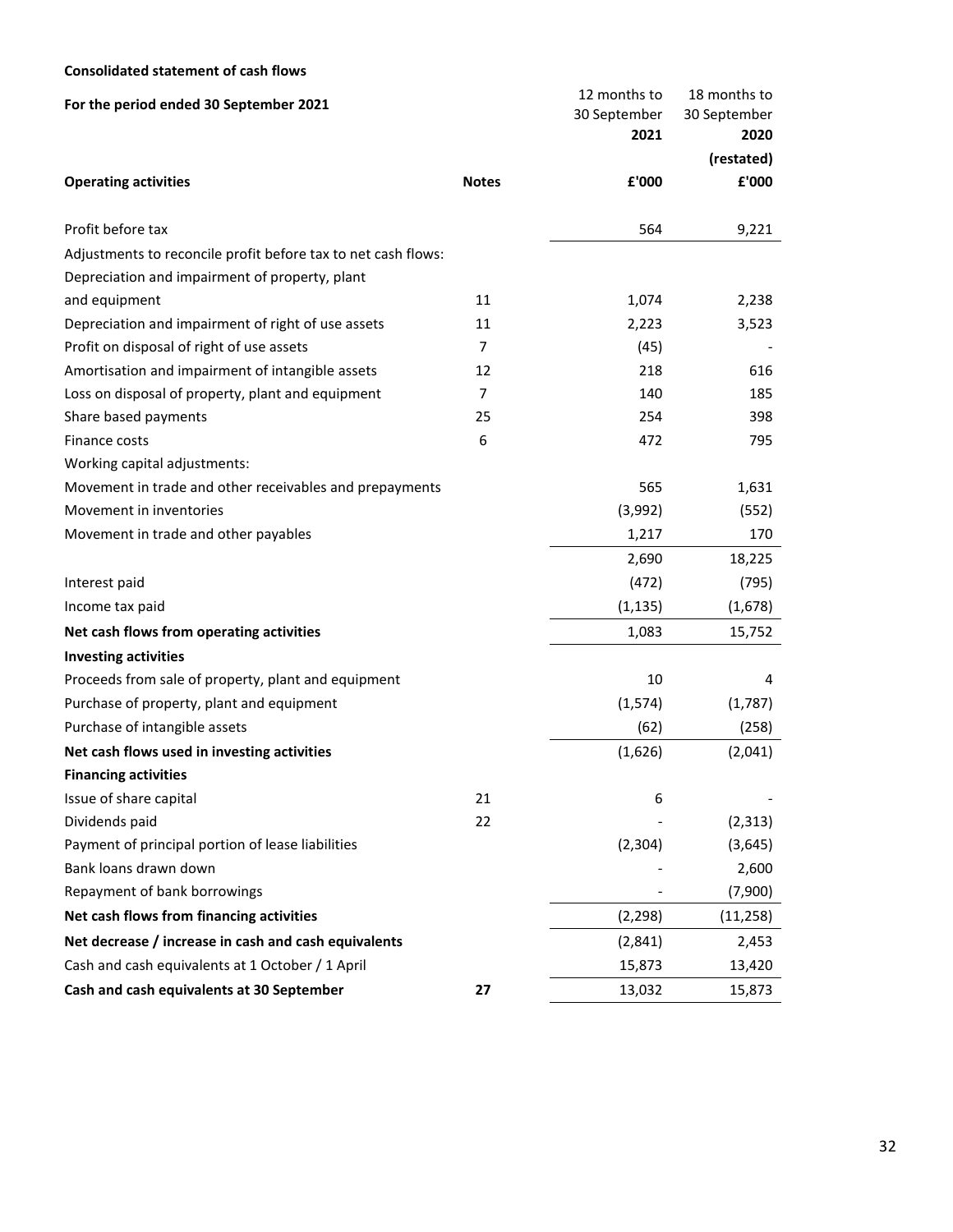#### **Notes to the consolidated financial statements**

#### Financial information

The financial information set out herein does not constitute the Group's statutory accounts for the year ended September 2021 or the 18 month period to 30 September 2020 within the meaning of sections 434 of the Companies Act 2006, but is derived from those accounts. The audited accounts for the year ended 30 September 2021 will be posted to all shareholders in due course and will be available on the Group's website. Grant Thornton UK LLP have reported on those accounts and expressed an unmodified audit opinion which did not contain a statement under section 498 (2) or (3) of the Companies Act 2006.

The financial information for the period ended 30 September 2020 is derived from the statutory accounts for that period, which have been delivered to the Registrar of Companies. Ernst & Young LLP have reported on those accounts and expressed an unmodified audit opinion which did not contain a statement under section 498 (2) or (3) of the Companies Act 2006. Selected explanatory notes are included to explain events and transactions that are significant to an understanding of the changes in financial position and performance of the Group.

#### **1. Corporate information**

Ramsdens Holdings PLC (the "Company") is a public limited company incorporated and domiciled in England and Wales. The registered office of the Company is Unit 16, Parkway Shopping Centre, Coulby Newham, Middlesbrough, TS8 0TJ. The registered company number is 08811656. A list of the Company's subsidiaries is presented in note 13.

The principal activities of the Company and its subsidiaries (the "Group") are the supply of foreign exchange services, pawnbroking and related financial services, jewellery sales, and the purchase of gold jewellery from the general public.

#### **2. Changes in accounting policies**

Following a review, the Group has changed its accounting policy for pawnbroking loans that are in the course of realisation. The Board believes the change in accounting policy gives a more appropriate basis under IFRS 9. The Group previously recognised these assets as inventory, however the revised accounting policy treats all pawnbroking loans as financial assets under IFRS 9, on the basis that the derecognition criteria has not been met and therefore the asset values are classified as trade receivables and are recognised at amortised cost.

When a customer defaults on a pawnbroking loan, the pledged goods held as security are sold to repay the customer debt. At the point the pawnbroking loan becomes past due the loan is classified as in default and interest income is accrued net of expected credit losses per stage 3 of the expected credit loss model. At the start of the realisation process the expected credit loss calculation is re-performed based on the expected cash flows of the retail process, with any increase in expected credit losses recognised as a cost of sale. The expected credit loss calculation is based on an estimate of the time required to sell the pledged goods and an estimate of the retail price achieved, valued at amortised cost under IFRS 9 using the original effective rate of interest. The value of expected credit losses is updated at each reporting date to reflect any change in circumstances.

Under the previous accounting policy the sales proceeds of pledged goods were recognised as revenue and the cost of inventory recognised as a cost of sale under IFRS 15. However, under the new accounting policy the sales proceeds are outside the scope of IFRS 15 and are instead used to repay the trade receivable and therefore only incremental interest earned is recognised on the realisation of the pledged goods.

A prior period adjustment has been made to restate revenue and cost of sales in the Consolidated Income Statement, and to restate Inventories and Trade receivables in the Consolidated Statement of Financial Position. The Consolidated Statement of Cash Flows has also been restated for the prior period to reflect the reclassification of cash movements in Inventories and Receivables.

The prior period adjustment has not changed the Profit for the period, the Group's Net assets, or the Net Increase in Cash Equivalents for the period.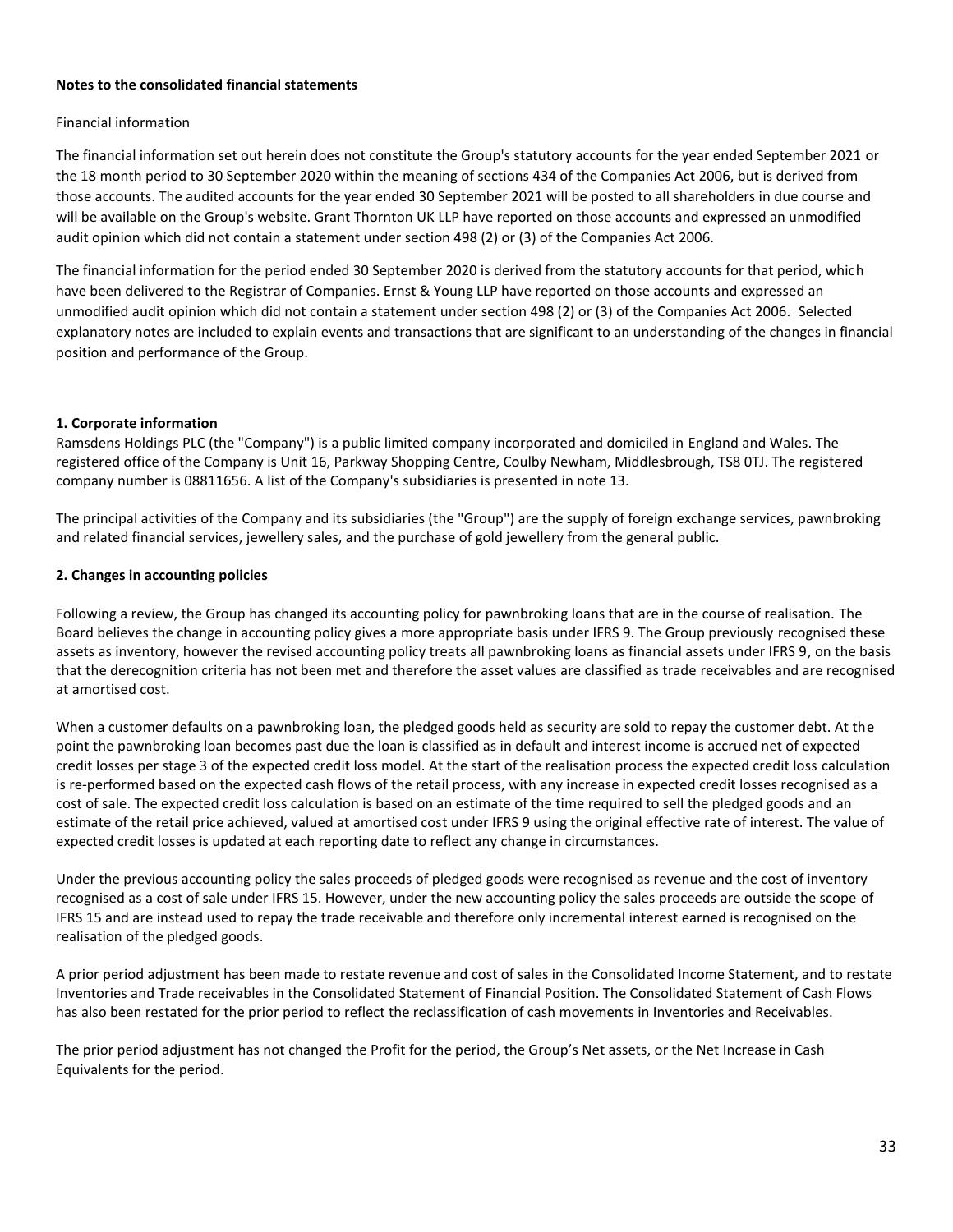Note 3.16 details the revenue recognition of all pawnbroking loans including those in the course of realisation, and note 4.1 give further details on the estimates used in the amortised cost valuation.

Note 28 shows the full effect of the prior period adjustments.

#### **Adoption of new and revised standards**

At the date of authorisation of these financial statements, several new, but not yet effective, standards and amendments to existing standards, and Interpretations have been published by the IASB. None of these standards or amendments to existing standards have been adopted early by the Group. Management anticipates that all relevant pronouncements will be adopted for the first period beginning on or after the effective date of the pronouncement. The impact of new standards, amendments and interpretations not adopted in the current year have not been disclosed as they are not expected to have a material impact on the Group's financial statements.

#### **3. Significant accounting policies**

#### **3.1 Basis of preparation**

The consolidated financial statements of the Group have been prepared in accordance with international accounting standards in conformity with the requirements of the Companies Act 2006.

The consolidated financial statements have been prepared on a historical cost basis. The consolidated financial statements are presented in pounds sterling which is the functional currency of the parent and presentational currency of the Group. All values are rounded to the nearest thousand (£000), except when otherwise indicated.

#### **3.2 Basis of consolidation**

The consolidated financial statements incorporate the financial statements of the Company and all of its subsidiary undertakings (as detailed above). The financial information of all Group companies is adjusted, where necessary, to ensure the use of consistent accounting policies. In line with IFRS10, an investor controls an investee when it is exposed, or has rights, to variable returns from its involvement with the investee and has the ability to affect those returns through its power over the investee.

#### **3.3 Going Concern**

The Group has prepared the financial statements on a going concern basis, with due consideration to the unprecedented impact of COVID-19 on the economy and society. The Board has considered the impact of COVID-19 on each balance sheet item and conducted a going concern review to ensure this basis remains appropriate.

In the year ended September 2021 the Group generated cash from operations and traded profitably with profit before tax of £0.6m and its £10m debt facility was undrawn.

The Group has significant cash resources at 30 September 2021 of £13m and access to an undrawn £10m revolving credit facility with an expiry date of March 2024. The Group has successfully applied for government support grants including the Coronavirus Job Retention Scheme and Retail Grants. The grant support received in the period to September 2021 was c£1.6m. The Group was awarded business rates relief in respect of a number of its branches.

The Group's activities include services deemed essential services by the government and therefore the Group's stores are able to open in the event of a further lockdown. The Group's essential services include pawnbroking, foreign currency, money transfer and cheque cashing. The Group has a strong asset base and the ability to generate cash quickly through the sale of jewellery stock for its intrinsic value or by restricting new pawnbroking lending.

The Board has conducted an extensive review of forecast earnings and cash for the period to 31 January 2023 considering various scenarios and sensitivities given the COVID-19 situation and uncertainty around the future economic environment.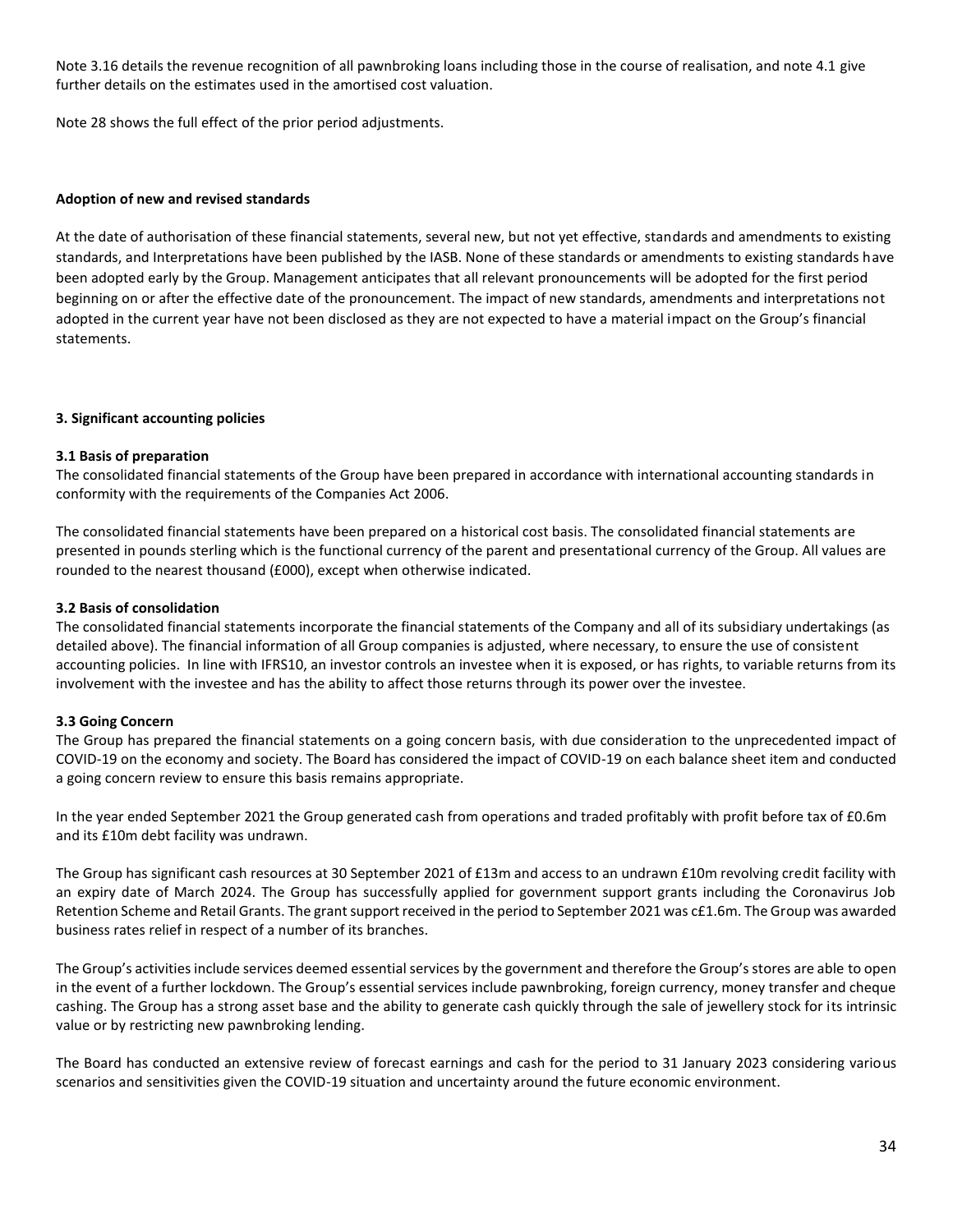The Board has been able to conclude that it has a reasonable expectation that the Group has adequate resources to continue in operational existence for the foreseeable future. Accordingly, the Group continue to adopt the going concern basis in preparing the financial statements. The going concern assessment covers the period to 31 January 2023.

#### **3.4 Business combinations and goodwill**

Business combinations are accounted for using the acquisition method. The cost of an acquisition is measured as the aggregate of the consideration transferred which represents the fair value of the assets transferred and liabilities incurred or assumed. Acquisition related costs are expensed as incurred and included in administrative expenses.

Goodwill is initially measured at cost, being the excess of the aggregate of the consideration transferred over the fair value of the identifiable assets acquired and liabilities assumed. If the fair value of the net assets acquired is in excess of the aggregate consideration transferred, the Group re-assesses whether it has correctly identified all of the assets acquired and all of the liabilities assumed and reviews the procedures used to measure the amounts to be recognised at the acquisition date. If the reassessment still results in an excess of the fair value of net assets acquired over the aggregate consideration transferred, then the gain is recognised in the statement of comprehensive income as a gain on bargain purchase.

After initial recognition, goodwill is measured at cost less any accumulated impairment losses. For the purpose of impairment testing, goodwill acquired in a business combination is, from the acquisition date, allocated to each of the Group's cash generating units (CGU) that are expected to benefit from the combination, irrespective of whether other assets or liabilities of the acquiree are assigned to those units.

#### **3.5 Intangible assets**

Intangible assets acquired separately are measured on initial recognition at cost. The cost of intangible assets acquired in a business combination is their fair value as at the date of acquisition. Following initial recognition, intangible assets are carried at cost less accumulated amortisation and accumulated impairment losses, if any. Internally generated intangible assets, excluding capitalised development costs, are not capitalised and expenditure is recognised in the statement of comprehensive income when it is incurred.

The useful lives of intangible assets are assessed as either finite or indefinite and at each date of the statement of financial position only goodwill assets are accorded an indefinite life.

Intangible assets with finite lives are amortised over their useful economic lives and assessed for impairment whenever there is an indication that the intangible asset may be impaired. The amortisation period and the amortisation method for an intangible asset with a finite useful life are reviewed at least at the end of each reporting period.

Amortisation is calculated over the estimated useful lives of the assets as follows:

- Customer relationships 40% reducing balance
- Software 20% straight line

Changes in the expected useful life or the expected pattern of consumption of future economic benefits embodied in the asset are accounted for by changing the amortisation period or method, as appropriate, and are treated as changes in accounting estimates. The amortisation expense on intangible assets with finite lives is recognised in the statement of comprehensive income in the expense category consistent with the function of the intangible assets.

#### **3.6 Property, plant and equipment**

Property, plant and equipment are stated at cost, net of accumulated depreciation and accumulated impairment losses (if any). All other repair and maintenance costs are recognised in the statement of comprehensive income as incurred.

Depreciation is calculated over the estimated useful lives of the assets as follows:

- Leasehold improvements straight line over the lease term
- Fixtures & fittings 20% & 33% reducing balance
- Computer equipment 25% & 33% reducing balance
- Motor vehicles 25% reducing balance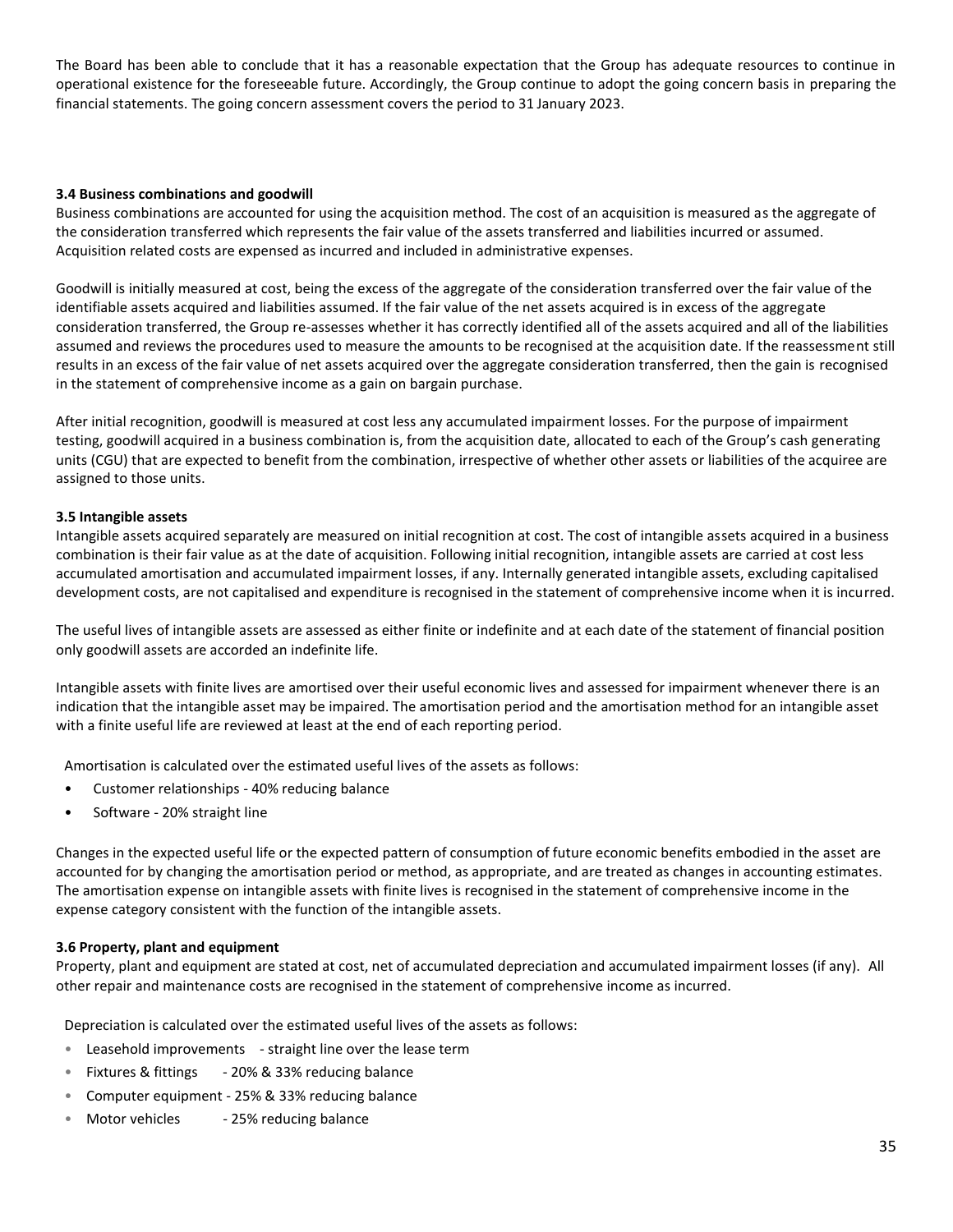An item of property, plant and equipment is derecognised upon disposal or when no future economic benefits are expected from its use or disposal. Any gain or loss arising on derecognition of the asset (calculated as the difference between the net disposal proceeds and the carrying amount of the asset) is included in the statement of comprehensive income when the asset is derecognised.

The residual values, useful lives and methods of depreciation of property, plant and equipment are reviewed at each financial year end and adjusted prospectively, if appropriate.

### **3.7 Impairment of non-financial assets**

The Group assesses at each reporting date whether there is an indication that an asset may be impaired. If any indication exists, or when annual impairment testing for an asset is required, the Group estimates the asset's recoverable amount. An asset's recoverable amount is the higher of an asset's or CGU's fair value less costs of disposal and its value in use. It is determined for an individual asset, unless the asset does not generate cash inflows that are largely independent of those from other assets or groups of assets. Where the carrying amount of an asset or CGU exceeds its recoverable amount, the asset is considered impaired and is written down to its recoverable amount.

In assessing value in use, the estimated future cash flows are discounted to their present value using a pre-tax discount rate that reflects current market assessments of the time value of money and the risks specific to the asset. In determining fair value less costs of disposal, recent market transactions are taken into account. If no such transactions can be identified, an appropriate valuation model is used.

The Group bases its impairment calculation on detailed budgets and forecasts which are prepared separately for each of the Group's CGUs to which the individual assets are allocated, which is usually taken to be each individual branch store based on the independence of cash inflows. Central costs and assets are allocated to CGUs based on revenue. These budgets and forecast calculations are estimated for three years and extrapolated to cover a total period of ten years.

Impairment losses of continuing operations are recognised in the statement of comprehensive income in those expense categories consistent with the function of the impaired asset.

For assets excluding goodwill, an assessment is made at each reporting date as to whether there is any indication that previously recognised impairment losses may no longer exist or may have decreased. If such indication exists, the Group estimates the asset's or CGU's recoverable amount. A previously recognised impairment loss is reversed only if there has been a change in the assumptions used to determine the asset's recoverable amount since the last impairment loss was recognised.

The reversal is limited so that the carrying amount of the asset does not exceed its recoverable amount, nor exceed the carrying amount that would have been determined, net of depreciation or amortisation, had no impairment loss been recognised for the asset in prior years. Such reversal is recognised in the Statement of Comprehensive income unless the asset is carried at a revalued amount, in which case the reversal is treated as a revaluation increase.

#### *Goodwill*

Goodwill is tested for impairment at the end of each accounting period and when circumstances indicate that the carrying value may be impaired.

Impairment is determined for goodwill by assessing the recoverable amount of each CGU (or group of CGUs) to which the goodwill relates. Where the recoverable amount of the cash-generating unit is less than their carrying amount, an impairment loss is recognised. Impairment losses relating to goodwill cannot be reversed in future periods. Goodwill is allocated to CGUs based on the price paid of the relevant acquisition.

#### **3.8 Inventories**

Inventories comprise of retail jewellery and precious metals held to be scrapped and are valued at the lower of cost and net realisable value.

Cost represents the purchase price plus overheads directly related to bringing the inventory to its present location and condition.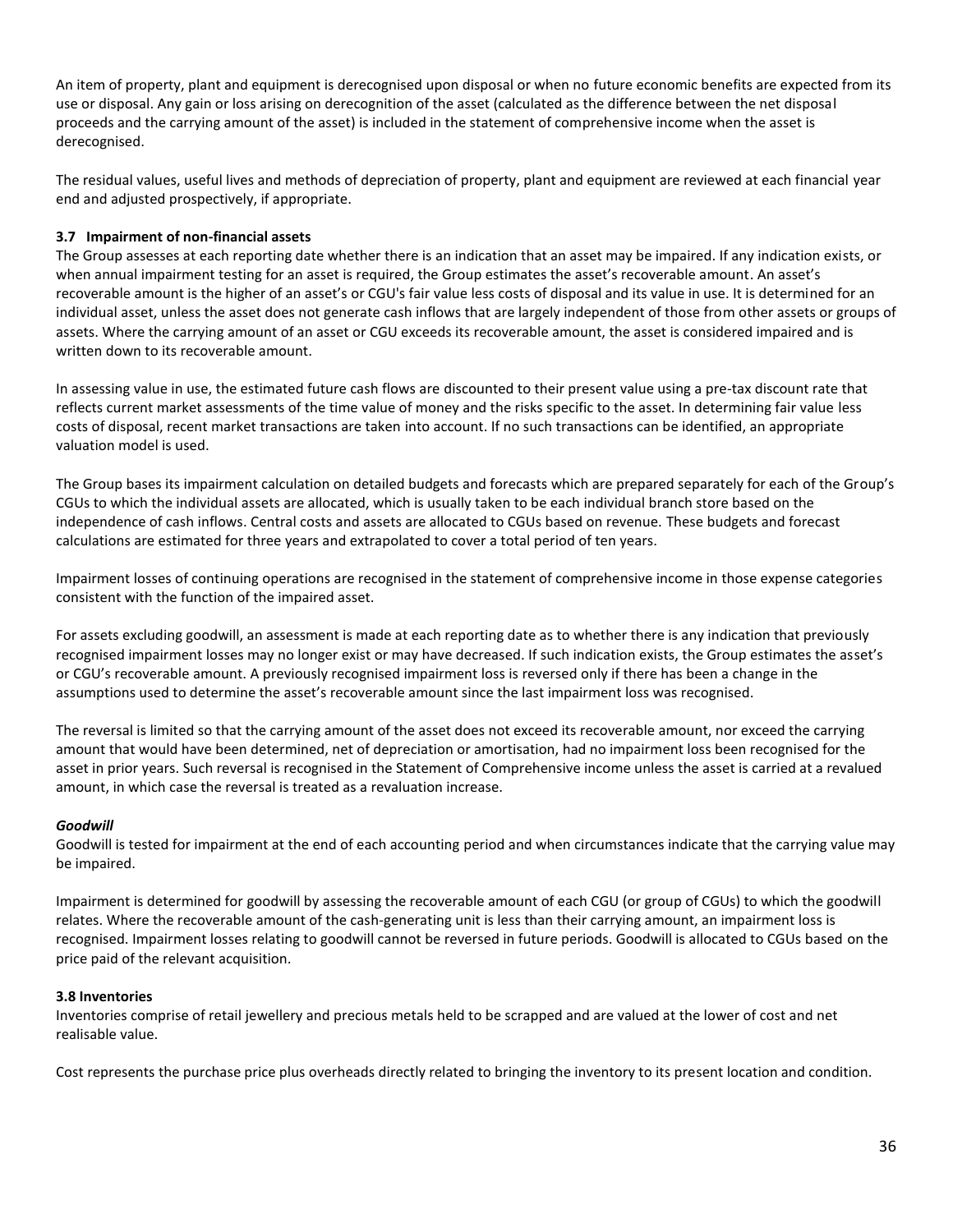Where the Group takes title to pledged goods on default of pawnbroking loans up to the value of £75, cost represents the principal amount of the loan plus the term interest.

Net realisable value is the estimated selling price in the ordinary course of business, less estimated costs of completion and estimated costs to sell.

### **3.9 Financial instruments**

A financial instrument is any contract that gives rise to a financial asset of one entity and a financial liability or equity instrument of another entity.

### *Financial assets*

Financial assets are all recognised and derecognised on a trade date basis. All recognised financial assets are measured and subsequently measured at amortised cost or fair value depending on the classification of the financial asset. *Classification of financial assets*

Financial assets that meet the following criteria are measured at amortised cost:

- the financial asset is held within the business model whose objective is to hold financial assets in order to collect contractual cash flows; and
- the contractual terms of the financial asset give rise on specified dates to cash flows that are solely payments of principal and interest on the principal amount outstanding.

In accordance with IFRS 9 Financial Instruments the Group has classified its financial assets as amortised cost.

The amortised cost of a financial asset is the amount at which the financial asset is measured at initial recognition less the principal repayments, plus the cumulative amortisation using the effective interest method of any difference between that initial amount and the maturity amount, adjusted for any loss allowance. The gross carrying amount of a financial asset is the amortised cost of a financial asset before adjusting for any loss allowance.

### *Cash and cash equivalents*

Cash and short-term deposits in the statement of financial position comprise cash at banks and on hand, foreign currency held for resale and short term deposits held with banks with a maturity of three months or less from inception.

For the purpose of the consolidated statement of cash flows, cash and cash equivalents consist of cash, foreign currency held for resale and short-term deposits as defined above, net of outstanding bank overdrafts as they are considered an integral part of the Group's cash management.

### *Impairment of financial assets*

The Group recognises a loss allowance for expected credit losses on financial assets that are measured at amortised cost. The amount of credit losses is updated at each reporting date to reflect changes in credit risk since initial recognition of the respective financial instrument.

The Group recognises lifetime expected credit losses when there has been a significant increase in credit risk since initial recognition. However, if the credit risk on the financial instrument has not increased significantly since initial recognition, the Group recognises the 12 month expected credit losses. As pawnbroking loans are typically over a six month term the lifetime credit losses are usually the same as the 12 month expected credit losses.

In assessing whether the credit risk on a financial instrument has increased significantly since initial recognition, the Group compares the risk of a default occurring on the financial instrument at the reporting date with the risk of a default occurring on the financial instrument at the date of initial recognition. In making this assessment, the Group considers both quantitative and qualitative information that is reasonable and supportable including historical experience.

The measurement of expected credit losses is a function of the probability of default, and the loss (if any) on default. The assessment of the probability of default is based on current and historical data. The loss on default is based on the assets gross carrying amount less any realisable security held.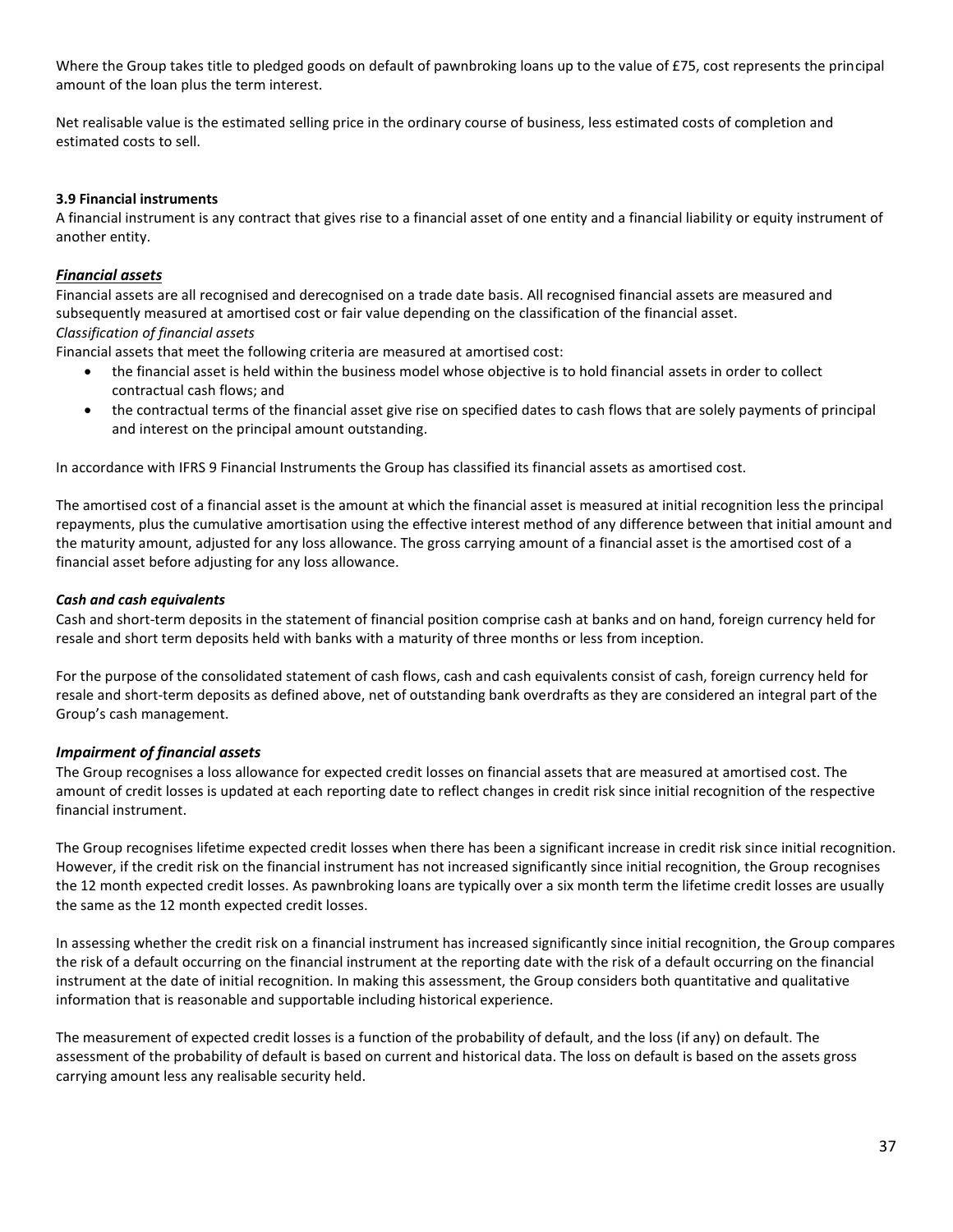When a customer defaults on a pawnbroking loan, the pledged goods held as security are sold to repay the customer debt. At the point the pawnbroking loan becomes past due the loan is classified as in default and interest income is accrued net of expected credit losses per stage 3 of the expected credit loss model. At the start of the realisation process the expected credit loss calculation is re-performed based on the expected cash flows of the retail process, with any increase in expected credit losses recognised as a cost of sale. The expected credit loss calculation is based on an estimate of the time required to sell the pledged goods and an estimate of the retail price achieved, valued at amortised cost under IFRS 9 using the original effective rate of interest. The value of expected credit losses is updated at each reporting date to reflect any change in circumstances.

The expected credit loss calculation considers both the interest income and the capital element of the pawnbroking loans. Details of the key assumptions for pawnbroking expected credit losses are given in note 4.

#### *Derecognition*

The Group derecognises a financial asset only when the contractual rights to the cash flows from the asset expire, or when it transfers the financial asset to another entity. On derecognition of a financial asset measured at amortised cost, the difference between the assets carrying amount and the sum of the consideration received and receivable is recognised in the Statement of Comprehensive Income.

#### **Financial liabilities**

Debt and equity instruments are classified as either financial liabilities or equity in accordance with the substance of the contractual arrangements and the definitions of a financial liability and equity instrument.

All financial liabilities are recognised initially at amortised cost or at fair value through profit and loss (FVTPL).

The Group's financial liabilities include trade and other payables, loans and borrowings including bank overdrafts, and derivative financial instruments.

After initial recognition, interest bearing loans and borrowings are subsequently measured at amortised cost using the effective interest rate method (EIR). Gains and losses are recognised in the Statement of Comprehensive Income when the liabilities are derecognised as well as through the (EIR) amortisation process.

Amortised cost is calculated by taking into account any discount or premium on acquisition and fees or costs that are an integral part of the EIR. The EIR amortisation is included in finance costs in the Statement of Comprehensive Income.

Only the Group's derivative financial instruments are classified as financial liabilities at fair value through profit or loss.

Financial liabilities at fair value through profit or loss are stated at fair value, with any resultant gain or loss recognised in the Statement of Comprehensive Income. The net gain or loss recognised in the Statement of Comprehensive Income incorporates any interest paid on the financial liability.

#### **Derecognition**

A financial liability is derecognised when the obligation under the liability is discharged or cancelled or expires. When an existing financial liability is replaced by another from the same lender on substantially different terms, or the terms of an existing liability are substantially modified, such an exchange or modification is treated as a derecognition of the original liability and the recognition of a new liability. The difference in the respective carrying amounts is recognised in the Statement of Comprehensive Income.

#### **Offsetting of financial instruments**

Financial assets and financial liabilities are offset with the net amount reported in the Statement of Financial Position only if there is a current enforceable legal right to offset the recognised amounts and intent to settle on a net basis, or to realise the assets and settle the liabilities simultaneously.

#### **3.10 Fair value measurement**

The Group measures financial instruments, such as derivatives, at fair value at the date of each statement of financial position.

Fair value is the price that would be received to sell an asset or paid to transfer a liability in an orderly transaction between market participants at the measurement date.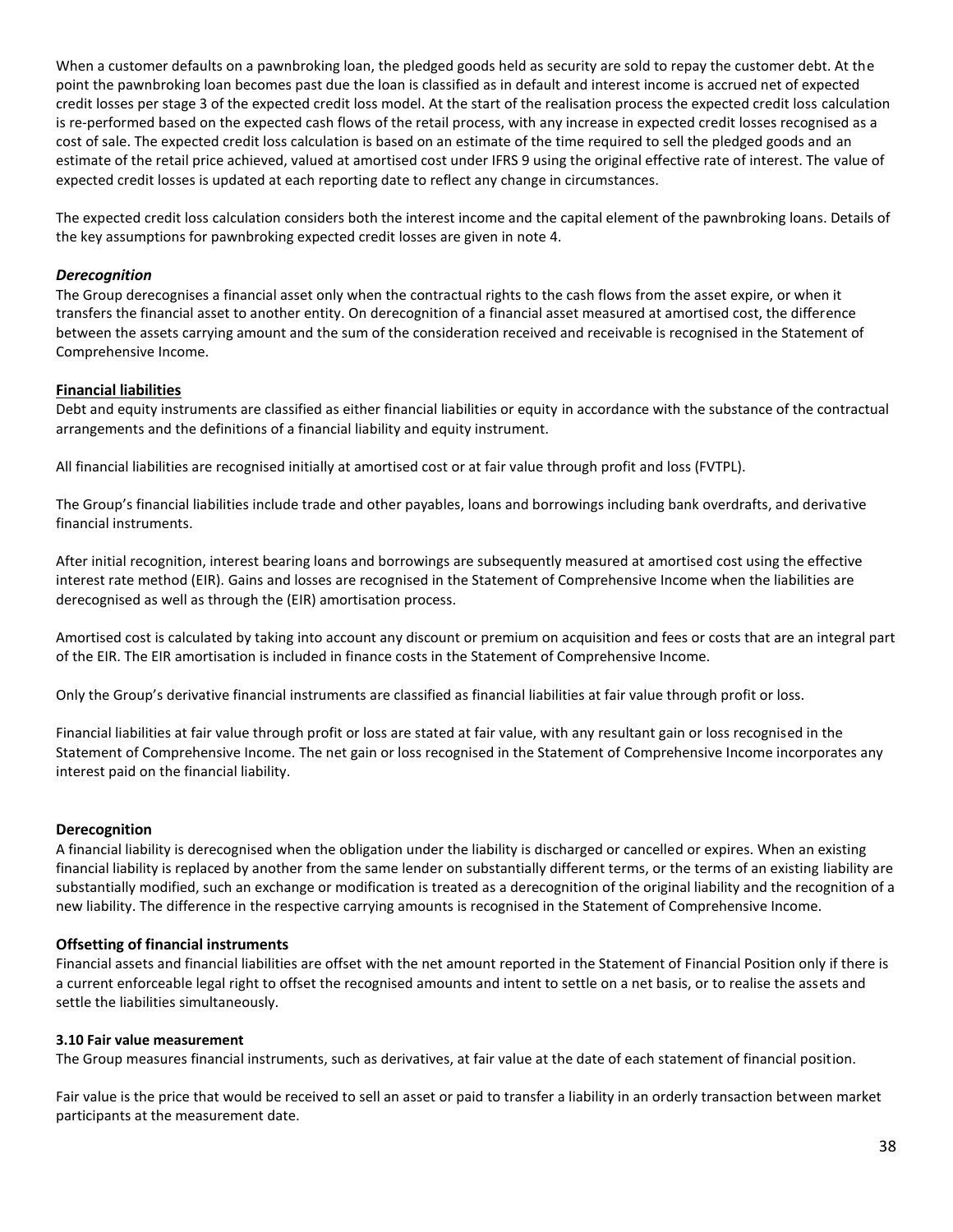The fair value of an asset or a liability is measured using the assumptions that market participants would use when pricing the asset or liability, assuming that market participants act in their economic best interest.

The Group uses valuation techniques that are appropriate in the circumstances and for which sufficient data are available to measure fair value, maximising the use of relevant observable inputs and minimising the use of unobservable inputs.

All assets and liabilities for which fair value is measured or disclosed in the financial statements are categorised within the fair value hierarchy. This is described, as follows, based on the lowest level input that is significant to the fair value measurement as a whole:

• Level  $1 -$  Quoted (unadjusted) market prices in active markets for identical assets or liabilities

• Level 2 — Valuation techniques for which the lowest level input that is significant to the fair value measurement is directly or indirectly observable

• Level 3 – Valuation techniques for which the lowest level input that is significant to the fair value measurement is unobservable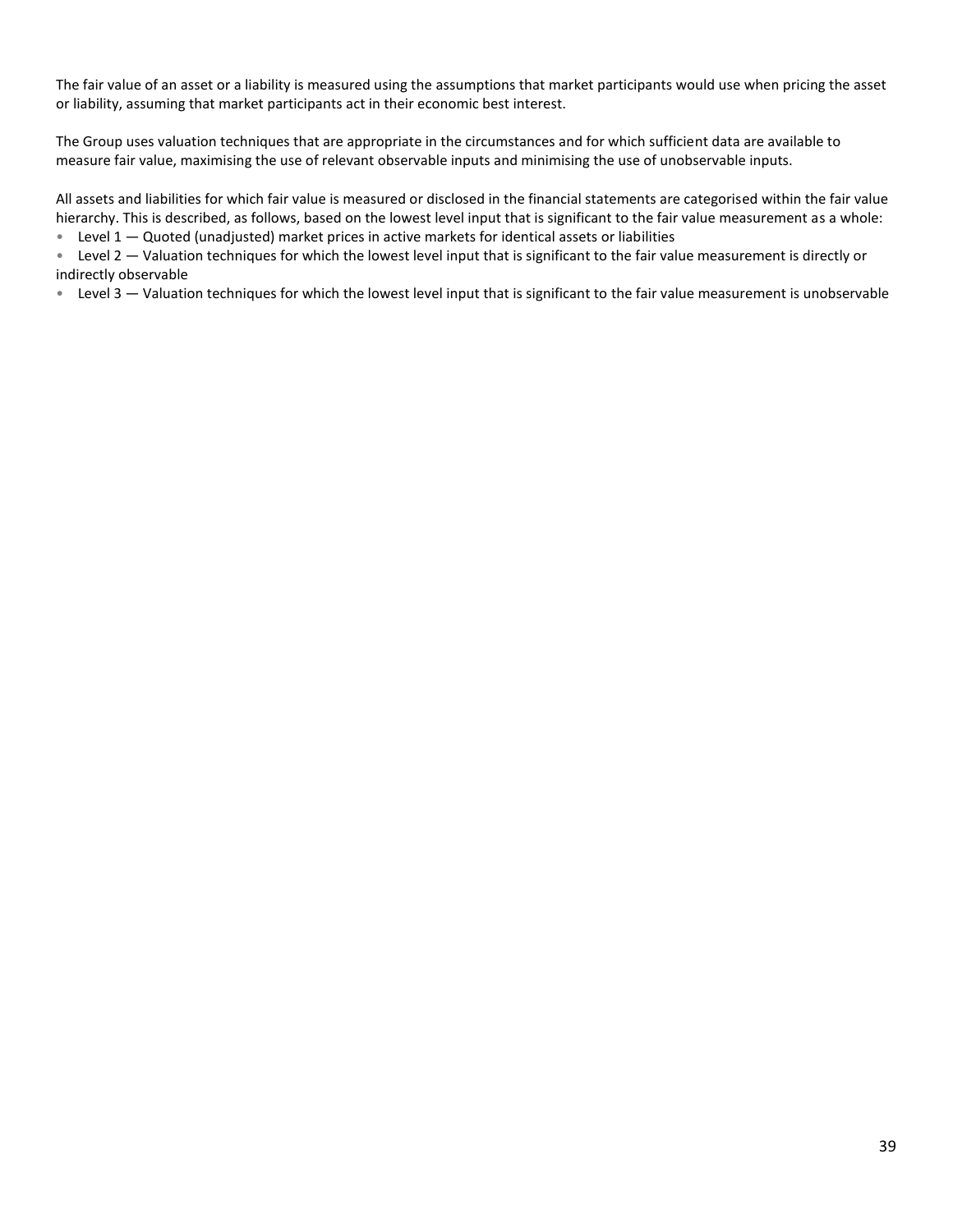#### **3.11 Taxation**

### *Current tax*

The tax currently payable is based on taxable profit for the year. Taxable profit differs from net profit as reported in the Consolidated Statement of Comprehensive Income because it excludes items of income or expense that are taxable or deductible in other years and it further excludes items that are never taxable or deductible. The Group's liability for current tax is calculated using tax rates and laws that have been enacted or substantively enacted by the date of the statement of financial position.

### *Deferred tax*

Deferred tax is the tax expected to be payable or recoverable on differences between the carrying amounts of assets and liabilities in the financial statements and the corresponding tax bases used in the computation of taxable profit, and is accounted for using the balance sheet liability method. Deferred tax liabilities are generally recognised for all taxable temporary differences and deferred tax assets are recognised to the extent that it is probable that taxable profits will be available against which deductible temporary differences can be utilised. Such assets and liabilities are not recognised if the temporary difference arises from the initial recognition of goodwill or from the initial recognition (other than in a business combination) of other assets and liabilities in a transaction that affects neither the taxable profit nor the accounting profit.

The carrying amount of deferred tax assets is reviewed at the date of each statement of financial position and reduced to the extent that it is no longer probable that sufficient taxable profits will be available to allow all or part of the asset to be recovered.

Deferred tax is calculated at the tax rates and laws that are expected to apply in the period when the liability is settled or the asset is realised. Deferred tax is charged or credited in the Consolidated Statement of Comprehensive Income, except when it relates to items charged or credited directly to equity, in which case the deferred tax is also dealt with in equity. Deferred tax is recognised on an undiscounted basis.

Deferred tax assets and liabilities are offset when there is a legally enforceable right to set off current tax assets against current tax liabilities when they relate to income taxes levied by the same taxation authority and the Group intends to settle its current tax assets and liabilities on a net basis.

### **3.12 Leases**

At interception of a contract, the Group assesses whether a contract is, or contains, a lease. A contract is, or contains, a lease if the contract conveys the right to control the use of an identified asset for a period of time in exchange for consideration. To assess whether a contract conveys the right to control the use of an identified asset, the Group assesses whether:

The contract involves the use of an identifier asset – this may be specified explicitly or implicitly, and should be physically distinct or represent substantially all of the capacity of a physically distinct asset. If the supplier has a substantive substitution right, then the asset is not identified;

- The Group has the right to obtain substantially all of the economic benefits from use of the asset throughout the period of use; and
- The Group has the right to direct the use of the asset. The Group has this right when it has the decision-making rights that are most relevant to changing how and for what purpose the asset is used. In rare cases where the decision about how and for what purpose the asset is used is predetermined, the Group has the right to direct the use of the asset if either: The Group has the right to operate the asset; or
- The Group designed the asset in a way that predetermines how and for what purpose it will be used.

#### *As a lessee*

The Group recognises a right-of-use asset and a lease liability at the lease commencement date. The right-of-use asset is initially measured at cost, which comprises the initial amount of the lease liability adjusted for any lease payments made at or before the commencement date, plus any initial direct costs incurred and an estimate costs to dismantle and remove the underlying asset or to restore the underlying asset or the site on which it is located, less any lease incentives received.

The right-of-use asset is subsequently depreciated using the straight-line method from the commencement date to the earlier of the end of the useful life of the right-of-use asset or the end of the lease term. The estimated useful lives of the right-of-use assets are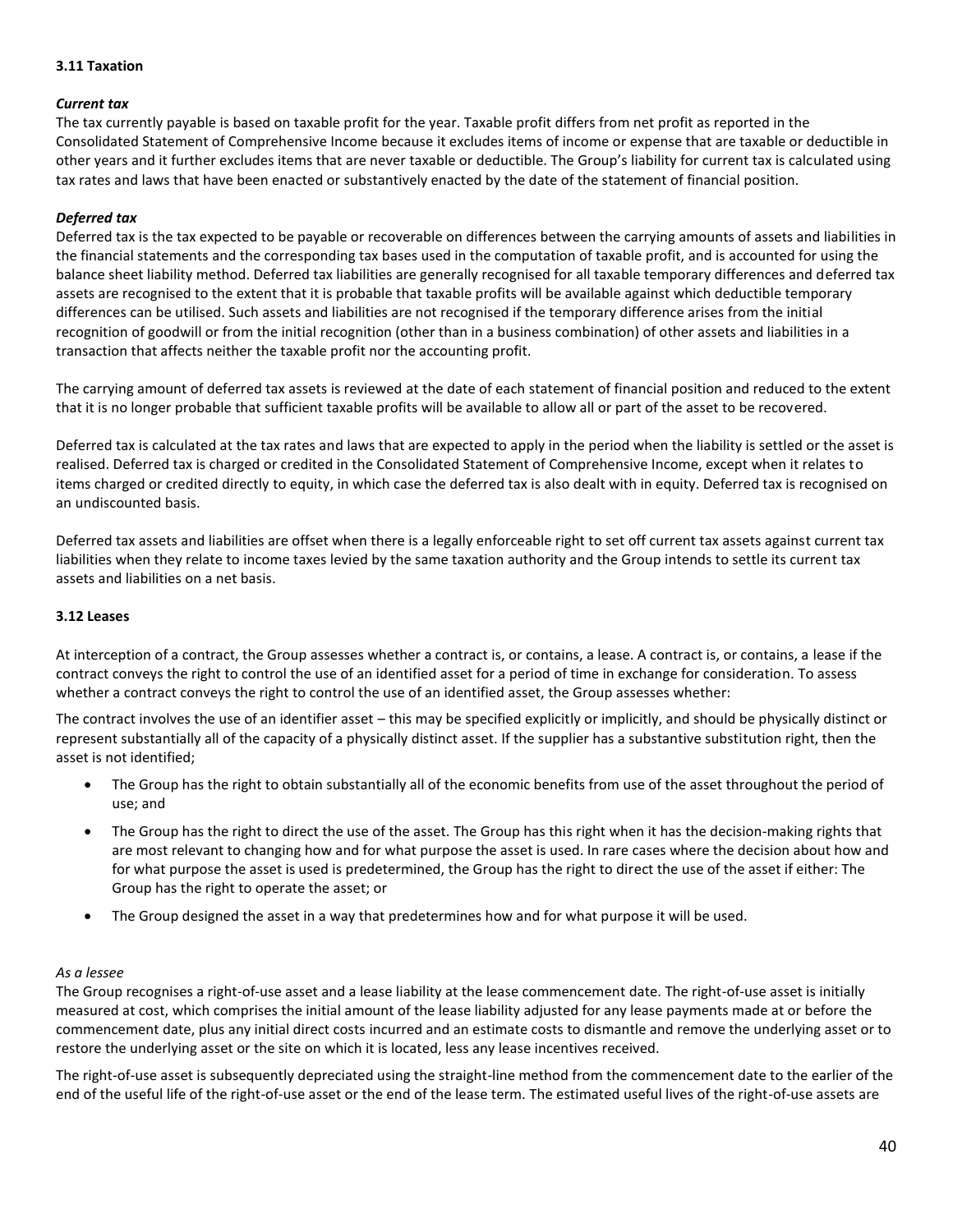determined on the same basis as those of property and equipment. In addition, the right-of-use asset is periodically reduced by impairment losses, if any, and adjusted for certain remeasurements of the lease liability.

The lease liability initially measured at the present value of the lease payments that are not paid at the commencement date, discounted using the interest rate implicit in the lease or, if that rate cannot be readily determined, the Group's incremental borrowing rate. Generally, the Group uses its incremental borrowing rate as the discount rate.

Lease payments included in the measurement of the lease liability comprise the following:

- Fixed payments, including in-substance fixed payments;
- Variable lease payments that depend on an index or a rate, initially measured using the index or rate as at the commencement date;
- Amounts expected to be payable under a residual value guarantee; and
- The exercise price under a purchase option that the Group is reasonably certain to exercise, lease payments in an optional renewal period if the Group is reasonably certain to exercise an extension option, and penalties for early termination of a lease unless the Group is reasonably certain not to terminate early.

The lease liability is measured at amortised cost using the effective interest method. It is remeasured when there is a change in future lease payments arising from a change in an index or rate, if there is a change in the Group's estimate of the amount expected to be payable under a residual value guarantee, or if the Group changes its assessment of whether it will exercise a purchase, extension or termination option.

When the lease liability is remeasured in this way, a corresponding adjustment is made to the carrying amount of the right-of-use asset, or is recorded in profit or loss if the carrying amount of the right-of-use asset has been reduced to zero.

#### **Short-term leases and leases of low-value assets**

The Group has elected not to recognise right-of-use assets and lease liabilities for short-term leases of machinery that have a lease term of 12 months or less and leases of low-value assets, including IT equipment. The Group recognises the lease payments associated with these leases as an expense on a straight-line basis over the lease term.

#### **3.13 Provisions**

Provisions are recognised when the Group has a present obligation (legal or constructive) as a result of a past event, it is probable that an outflow of resources embodying economic benefits will be required to settle the obligation and a reliable estimate can be made of the amount of the obligation. Provisions are measured using the directors' best estimate of the expenditure required to settle the obligation at the date of each statement of financial position.

If the effect of the time value of money is material, provisions are discounted using a current pre-tax rate that reflects, when appropriate, the risks specific to the liability. When discounting is used, the increase in the provision due to the passage of time is recognised as a finance cost.

All of the group's premises are leased under operating leases. The majority of the leases include an end of lease rectification clause to return the property to its original state. No provision is made until a board decision has been taken to either terminate or not to renew the lease. Additionally, the group maintains stores to a high standard and completes any necessary repairs and maintenance on a timely basis using the in-house property department and external contractors. These costs are expensed as incurred.

#### **3.14 Pensions and other post-employment benefits**

The company operates a defined contribution pension scheme. The assets of the scheme are held and administered separately from those of the Group. Contributions payable for the year are charged in the statement of comprehensive income. Total contributions for the year are disclosed in note 9 to the accounts. Differences between contributions payable in the year and contributions actually paid are shown as either accruals or prepayments in the Statement of Financial Position.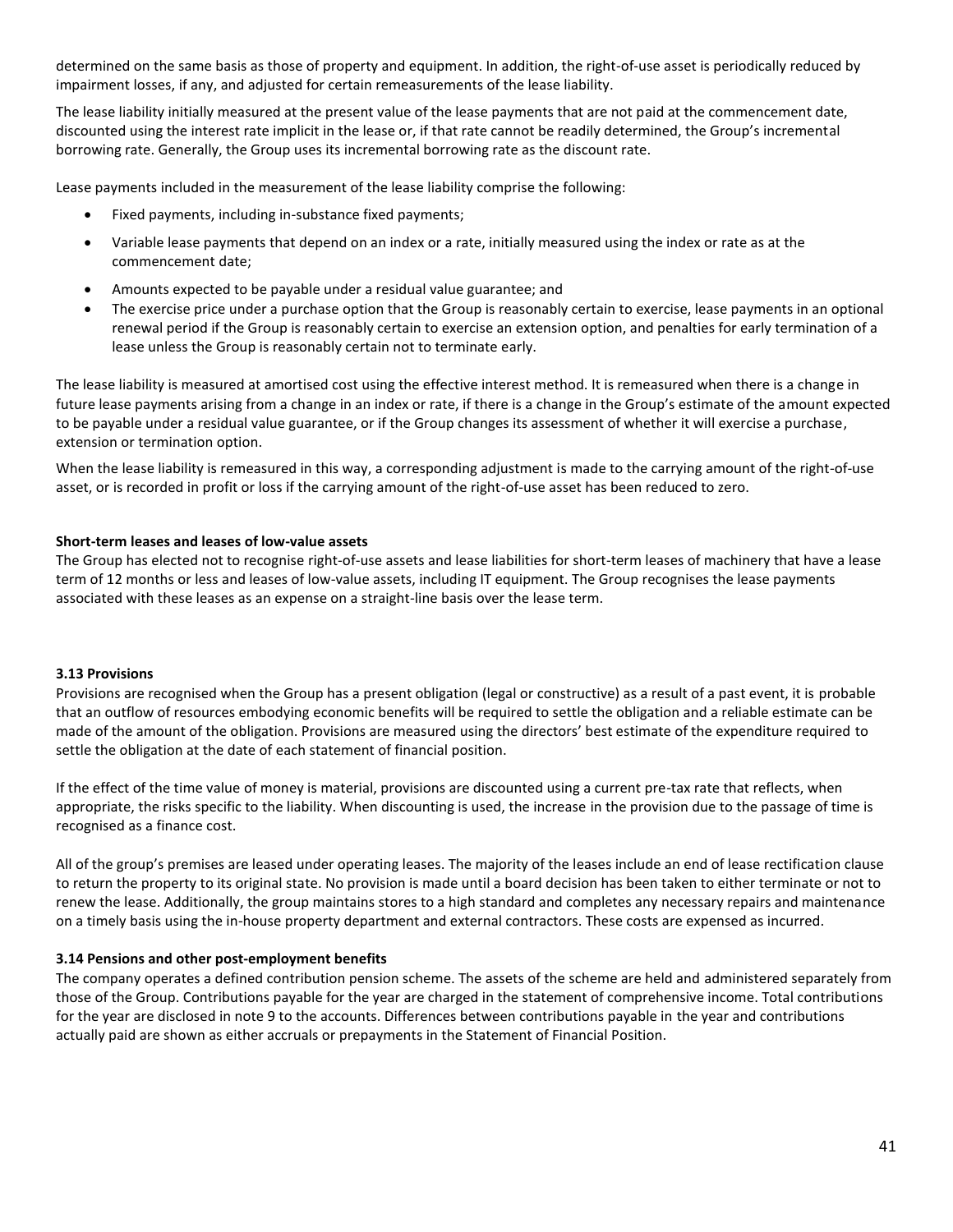#### **3.15 Employee share incentive plans**

The group grants equity settled share option rights to the parent entity's equity instruments to certain directors and senior staff members under a LTIP (Long term incentive Plan). The state of the state of the state of the state of the state of the state of the state of the state of the state of the state of the state of the state of the state of the

employee share options are measured at fair value at the date of grant by the use of either the Black- Scholes Model or a Monte Carle model depending on the vesting conditions attached to the share option. The fair value is expensed on a straight line basis over the vesting period based on an estimate of the number of options that will eventually vest. The expense is recognised in the entity in which the beneficiary is remunerated. Further details are provided in note 25.

#### **3.16 Revenue recognition**

The major sources of revenue come from the following:

- Pawnbroking
- Foreign currency exchange
- Purchase of precious metals
- Retail jewellery sales
- Income from other financial services

Pawnbroking revenue is recognised in accordance with IFRS 9, whereas revenue from other sources is recognised in accordance with IFRS 15.

### **Pawnbroking revenue**

Revenue from pawnbroking loans comprises interest earned over time by reference to the principal outstanding and the effective rate applicable, which is the rate that discounts the estimated cash receipts through the expected life of the financial asset to that asset's net carrying value. When a customer defaults on a pawnbroking loan, the pledged goods held as security are sold to repay the customer debt. At the point the loan becomes overdue the loan is classified as in default and interest income is accrued net of expected credit losses. At the start of the realisation process the expected credit loss calculation is re-performed based on the expected cash flows of the retail process, with any increase in expected credit losses recognised as a cost of sale. Further details of the expected credit loss calculations are provided in note 4.1.

#### **Foreign currency exchange income**

Revenue is earned in respect of the provision of Bureau de Change facilities offered and represents the margin earned which is recognised at the point the currency is collected by the customer as this represents when the service provided under IFRS 15 has been delivered.

#### **Sale of precious metals acquired via over the counter purchases**

Revenue is recognised when control of the goods has transferred, being at the point the goods are received by the bullion dealer and a sell instruction has been issued. If a price has been fixed in advance of delivery, revenue is recognised at the point the goods are received by the bullion dealer.

#### **Jewellery retail sales**

Revenue is recognised at the point the goods are transferred to the customer and full payment has been received. Customers either pay in full at the time of the transaction and receive the goods, or pay in instalments and receive the goods once the sale is fully paid. Instalment payments are recognised as deferred income until the item is fully paid. The Company has a 7 day refund policy in store, and a 14 day refund policy online reflecting the distance selling regulations.

#### **Other financial income**

Other financial income comprises cheque cashing, buyback and other miscellaneous revenues. Cheque cashing revenue is recognised when the service is provided under IFRS 15 which includes making a payment to the customer. Buyback revenue relates to the sale of items to a customer, either the person who originally sold that item to the business, or to a third party. Revenue is recognised at the point in time the goods are transferred to the customer. Full payment is taken at the time or prior to transferring the goods.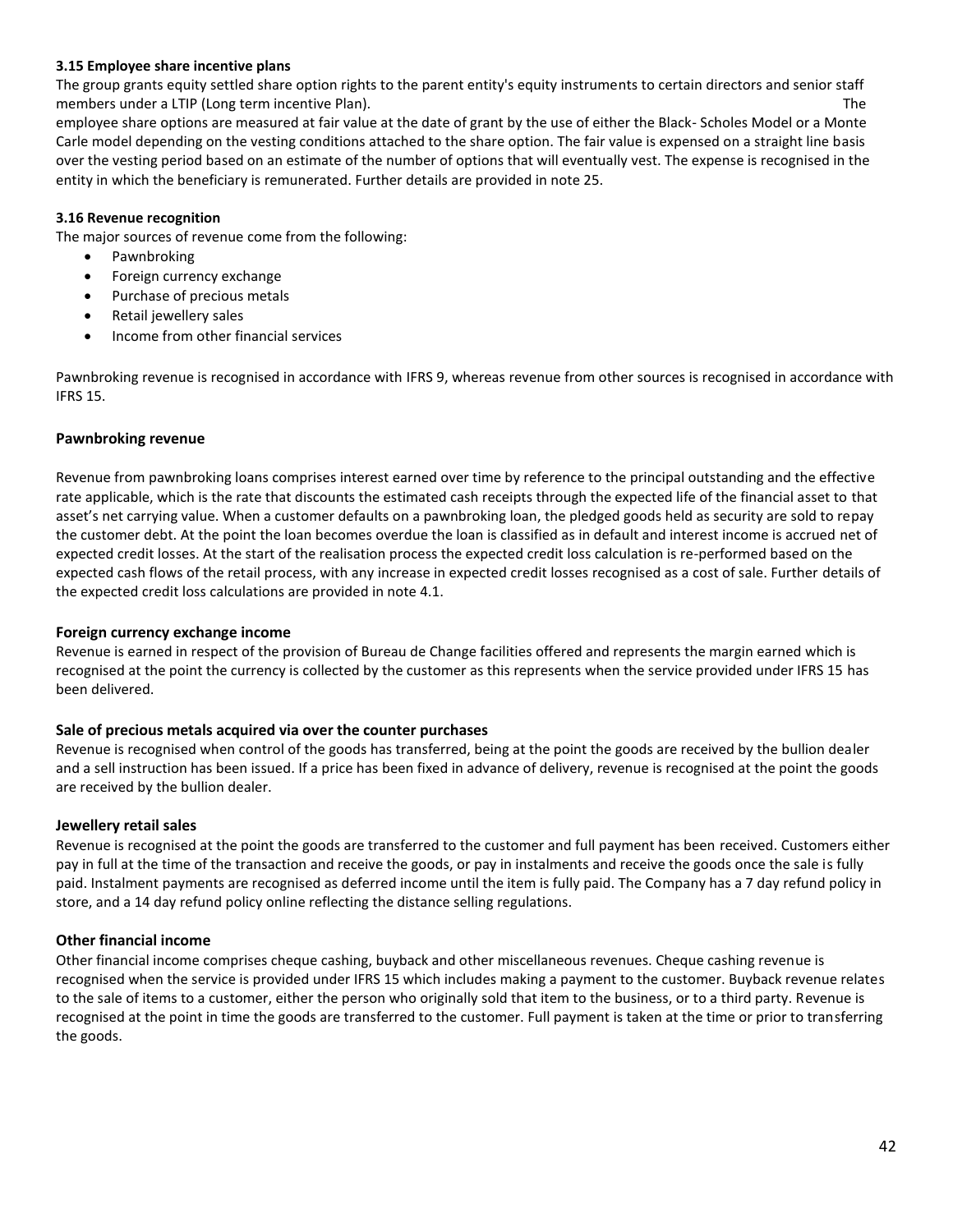### **3.17 Administrative expenses**

Administrative expenses includes branch staff and establishment costs.

### **3.18 Government grants**

Government grants that are a contribution to a specific administrative expense are recognised in the income statement as a reduction to administrative expenses in the period to which the expense relates. Other government grants are recognised as other income when there is reasonable assurance that the entity will comply with the conditions and the grants will be received.

The grants recognised in the financial statements all relate to COVID-19 support with job retention scheme support shown net of the wage cost in administrative expenses and retail grants shown as other income. There are no unfulfilled conditions and contingencies attaching to recognised grants.

|                         | 2021  | 2020  |
|-------------------------|-------|-------|
|                         | f'000 | f'000 |
| Other income            | 134   | 725   |
| Administrative expenses | 1.472 | 2,769 |
| Total                   | 1,606 | 3.494 |

Any grants recognised in the Statement of Comprehensive Income but not received are included within the Statement of Financial position under Trade and other Receivables

#### **4. Key sources of estimation uncertainty and significant accounting judgements**

The preparation of the Group's consolidated financial statements requires management to make judgements, estimates and assumptions that affect the reported amounts of revenues, expenses, assets and liabilities, and the accompanying disclosures, and the disclosure of contingent liabilities. Uncertainty about these assumptions and estimates could result in outcomes that require a material adjustment to the carrying amount of assets or liabilities affected in future periods.

#### **4.1 Key sources of estimation uncertainty**

#### *Revenue recognition – pawnbroking loans interest and impairment*

The group recognises interest on pawnbroking loans as disclosed in note 3.16. The pawnbroking loans interest accrual (pledge accrual) is material and is dependent on the estimate that the Group makes of both the expected level of the unredeemed pawnbroking loans, the ultimate realisation value for the pledge assets supporting those loans and the time taken to realise assets relating to loans in default. An assessment is made on a pledge by pledge basis of the amortised cost value to identify any expected credit losses. The principal estimates within the amortised cost calculation are;

1. Non Redemption Rate - This is based upon current and historical data

- 2. Realisation Value This based upon either;
	- The anticipated price of the metal that will be received through the sale of the metal content via disposal through a bullion dealer.
	- The expected resale value of those jewellery items within the pledge that can be retailed through the branch network.
- 3. Time taken to sell assets relating to loans in default This is based upon current and historical data

See note 14 for further details on pawnbroking credit risk and provision values, including sensitivity

#### *Impairment of property, plant and equipment, right-of-use assets and intangible assets estimate*

Determining whether property, plant and equipment, right-of-use and intangibles are impaired requires an estimation of the value in use of the CGU to which the assets have been allocated. The value in use calculation requires the Group to estimate the future cash flows expected to arise from the CGU and selecting a suitable discount rate in order to calculate present value. The review is conducted annually, in the final quarter of the year. The impairment review is conducted at the level of each CGU, which is usually taken to be each individual branch store.

Management have determined that the key sources of estimation uncertainty, to which the impairment analysis of property plant and equipment, right-of-use assets and intangible assets is most sensitive, relate to the following assumptions: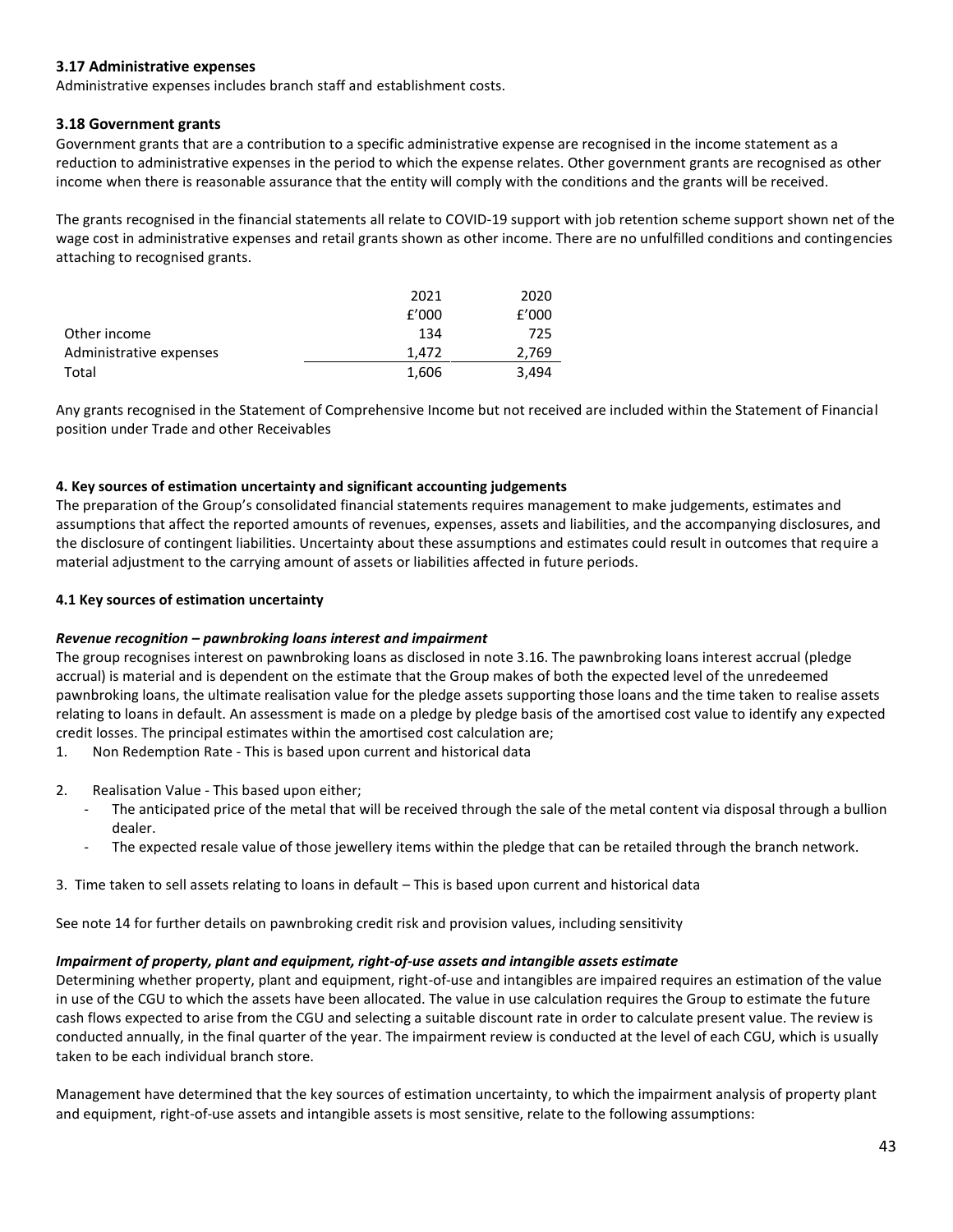1. The Group prepares cash flow forecasts for each branch. Cash flows represent management's estimate of the revenue of the relevant CGU, based upon the specific characteristics of the branch and its stage of development.

2. The Group has discounted the forecast cash flows at a pre-tax, risk adjusted rate of 12%.

Whilst the impairment review has been conducted based on the best available estimates at the impairment review date, the Group notes that actual events may vary from management expectation. If outcomes within the next financial year are different from the assumptions made in relation to future cash flows, this could lead to a material adjustment to the carrying amount of the assets affected. The carrying amounts for tangible assets, right-of use assets and intangible assets are disclosed in notes 11 &12.

Where the recoverable amount of the CGU was estimated to be less than its carrying amount, the carrying amount of the CGU was reduced to the estimated recoverable amount.

### **4.2 Significant accounting judgements**

In the process of applying the Group's accounting policies, management has made the following judgements, which have the most significant effect on the amounts recognised in the consolidated financial statements:

#### *Lease term*

For leases which contain a break clause an assessment is made on entering a lease on the likelihood that the lease break would be exercised. If the lease break is not expected to be exercised the break clause is ignored in establishing the lease term.

#### **5. Segmental analysis**

The group's revenue from external customers is shown by geographical location below:

|                | 12 months to | 18 months to |
|----------------|--------------|--------------|
|                | 30 September | 30 September |
|                | 2021         | 2020         |
| Revenue        | £'000        | £'000        |
|                |              |              |
| United Kingdom | 40,665       | 72,411       |
| Other          | 12           | 82           |
|                | 40,677       | 72,493       |

The Group's assets are located entirely in the United Kingdom therefore, no further geographical segments analysis is presented. The Group is organised into operating segments, identified based on key revenue streams, as detailed in the CEO's review.

The Group's revenue is analysed below between revenue from contracts with customers and other sources which comprises interest income earned on pawnbroking loans.

|                             | 12 months to<br>30 September<br>2021 | 18 months to<br>30 September<br>2020<br>(restated) |
|-----------------------------|--------------------------------------|----------------------------------------------------|
| Revenue                     | £'000                                | £'000                                              |
| Contracts with customers    | 33,151                               | 58,027                                             |
| Pawnbroking interest income | 7,526                                | 14,466                                             |
|                             | 40,677                               | 72,493                                             |

Pawnbroking interest income is recognised over time as each loan progresses whereas all other revenue is recognised at a point in time.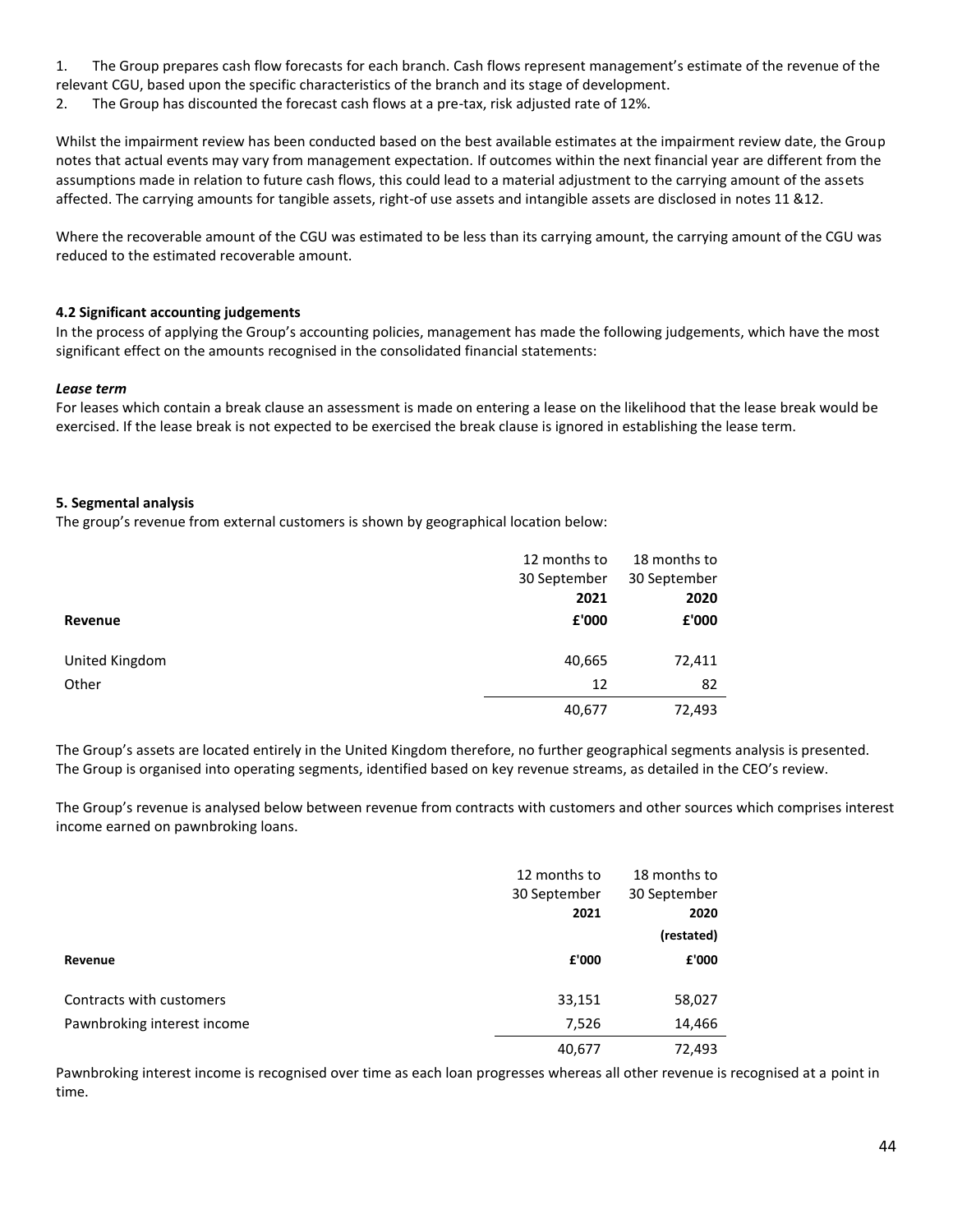|                                      | 12 months to                 | 18 months to                 |
|--------------------------------------|------------------------------|------------------------------|
|                                      | 30 September                 | 30 September                 |
|                                      | 2021                         | 2020                         |
|                                      |                              | (restated)                   |
| Revenue                              | £'000                        | £'000                        |
| Pawnbroking                          | 7,526                        | 14,466                       |
| Purchases of precious metals         | 10,369                       | 23,024                       |
| Retail Jewellery sales               | 18,252                       | 17,109                       |
| Foreign currency margin              | 3,408                        | 14,859                       |
| Income from other financial services | 1,122                        | 3,035                        |
| <b>Total revenue</b>                 | 40,677                       | 72,493                       |
| <b>Gross profit</b>                  |                              |                              |
| Pawnbroking                          | 6,678                        | 12,248                       |
| Purchases of precious metals         | 4,240                        | 9,856                        |
| Retail Jewellery sales               | 6,965                        | 7,701                        |
| Foreign currency margin              | 3,257                        | 14,859                       |
| Income from other financial services | 1,122                        | 2,485                        |
| <b>Total gross profit</b>            | 22,262                       | 47,149                       |
|                                      | 12 months to 30<br>September | 12 months to<br>30 September |
|                                      | 2021                         | 2020                         |
|                                      | £'000                        | £'000                        |
| <b>Total gross profit</b>            | 22,262                       | 47,149                       |
| Other income                         | 284                          | 725                          |
| Administrative expenses              | (21, 510)                    | (37, 858)                    |
| Finance costs                        | (472)                        | (795)                        |
| <b>Profit before tax</b>             | 564                          | 9,221                        |

Income from other financial services comprises of cheque cashing fees, agency commissions on miscellaneous financial products. Revenue from the purchases of precious metals is currently from one bullion dealer. There is no reliance on key customers in other revenue streams.

The Group is unable to meaningfully allocate administrative expenses, or financing costs or income between the segments. Accordingly, the Group is unable to meaningfully disclose an allocation of items included in the Consolidated Statement of Comprehensive income below Gross profit, which represents the reported segmental results.

In addition to the segmental reporting on products and services the Group also manages each branch as a separate CGU and makes local decisions on that basis.

|                                             | 2021  | 2020  |
|---------------------------------------------|-------|-------|
| <b>Other information</b>                    | £'000 | £'000 |
| Tangible & intangible capital additions (*) | 1.636 | 2.045 |
| Depreciation and amortisation (*)           | 3.515 | 6.377 |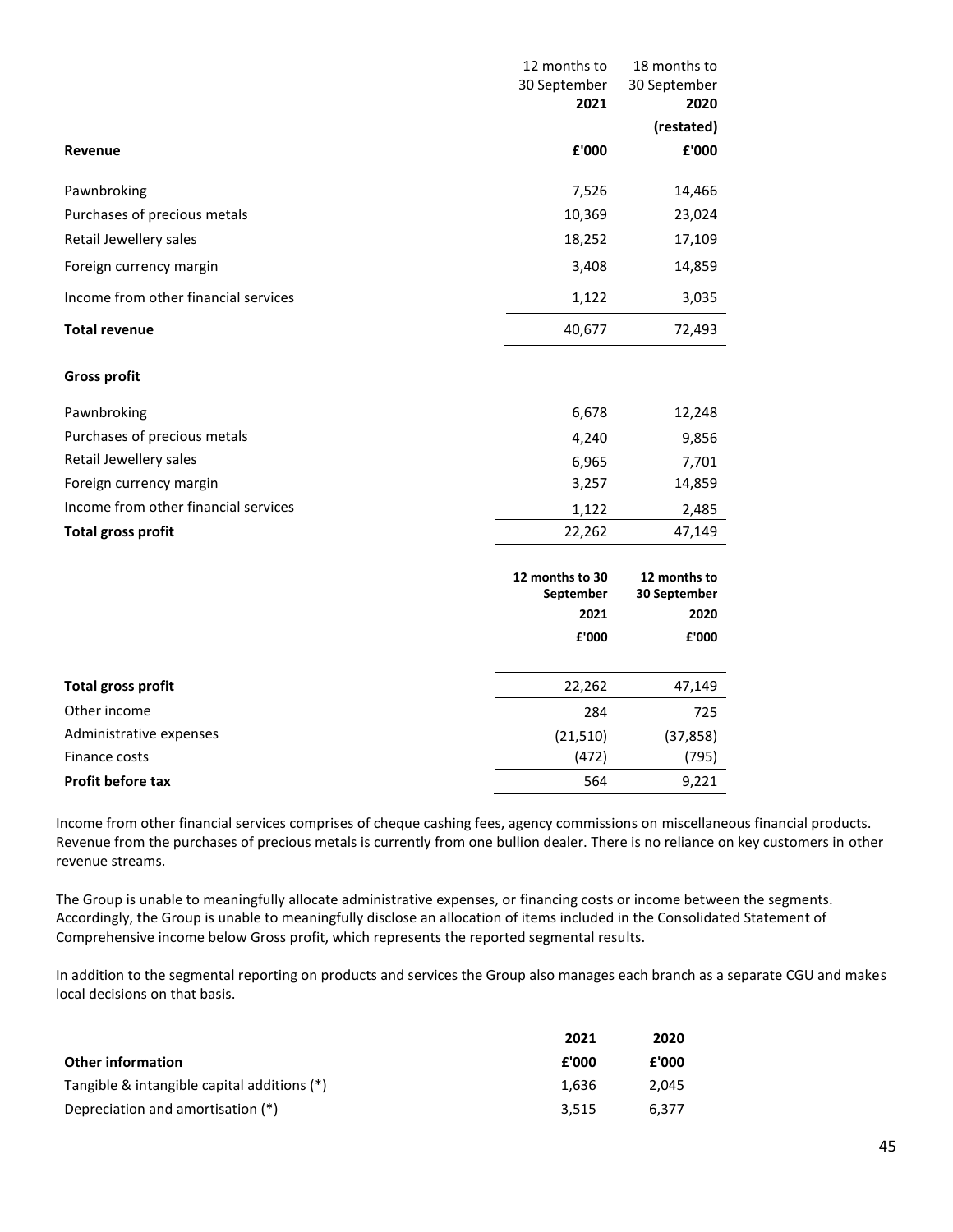| <b>Assets</b>                        |        |        |
|--------------------------------------|--------|--------|
| Pawnbroking                          | 9,173  | 9,685  |
| Purchase of precious metals          | 1,172  | 1,664  |
| Retail Jewellery sales               | 14,306 | 9,707  |
| Foreign currency margin              | 5,314  | 5,692  |
| Income from other financial services | 139    | 145    |
| Unallocated (*)                      | 22,611 | 25,516 |
|                                      | 52,715 | 52,409 |
|                                      |        |        |
| <b>Liabilities</b>                   |        |        |
| Pawnbroking                          | 492    | 375    |
| Purchase of precious metals          | 21     | 3      |
| Retail Jewellery sales               | 3,433  | 2,130  |
| Foreign currency margin              | 1,335  | 471    |
| Income from other financial services | 541    | 438    |
| Unallocated (*)                      | 10,750 | 13,437 |
|                                      | 16,572 | 16,854 |

(\*) The Group cannot meaningfully allocate this information by segment due to the fact that all segments operate from the same stores and the assets in use are common to all segments.

Fixed assets are therefore included in the unallocated assets balance.

#### **6. Finance costs**

|                                  | 12 months to<br>30 September<br>2021 | 18 months to<br>30 September<br>2020 |
|----------------------------------|--------------------------------------|--------------------------------------|
| Interest on debts and borrowings | £'000<br>84                          | £'000<br>181                         |
| Lease charges                    | 388                                  | 614                                  |
| <b>Total finance costs</b>       | 472                                  | 795                                  |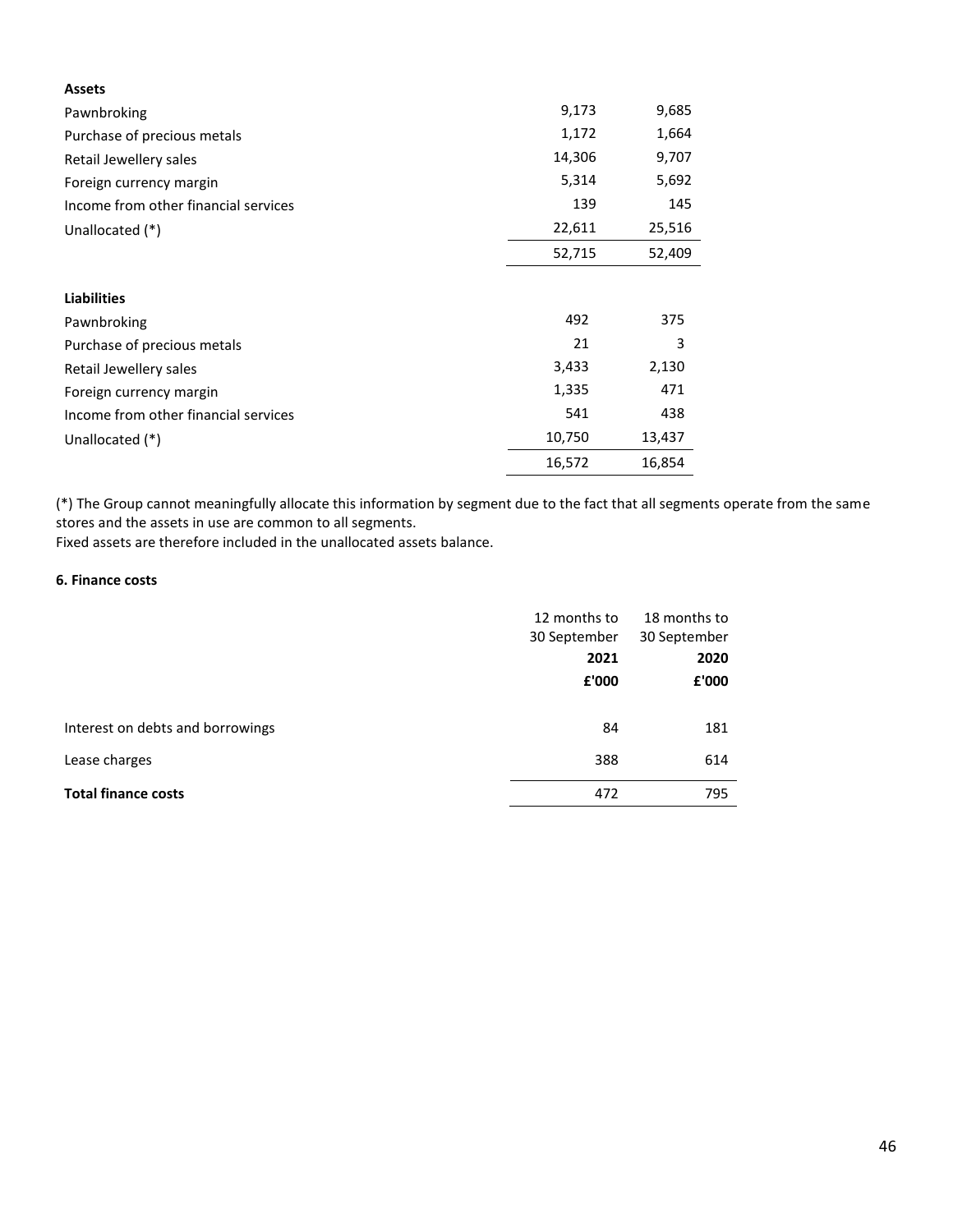### **7. Profit before taxation has been arrived at after charging/(crediting)**

|                                                   | 12 months to | 18 months to |
|---------------------------------------------------|--------------|--------------|
|                                                   | 30 September | 30 September |
|                                                   | 2021         | 2020         |
|                                                   | £'000        | £'000        |
| Items reported within Other income -              |              |              |
| Compensation for surrendering a lease             | (150)        |              |
| Retail grants                                     | (134)        | (725)        |
| Items reported within Cost of sales -             |              |              |
| Cost of inventories recognised as an expense      | 17,416       | 22,576       |
| Pawnbroking expected credit losses                | 848          | 2,218        |
| Items reported within Administrative expenses -   |              |              |
| Depreciation of property, plant and equipment     | 1,073        | 2,004        |
| Impairment of property, plant and equipment       | 1            | 234          |
| Depreciation of right of use of assets            | 2,223        | 3,483        |
| Impairment of right of use of assets              |              | 40           |
| Profit on disposal of right of use assets         | (45)         |              |
| Amortisation of intangible assets                 | 172          | 524          |
| Impairment of intangible assets                   | 46           | 92           |
| Loss on disposal of property, plant and equipment | 140          | 185          |
| Staff costs (see note 9)                          | 11,452       | 19,374       |
| Foreign currency exchange losses/(gains)          | 135          | 212          |
| Auditor's remuneration                            | 140          | 189          |
| Short term lease payments                         | 441          | 296          |
| Share based payments (see note 25)                | 254          | 398          |

The Company and Group audit fees are borne by a subsidiary undertaking, Ramsdens Financial Limited. There were no fees payable to the Company's auditor in respect of non-audit services.

### **8. Earnings per share**

|                                                         | 12 months to | 18 months to |
|---------------------------------------------------------|--------------|--------------|
|                                                         | 30 September | 30 September |
|                                                         | 2021         | 2020         |
|                                                         | £'000        | £'000        |
|                                                         |              |              |
| Profit for the period/year                              | 366          | 7,118        |
| Weighted average number of shares in issue              | 31,161,726   | 30,837,653   |
| Earnings per share (pence)                              | 1.2          | 23.1         |
|                                                         |              |              |
| Weighted average number of dilutive shares              | 481,481      | 805,554      |
| Effect of dilutive shares on earnings per share (pence) | (0.0)        | (0.6)        |
| Fully Diluted earnings per share (pence)                | 1.2          | 22.5         |
|                                                         |              |              |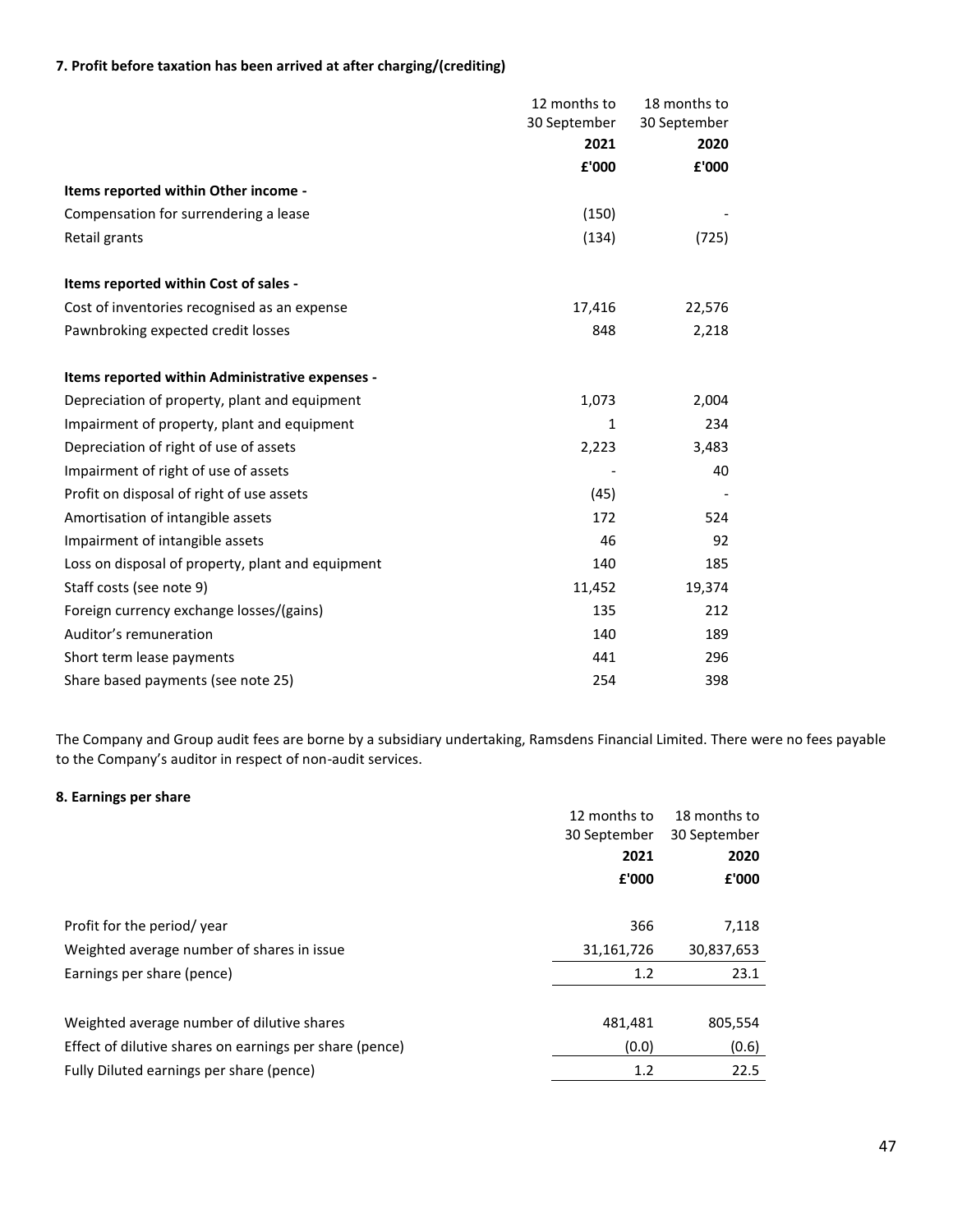### **9. Information regarding directors and employees**

## **Directors' emoluments (£'000)**

|                      | 12 months to 30 September 2021 |         |                          |       | 18 months to 30 September 2020 |         |                          |       |
|----------------------|--------------------------------|---------|--------------------------|-------|--------------------------------|---------|--------------------------|-------|
|                      | Emoluments                     | Pension | LTIP                     | Total | Emoluments                     | Pension | LTIP                     | Total |
| <b>Executive</b>     |                                |         |                          |       |                                |         |                          |       |
| Peter Kenyon         | 201                            | 10      | $\overline{\phantom{a}}$ | 211   | 361                            | 15      | $\overline{\phantom{a}}$ | 376   |
| Martin Clyburn       | 134                            | 13      | 204                      | 351   | 253                            | 21      | $\overline{\phantom{a}}$ | 274   |
| <b>Non Executive</b> |                                |         |                          |       |                                |         |                          |       |
| Andrew Meehan        | 66                             |         |                          | 66    | 99                             |         |                          | 99    |
| Simon Herrick        | 48                             |         |                          | 48    | 72                             |         |                          | 72    |
| Steve Smith          | 40                             |         |                          | 40    | 60                             |         |                          | 60    |
| Total                | 489                            | 23      | 204                      | 716   | 845                            | 36      |                          | 881   |

|                                      | 12 months to | 18 months to |
|--------------------------------------|--------------|--------------|
|                                      | 30 September | 30 September |
|                                      | 2021         | 2020         |
|                                      | £'000        | £'000        |
| Included in administrative expenses: |              |              |
| Wages and salaries                   | 10,011       | 16,852       |
| Social security costs                | 856          | 1,665        |
| Share option scheme                  | 254          | 398          |
| Pension costs                        | 331          | 459          |
| Total employee benefits expense      | 11,452       | 19,374       |

The average number of staff employed by the group during the financial period amounted to:

|                             | 12 months to | 18 months to |
|-----------------------------|--------------|--------------|
|                             | 30 September | 30 September |
|                             | 2021         | 2020         |
|                             | No.          | No.          |
| Head Office and management  | 106          | 103          |
| <b>Branch Counter staff</b> | 586          | 647          |
|                             | 692          | 750          |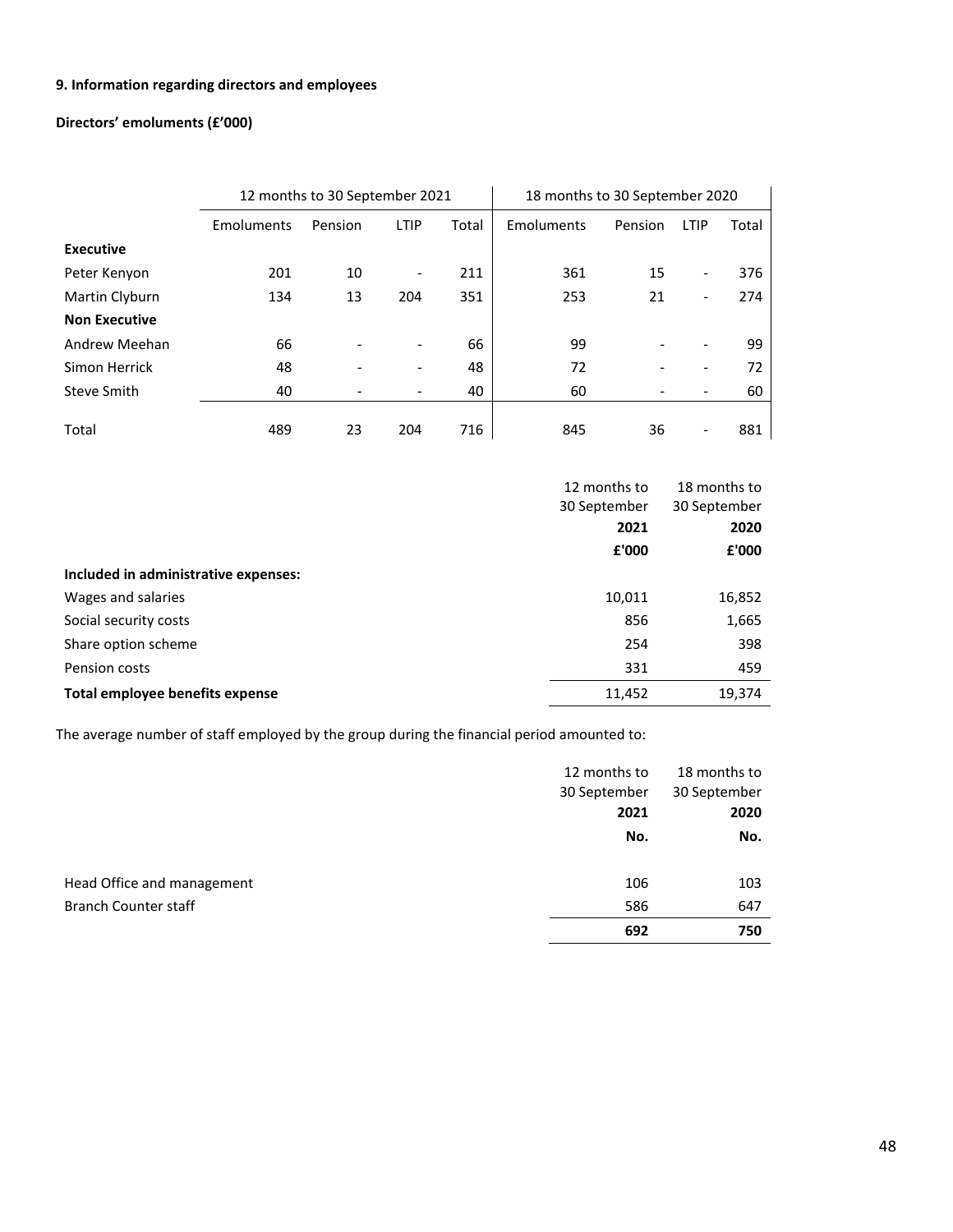#### **10. Income Tax**

### **The major components of income tax expense are:**

### **Consolidated statement of comprehensive income**

|                                                                         | 12 months to | 18 months to |
|-------------------------------------------------------------------------|--------------|--------------|
|                                                                         | 30 September | 30 September |
|                                                                         | 2021         | 2020         |
|                                                                         | £'000        | £'000        |
| <b>Current income tax:</b>                                              |              |              |
| Current income tax charge                                               | 32           | 2,060        |
| Adjustments in respect of current income tax of previous year           | 7            | 86           |
|                                                                         | 39           | 2,146        |
| Deferred tax:                                                           |              |              |
| Relating to origination and reversal of temporary differences           | 159          | (43)         |
| Income tax expense reported in the statement of comprehensive<br>income | 198          | 2,103        |

A reconciliation between tax expense and the product of accounting profit multiplied by the UK domestic tax rate is as follows:

|                                                              | 12 months to<br>30 September<br>2021<br>£'000 | 18 months to<br>30 September<br>2020<br>£'000 |
|--------------------------------------------------------------|-----------------------------------------------|-----------------------------------------------|
| Profit before income tax                                     | 564                                           | 9,221                                         |
| UK corporation tax rate at 19% (2020 19%)                    | 107                                           | 1,752                                         |
| Expenses not deductible for tax purposes                     | 84                                            | 265                                           |
| Prior period adjustment                                      | 7                                             | 86                                            |
| Income tax reported in the statement of comprehensive income | 198                                           | 2,103                                         |

#### **Deferred tax**

Deferred tax relates to the following:

|                                           | 2021  | 2020  |
|-------------------------------------------|-------|-------|
|                                           | £'000 | £'000 |
| Deferred tax assets                       |       |       |
| Share based payments                      | 80    | 182   |
| Deferred tax assets                       | 80    | 182   |
|                                           |       |       |
| Deferred tax liabilities                  |       |       |
| Accelerated depreciation for tax purposes | 112   | 13    |
| Other short-term differences              | 6     | 10    |
| <b>Deferred tax liabilities</b>           | 118   | 23    |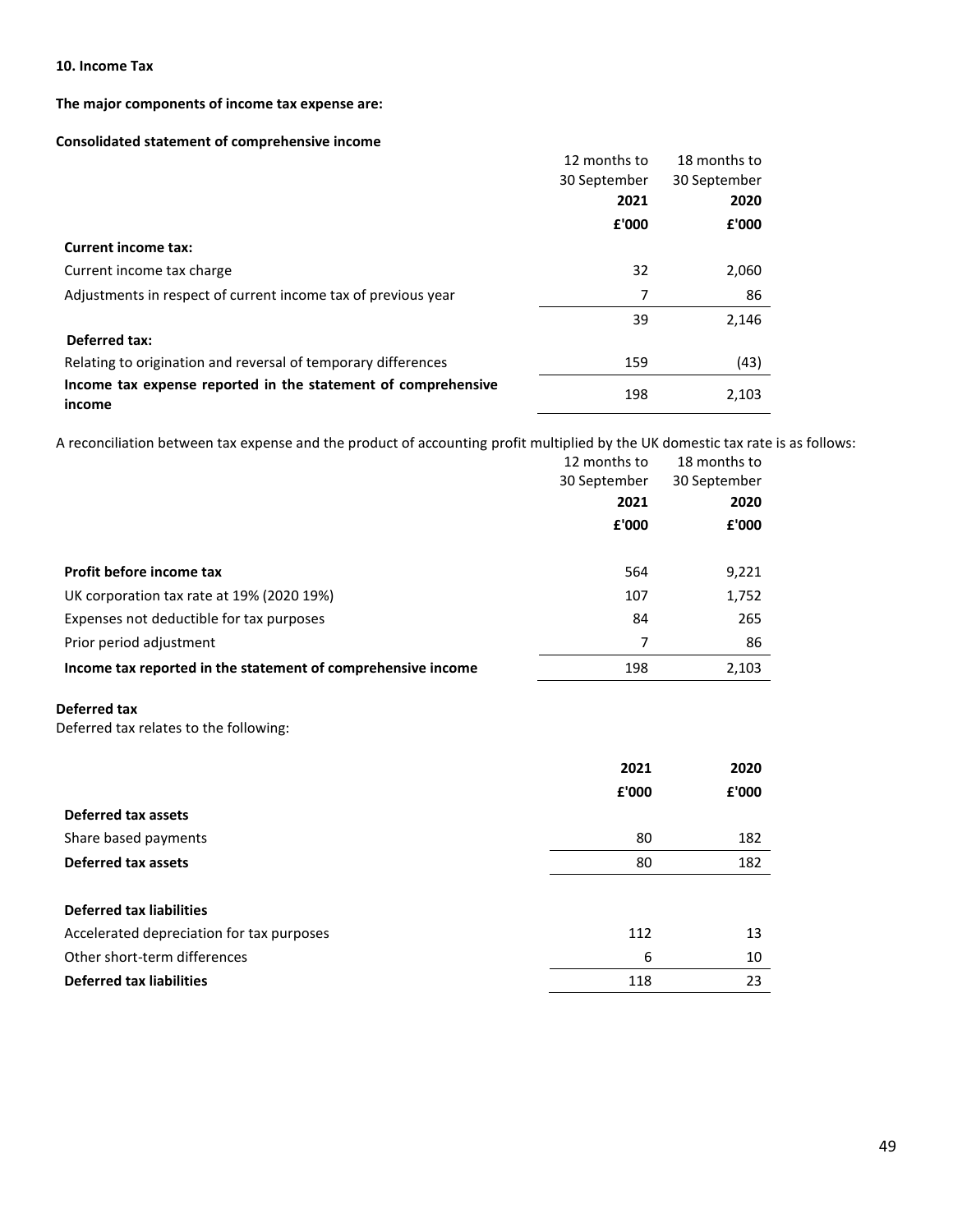### **Reconciliation of deferred tax (asset) / liabilities net**

|                                                                     | 2021<br>£'000 | 2020<br>£'000 |
|---------------------------------------------------------------------|---------------|---------------|
| Opening balance as of 1 October / 1 April                           | (159)         | (141)         |
| Deferred tax recognised in the statement of comprehensive<br>income | 159           | (43)          |
| Other deferred tax                                                  | 38            | 25            |
| Closing balance as at 30 September                                  | 38            | (159)         |

#### **Factors affecting tax charge**

The standard rate of UK corporation tax for the period was 19% (2020: 19%). An increase in the UK corporation tax rate from 19% to 25% (effective 1 April 2023) was substantively enacted on 24 May 2021.

#### **11. Property, plant and equipment**

|                                     | Freehold<br>property     | Leasehold<br><i>improvements</i> | <b>Fixtures</b><br>& Fitting | Computer<br>equipment | <b>Motor</b><br>vehicles | <b>Total</b> |
|-------------------------------------|--------------------------|----------------------------------|------------------------------|-----------------------|--------------------------|--------------|
|                                     | £'000                    | £'000                            | £'000                        | £'000                 | £'000                    | £'000        |
| Cost                                |                          |                                  |                              |                       |                          |              |
| At 1 October 2020                   |                          | 6,099                            | 3,533                        | 715                   | 40                       | 10,387       |
| Additions                           | 210                      | 796                              | 400                          | 141                   | 27                       | 1,574        |
| Disposals                           | $\overline{\phantom{a}}$ | (539)                            | (304)                        | (16)                  | (14)                     | (873)        |
| At 30 September 2021                | 210                      | 6,356                            | 3,629                        | 840                   | 53                       | 11,088       |
| <b>Depreciation</b>                 |                          |                                  |                              |                       |                          |              |
| At 1 October 2020                   |                          | 3,439                            | 1,680                        | 403                   | 20                       | 5,542        |
| Depreciation charge for the<br>year | 2                        | 547                              | 422                          | 95                    | 7                        | 1,073        |
| Impairment                          |                          |                                  | 1                            |                       |                          | 1            |
| Disposals                           |                          | (468)                            | (236)                        | (12)                  | (7)                      | (723)        |
| At 30 September 2021                | $\overline{2}$           | 3,518                            | 1,867                        | 486                   | 20                       | 5,893        |
| Net book value                      |                          |                                  |                              |                       |                          |              |
| At 30 September 2021                | 208                      | 2,838                            | 1,762                        | 354                   | 33                       | 5,195        |
| At 30 September 2020                |                          | 2,660                            | 1,853                        | 312                   | 20                       | 4,845        |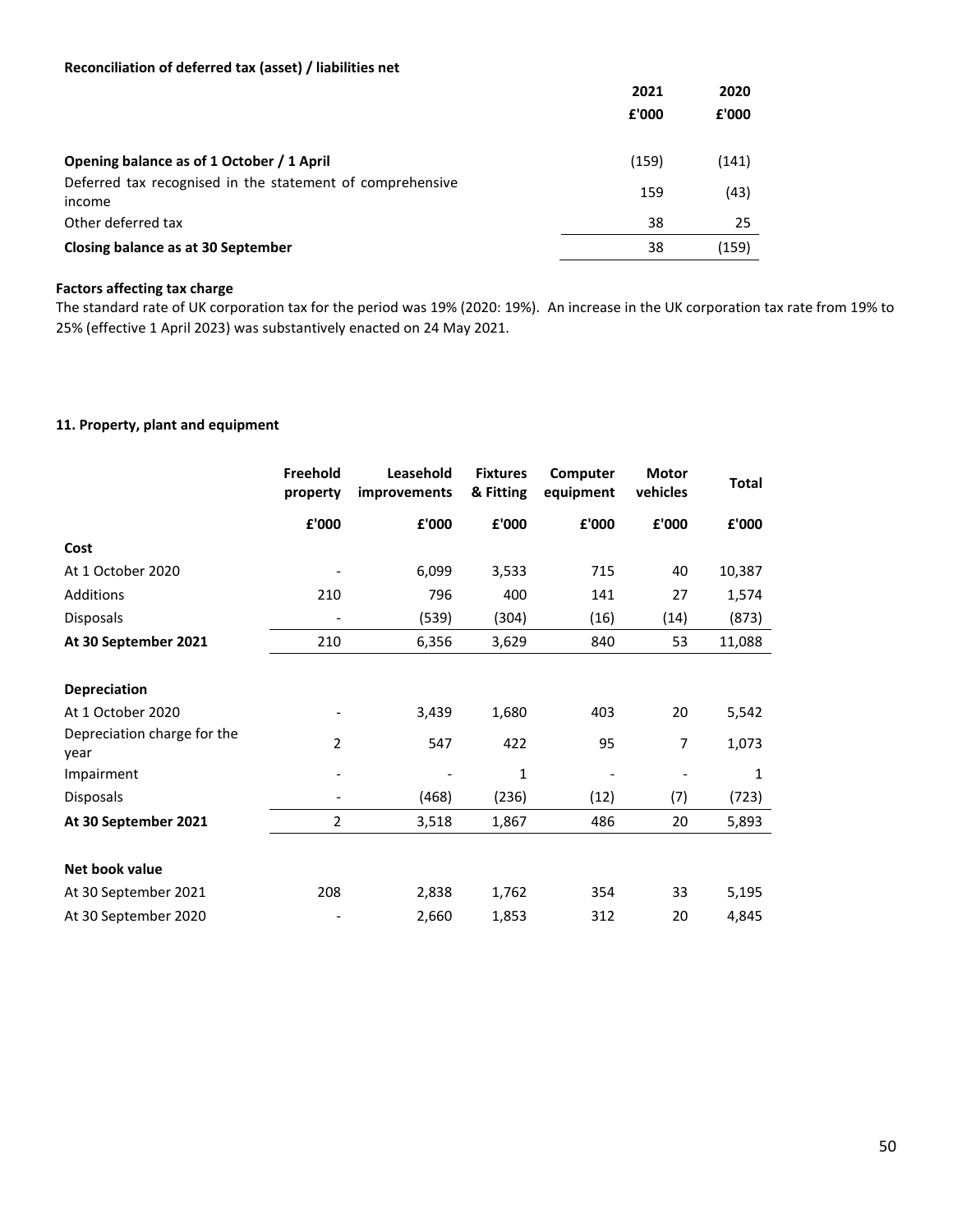### **Right of Use of Assets**

|                                  | Leasehold<br><b>Property</b> | <b>Motor Vehicles</b> | <b>Total</b> |
|----------------------------------|------------------------------|-----------------------|--------------|
| Cost                             |                              |                       |              |
| At 1 October 2020                | 11,758                       | 301                   | 12,059       |
| Additions                        | 2,504                        | 2                     | 2,506        |
| Disposals                        | (1, 343)                     | (129)                 | (1, 472)     |
| At 30 September 2021             | 12,919                       | 174                   | 13,093       |
|                                  |                              |                       |              |
| <b>Depreciation</b>              |                              |                       |              |
| At 1 October 2020                | 3,360                        | 163                   | 3,523        |
| Depreciation Charge for the year | 2,128                        | 95                    | 2,223        |
| <b>Disposals</b>                 | (688)                        | (129)                 | (817)        |
| At 30 September 2021             | 4,800                        | 129                   | 4,929        |
|                                  |                              |                       |              |
| <b>Net Book Value</b>            |                              |                       |              |
| At 30 September 2021             | 8,119                        | 45                    | 8,164        |
| At 30 September 2020             | 8,398                        | 138                   | 8,536        |

## **12. Intangible assets**

|                                  | <b>Customer</b><br>relationships | Website | Goodwill | <b>Total</b> |
|----------------------------------|----------------------------------|---------|----------|--------------|
|                                  | £'000                            | £'000   | £'000    | £'000        |
| Cost                             |                                  |         |          |              |
| At 1 October 2020                | 2,130                            | 92      | 526      | 2,748        |
| Additions                        | 49                               | 13      |          | 62           |
| At 30 September 2021             | 2,179                            | 105     | 526      | 2,810        |
|                                  |                                  |         |          |              |
| Amortisation                     |                                  |         |          |              |
| At 1 October 2020                | 1,730                            | 75      | 73       | 1,878        |
| Amortisation charge for the year | 162                              | 10      |          | 172          |
| Impairment                       | 46                               |         |          | 46           |
| At 30 September 2021             | 1,938                            | 85      | 73       | 2,096        |
|                                  |                                  |         |          |              |
| Net book value                   |                                  |         |          |              |
| At 30 September 2021             | 241                              | 20      | 453      | 714          |
| At 30 September 2020             | 400                              | 17      | 453      | 870          |

Customer relationship additions relate to £49,000 paid for the pawnbroking customer lists purchased during the period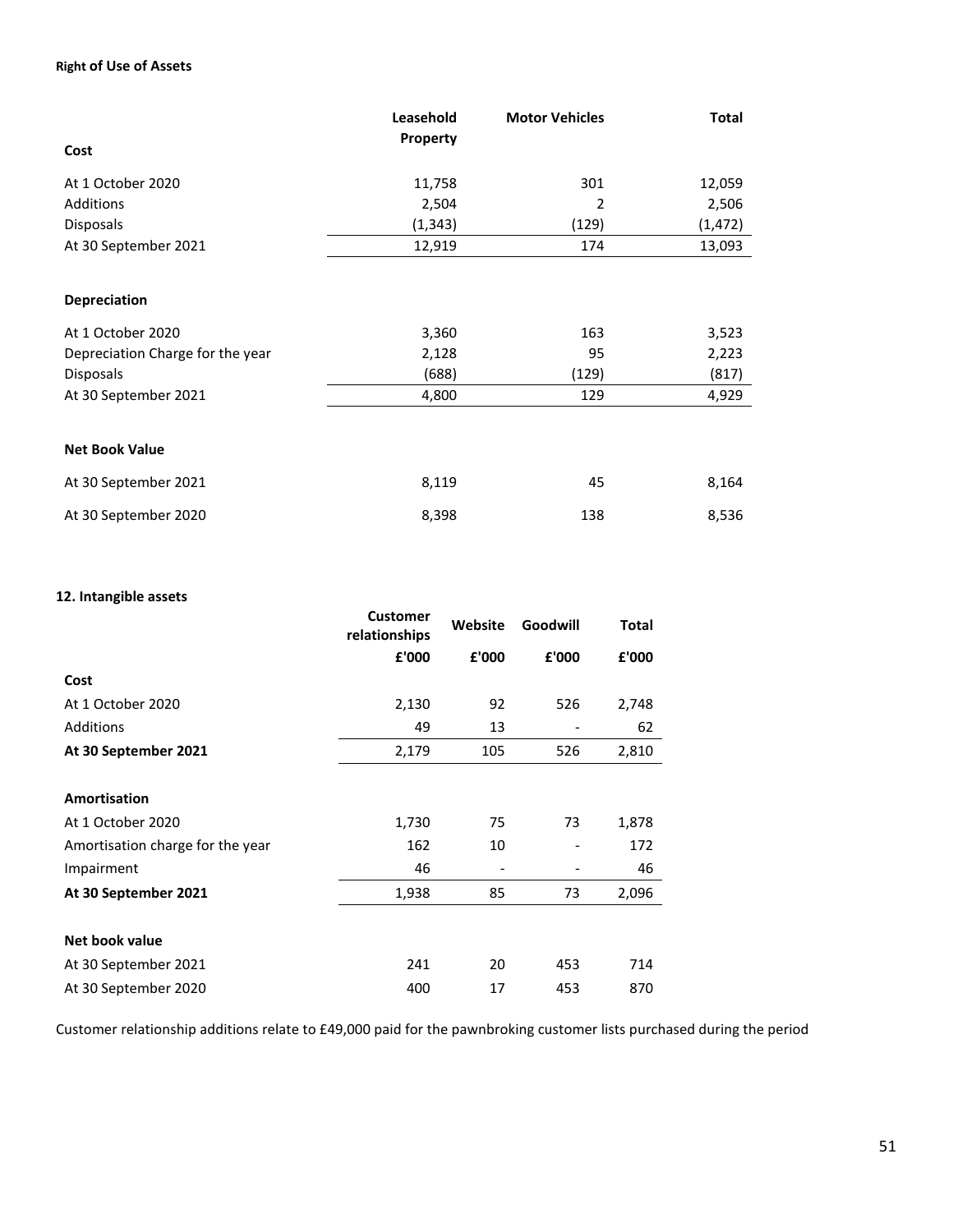#### **13. Investments**

The Group has a minor holding in Big Screen Productions 5 LLP.

Big Screen Productions 5 LLP, whilst still trading, has wound down its operations and made a capital distribution equivalent to the value of the carrying value of the investment in 2015. The investment now has a £nil carrying value.

#### **Group Investments**

Details of the investments in which the group and company holds 20% or more of the nominal value of any class of share capital are as follows:

| Name of company                                                                                          | <b>Holding</b>            | <b>Proportion</b><br>of voting<br>rights and<br>shares held | <b>Activity</b>                                                                                                                         |
|----------------------------------------------------------------------------------------------------------|---------------------------|-------------------------------------------------------------|-----------------------------------------------------------------------------------------------------------------------------------------|
| Subsidiary undertaking                                                                                   |                           |                                                             |                                                                                                                                         |
|                                                                                                          |                           |                                                             |                                                                                                                                         |
| Ramsdens Financial Limited<br>(Registered office: Unit 16)<br>Parkway Centre, Coulby<br>Newham, TS8 0TJ) | Ordinary<br><b>Shares</b> | 100%                                                        | Supply of foreign exchange services,<br>pawnbroking, purchase of gold jewellery,<br>jewellery retail and related financial<br>services. |

#### **14. Financial assets and financial liabilities**

| At 30 September 2021               | <b>Fair value</b><br>through<br>statement of<br>comprehensive<br>income | Loans and<br>receivables | <b>Financial</b><br><b>liabilities</b><br>at<br>amortised<br>cost | <b>Book</b><br>Value | Fair<br><b>Value</b> |
|------------------------------------|-------------------------------------------------------------------------|--------------------------|-------------------------------------------------------------------|----------------------|----------------------|
|                                    | £'000                                                                   | £'000                    | £'000                                                             | £'000                | £'000                |
| <b>Financial assets</b>            |                                                                         |                          |                                                                   |                      |                      |
| Financial assets at amortised cost |                                                                         | 9,723                    | -                                                                 | 9,723                | 9,723                |
| Cash and cash equivalents          |                                                                         | 13,032                   | $\qquad \qquad \blacksquare$                                      | 13,032               | 13,032               |
| <b>Financial liabilities</b>       |                                                                         |                          |                                                                   |                      |                      |
| Trade and other payables           | ۰                                                                       | $\overline{\phantom{a}}$ | (7, 514)                                                          | (7, 514)             | (7, 514)             |
| Lease liabilities                  |                                                                         |                          | (8,601)                                                           | (8,601)              | (8,601)              |
| Net financial assets/(liabilities) |                                                                         | 22.755                   | (16, 115)                                                         | 6,640                | 6,640                |

| At 30 September 2020                         | <b>Fair value</b><br>through<br>statement of<br>comprehensive<br>income<br>£'000 | Loans and<br>receivables<br>£'000 | <b>Financial</b><br><b>liabilities</b><br>at<br>amortised<br>cost<br>£'000 | <b>Book</b><br>Value<br>£'000 | Fair<br>Value<br>£'000 |
|----------------------------------------------|----------------------------------------------------------------------------------|-----------------------------------|----------------------------------------------------------------------------|-------------------------------|------------------------|
| <b>Financial assets</b>                      |                                                                                  |                                   |                                                                            |                               |                        |
| Financial assets at amortised<br>cost        |                                                                                  | 10,321                            |                                                                            | 10,321                        | 10,321                 |
| Cash and cash equivalents                    |                                                                                  | 15,873                            |                                                                            | 15,873                        | 15,873                 |
| <b>Financial liabilities</b>                 |                                                                                  |                                   |                                                                            |                               |                        |
| Trade and other payables                     |                                                                                  | -                                 | (6,083)                                                                    | (6,083)                       | (6,083)                |
| Lease liabilities                            |                                                                                  |                                   | (9,099)                                                                    | (9,099)                       | (9,099)                |
| <b>Net financial</b><br>assets/(liabilities) |                                                                                  | 26,194                            | (15, 182)                                                                  | 11,012                        | 11,012                 |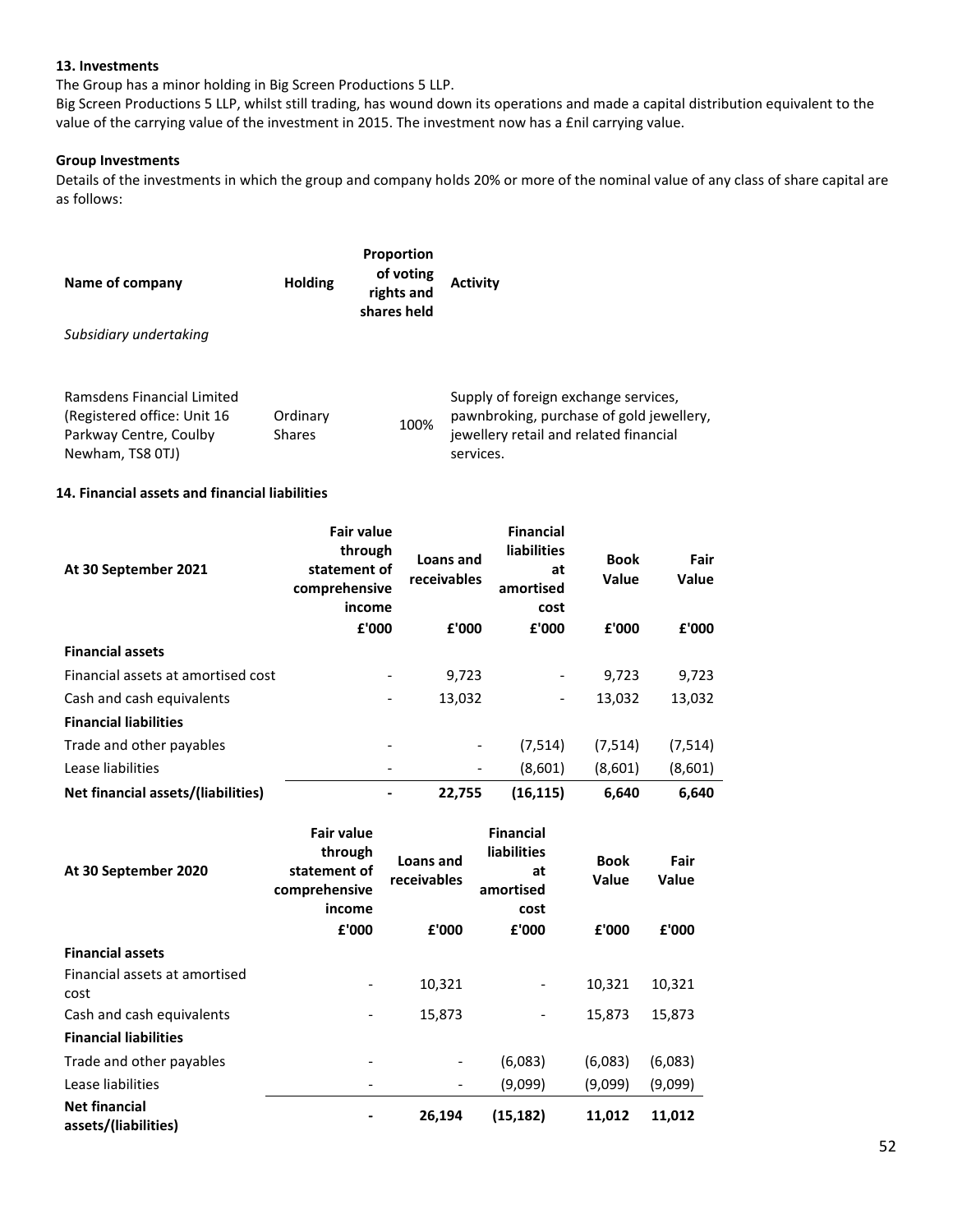Financial assets at amortised cost shown above comprises trade receivables, other receivables and pledge accrued income as disclosed in note 16.

Trade and other payables comprise of trade payables, other payables as disclosed in notes 18 & 19

*Loans and receivables* are non-derivatives financial assets carried at amortised cost which generate a fixed or variable interest income for the Group. The carrying value may be affected by changes in the credit risk of the counterparties.

Management have assessed that for cash and short-term deposits, trade receivables, trade payables, bank overdrafts and other current liabilities their fair values approximate to their carrying amounts largely due to the short-term maturities of these instruments. Book values are deemed to be a reasonable approximation of fair values.

### **Financial Risks**

The Group monitors and manages the financial risks relating to the financial instruments held. The principal risks include credit risk on financial assets, and liquidity and interest rate risk on financial liability borrowings. The key risks are analysed below.

### **Credit risk**

#### *Pawnbroking loans*

Pawnbroking loans are not credit impaired at origination as customers are expected to repay the capital plus interest due at the contractual term. The Group is exposed to credit risk through customers defaulting on their loans. The key mitigating factor to this risk is the requirement for the borrower to provide security (the pledge) in entering a pawnbroking contract. The security acts to minimise credit risk as the pledged item can be disposed of to realise the loan value on default.

The Group estimates that the current fair value of the security is equal to the current book value of pawnbroking receivables.

In addition to holding security, the Group further mitigates credit risk by:

1) Applying strict lending criteria to all pawnbroking loans. Pledges are rigorously tested and appropriately valued. In all cases where the Group lending policy is applied, the value of the pledged items is in excess of the pawn loan.

2) Seeking to improve redemption ratios. For existing customers, loan history and repayment profiles are factored into the loan making decision. The Group has a high customer retention ratio and all customers are offered high customer service levels.

3) The carrying value of every pledge comprising the pawnbroking loans is reviewed against its expected realisation proceeds should it not be redeemed and expected credit losses are provided for based on current and historical non redemption rates.

The Group continually monitors, at both store and at Board level, its internal controls to ensure the adequacy of the pledged items. The key aspects of this are:

- Appropriate details are kept on all customers the Group transacts with;

- All pawnbroking contracts comply with the Consumer Credit Act 2006;

- Appropriate physical security measures are in place to protect pledged items; and

- An internal audit department monitors compliance with policies at the Group's stores.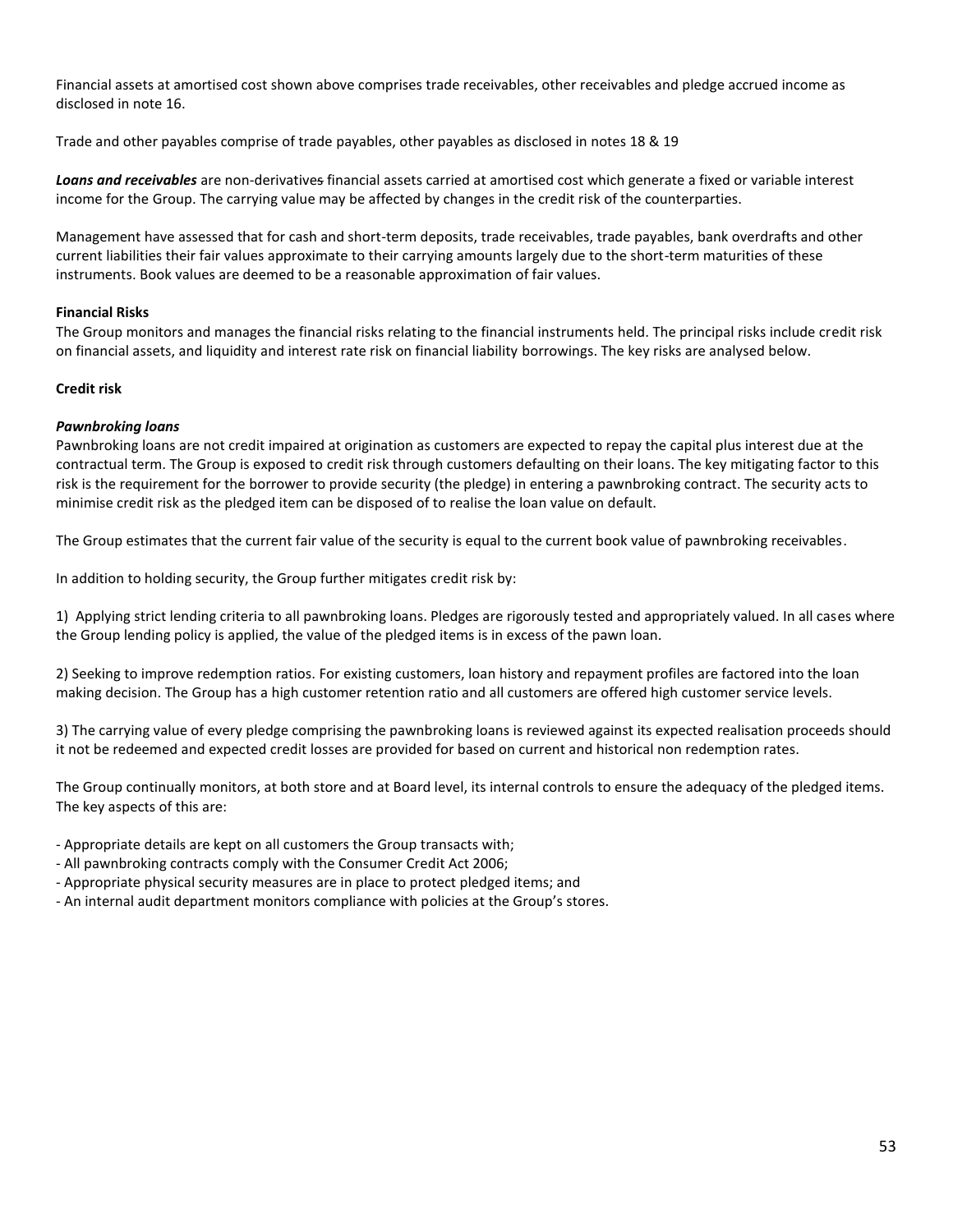#### *Expected Credit losses*

The Group measures loss allowances for pawnbroking loans using IFRS 9 expected credit losses model. The Group's policy is to begin the disposal process one month after the loan expiry date unless circumstances exist indicating the loan may not be credit impaired.

|            | 2021            |                   |                                  | 2020            |                   |                                  |
|------------|-----------------|-------------------|----------------------------------|-----------------|-------------------|----------------------------------|
|            | Gross<br>amount | Loss<br>allowance | <b>Net</b><br>carrying<br>amount | Gross<br>amount | Loss<br>allowance | <b>Net</b><br>carrying<br>amount |
| Category   | £'000           | £'000             | £'000                            | £'000           | £'000             | £'000                            |
| Performing | 6,747           | 173               | 6,574                            | 5,553           | 127               | 5,426                            |
| In default | 3,127           | 528               | 2,599                            | 5,653           | 1,394             | 4,259                            |
| Total      | 9,874           | 701               | 9,173                            | 11,206          | 1,521             | 9,685                            |

The pawnbroking expected credit losses which have been provided on the period end pawnbroking assets are:

|                                          | Pawnbroking<br>loans |
|------------------------------------------|----------------------|
|                                          | £'000                |
| At 1 April 2019                          | 713                  |
| Statement of comprehensive income charge | 2,218                |
| Utilised in the period                   | (1, 410)             |
| At 30 September 2020                     | 1,521                |
| Statement of comprehensive income charge | 847                  |
| Utilised in the period                   | (1,667)              |
| Balance at 30 September 2021             | 701                  |

Expected credit losses were high in 2020 due to higher than usual past due pawnbroking loans which is a result of the Group's decision to offer further time to customers before commencing the realisation process in line with FCA guidance following the impact of COVID19. The position has normalised by 30 September 2021.

A 1% increase/(decrease) in the Group's redemption ratio is a reasonably possible variance based on historical trends and would result in an impact on Group pre-tax profit of £6k/(£6k).

A one month increase/(decrease) in the Group's estimate of the expected time to sell pledge goods in the course of realisation from the balance sheet date is a reasonably possible variance based on historical trends and would result in an impact on Group pre-tax profit of (£80k)/£80k.

The ageing of the capital value of the Pawnbroking trade receivables excluding those in the course of realisation is as follows:

|                         | 2021  | 2020  |
|-------------------------|-------|-------|
|                         | £'000 | £'000 |
| Within contractual term | 5,601 | 4,989 |
| Past due                | 536   | 1,559 |
|                         | 6,137 | 6,548 |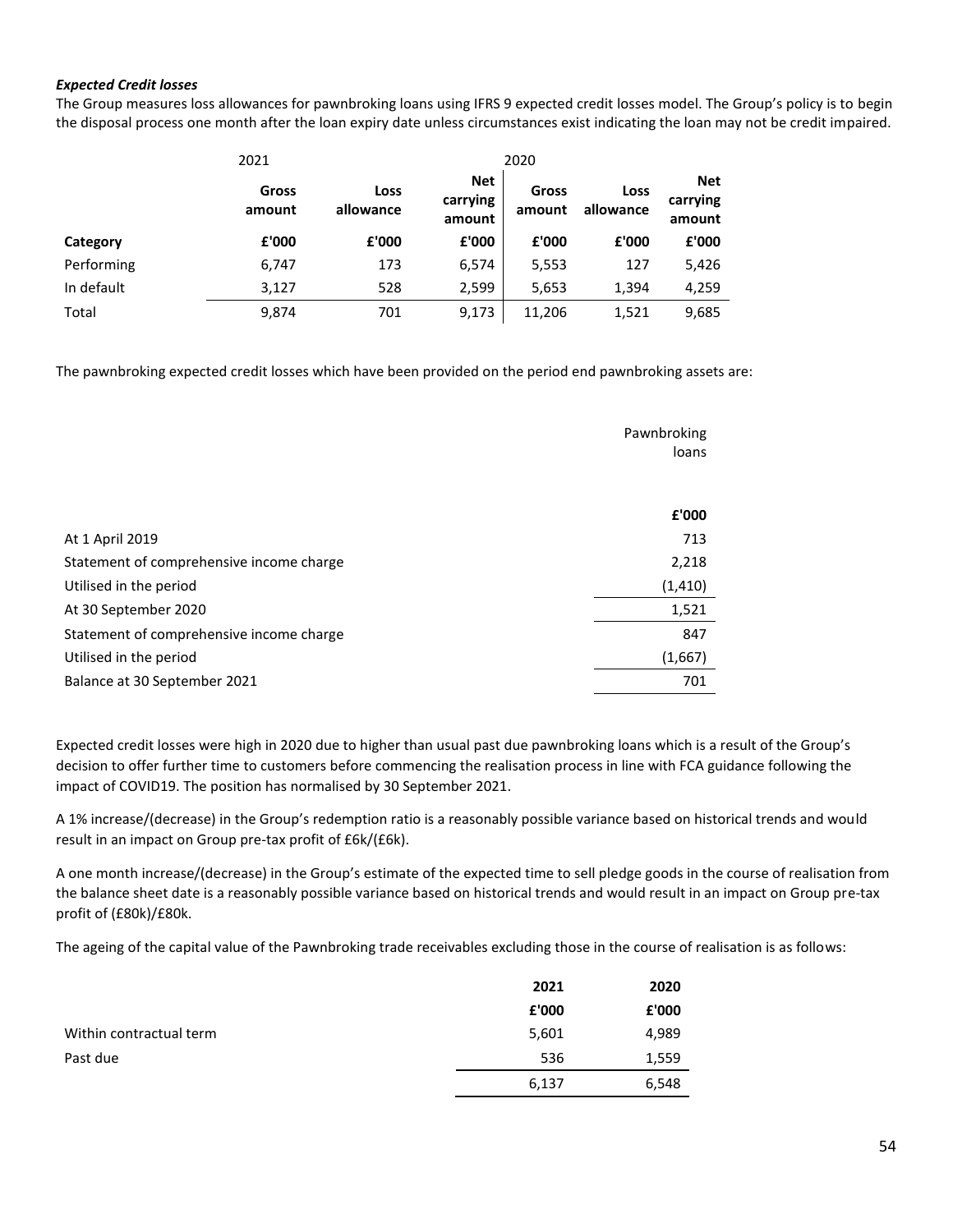#### *Cash and cash equivalents*

The cash and cash equivalents balance comprise of both bank balances and cash floats at the stores. The bank balances are subject to very limited credit risk as they are held with banking institutions with high credit ratings assigned by international credit rating agencies. The cash floats are subject to risks similar to any retailer, namely theft or loss by employees or third parties. These risks are mitigated by the security systems, policies and procedures that the Group operates at each store, the Group recruitment and training policies and the internal audit function.

### **Market risk**

### *Pawnbroking trade receivables*

The collateral which protects the Group from credit risk on non-redemption of pawnbroking loans is principally comprised of gold, jewellery items and watches. The value of gold items held as security is directly linked to the price of gold. The Group is therefore exposed to adverse movements in the price of gold on the value of the security that would be attributable for sale in the event of default by the borrower.

The Group considers this risk to be limited for a number of reasons. First of all, the Group applies conservative lending policies in pawnbroking pledges reflected in the margin made on retail sales and scrap gold when contracts forfeit. The Group is also protected due to the short term value of the pawnbroking contract. In the event of a significant drop in the price of gold, the Group could mitigate this risk by reducing its lending policy on pawnbroking pledges, by increasing the proportion of gold sold through retail sales or by entering gold hedging instruments. Management monitors the gold price on a constant basis.

Considering areas outside of those financial assets defined under IFRS 9, the Group is subject to higher degrees of pricing risk. The price of gold will affect the future profitability of the Group in three key ways:

- i) A lower gold price will adversely affect the scrap disposition margins on existing inventory, whether generated by pledge book forfeits or direct purchasing. While scrap profits will be impacted immediately, retail margins may be less impacted in the short term.
- ii) While the Group's lending rates do not track gold price movements in the short term, any sustained fall in the price of gold is likely to cause lending rates to fall in the longer term thus potentially reducing future profitability.
- iii) A lower gold price may reduce the attractiveness of the Group's gold purchasing operations.

Conversely, a lower gold price may dampen competition as lower returns are available and hence this may assist in sustaining margins and volumes.

#### *Financial assets*

The Group is not exposed to significant interest rate risk on the financial assets, other than cash and cash equivalents, as these are lent at fixed rates, which reflect current market rates for similar types of secured or unsecured lending, and are held at amortised cost.

Cash and cash equivalents are exposed to interest rate risk as they are held at floating rates, although the risk is not significant as the interest receivable is not significant.

The foreign exchange cash held in store is exposed to the risks of currency fluctuations. The value exposed is mainly in Euro and US dollars. There is the daily risk of buying today, receiving the currency the next day, and subsequently selling it and being susceptible to movements in the exchange rate. The Company uses monthly forward contracts to hedge against adverse exchange rate movements in its two key currencies, Euros and US dollars. There are no contracts in place at the year end.

#### **Liquidity risk**

#### *Cash and cash equivalents*

Bank balances are held on short term / no notice terms to minimise liquidity risk.

#### *Trade and other payables*

Trade and other payables are non-interest bearing and are normally settled on 30 day terms, see note 18.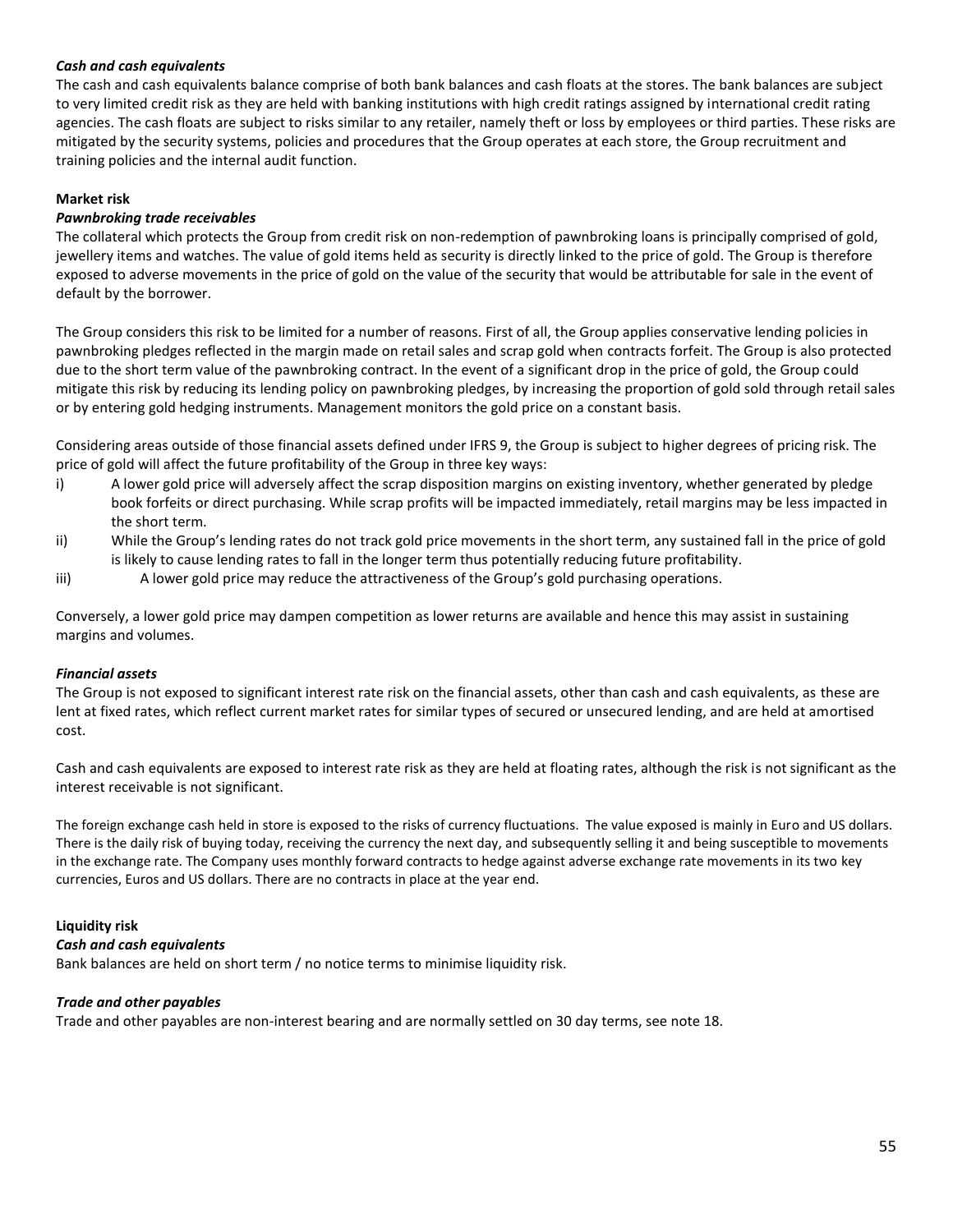#### *Borrowings*

The maturity analysis of the cash flows from the group's borrowing arrangements that expose the group to liquidity risk are as follows:

| As at 30 September 2021 | $<$ 3 months<br>f'000 | 3-12 months<br>f'000     | 1-5 years<br>f'000 | >5 years<br>f'000 | Total<br>f'000 |
|-------------------------|-----------------------|--------------------------|--------------------|-------------------|----------------|
| Lease Liabilities       | 621                   | 1,757                    | 5,388              | 2,579             | 10,345         |
| Trade payables          | 5,406                 | -                        |                    |                   | 5,406          |
| Total                   | 6,027                 | 1,757                    | 5,388              | 2,579             | 15,751         |
|                         |                       |                          |                    |                   |                |
| As at 30 September 2020 | $<$ 3 months          | 3-12 months              | 1-5 years          | >5 years          | Total          |
|                         | f'000                 | f'000                    | f'000              | f'000             | f'000          |
| Lease Liabilities       | 442                   | 2,006                    | 5,642              | 2,369             | 10,459         |
| Trade payables          | 3,153                 | $\overline{\phantom{a}}$ |                    |                   | 3,153          |
| Total                   | 3,595                 | 2,006                    | 5,642              | 2,369             | 13,612         |

Although the Group is currently not utilising its bank facility, the interest charged on bank borrowings is based on a fixed percentage above LIBOR. There is therefore a cash flow risk should there be any upward movement in LIBOR rates and in the event that the Group requires to utilise the borrowing facility. Assuming the £10million revolving credit facility was fully utilised then a 1% increase in the LIBOR rate would increase finance costs by £100,000 pre-tax and reduce post-tax profits by £81,000.

#### **15. Inventories**

|                                            | 2021   | 2020   |
|--------------------------------------------|--------|--------|
|                                            | £'000  | £'000  |
| New and second hand inventory for          |        |        |
| resale (at lower of cost or net realisable | 15,151 | 11,159 |
| value)                                     |        |        |
| <b>16. Trade and other receivables</b>     |        |        |
|                                            | 2021   | 2020   |
|                                            | £'000  | £'000  |
| Trade receivables - Pawnbroking            | 9,173  | 9,685  |
|                                            |        |        |
| Trade receivables - other                  | 489    | 372    |
| Other receivables                          | 61     | 264    |
| Prepayments                                | 656    | 623    |

Pawnbroking accrued income is disclosed net of expected credit losses, details of which are shown in note 14.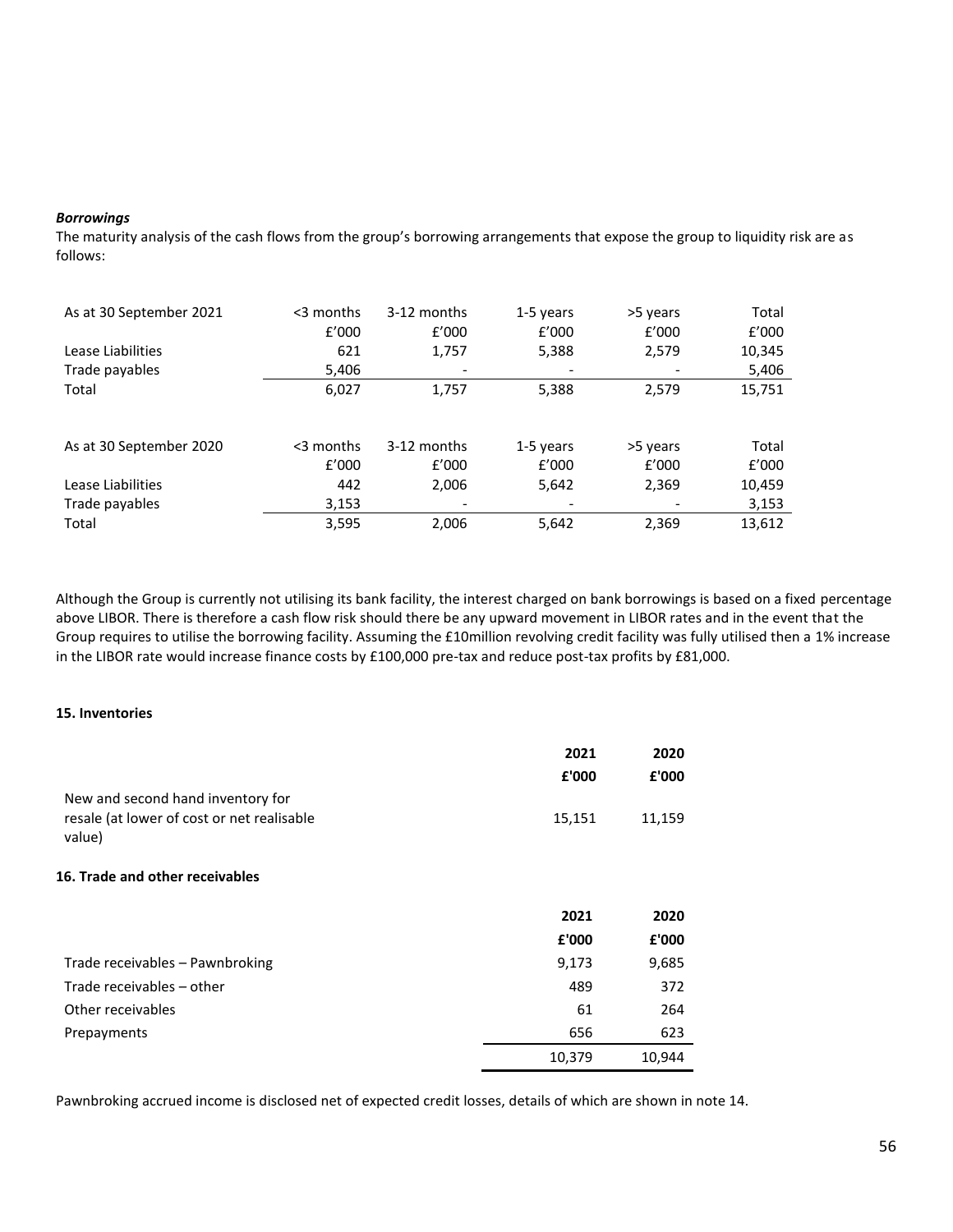#### **17. Cash and cash equivalents**

|                           | 2021   | 2020   |
|---------------------------|--------|--------|
|                           | £'000  | £'000  |
| Cash and cash equivalents | 13,032 | 15,873 |

Cash and cash equivalents comprise cash held by the Group and short-term bank deposits.

Further details on financial instruments, including the associated risks to the Group and allowances for expected credit losses is provided in note 14.

### **18. Trade and other payables (current)**

|                                 | 2021  | 2020  |
|---------------------------------|-------|-------|
|                                 | £'000 | £'000 |
| Trade payables                  | 5,406 | 3,153 |
| Other payables                  | 767   | 594   |
| Other taxes and social security | 277   | 566   |
| Accruals                        | 1,170 | 2,069 |
| <b>Contract liabilities</b>     | 53    | 40    |
| Subtotal                        | 7,673 | 6,422 |
| Lease liabilities               | 2,159 | 2,005 |
| Income tax liabilities          | 61    | 1,157 |
|                                 | 9,893 | 9,584 |

Terms and conditions of the above financial liabilities:

• Trade and other payables are non-interest bearing and are normally settled on up to 60-day terms

For explanations on the Group's liquidity risk management processes, refer to note 14.

#### **Bank borrowings**

The RCF facility was renewed during 2021 an option agreement for a term for a further 3 years. Details of the facility are as follows:

| <b>Key Term</b>     | <b>Description</b>                                                                                                                                                                                                                                                                                                                          |
|---------------------|---------------------------------------------------------------------------------------------------------------------------------------------------------------------------------------------------------------------------------------------------------------------------------------------------------------------------------------------|
| Facility            | Revolving Credit Facility with Clydesdale Bank Plc (trading as Yorkshire Bank)                                                                                                                                                                                                                                                              |
| Total facility size | £10m                                                                                                                                                                                                                                                                                                                                        |
| Termination date    | March 2024.                                                                                                                                                                                                                                                                                                                                 |
| Utilisation         | The £10m facility is available subject to the ratio of cash at bank and in hand (inclusive<br>of currency balances) to the RCF borrowing exceeding 1.5 as stipulated in the banking<br>agreement                                                                                                                                            |
| Interest            | Interest is charged on the amount drawn down at 2.4% above LIBOR rate when the<br>initial drawdown is made and for unutilised funds interest is charged at 0.84% from the<br>date when the facility was made available. The LIBOR rate is reset to the prevailing rate<br>at every interest period which is typically one and three months. |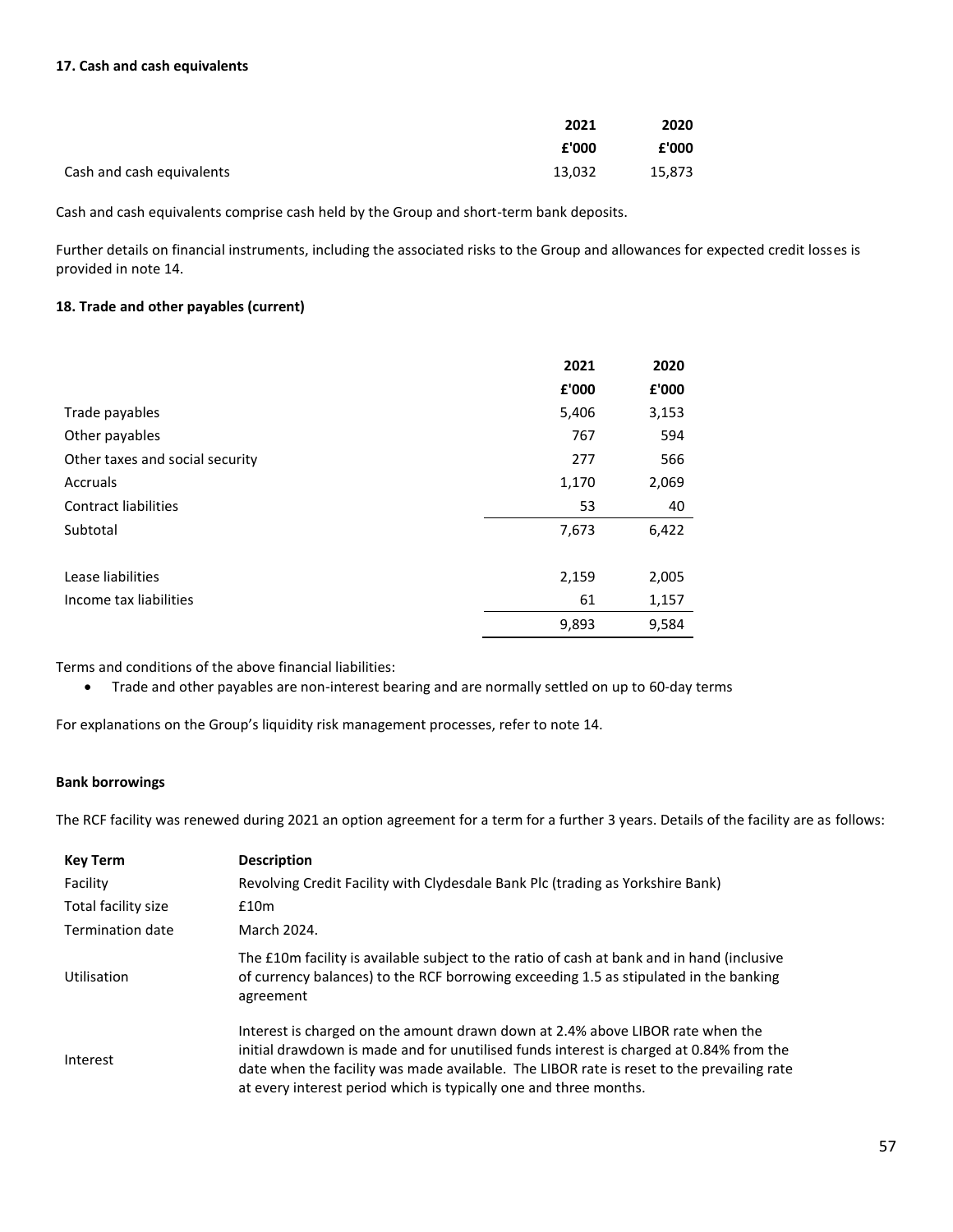| Interest Payable   | Interest is payable at the end of a drawdown period which is typically between one and<br>three months.                                                               |
|--------------------|-----------------------------------------------------------------------------------------------------------------------------------------------------------------------|
| Repayments         | The facility can be repaid at any point during its term and re-borrowed,                                                                                              |
| Security           | The facility is secured by a debenture over all the assets of Ramsdens Financial Ltd and<br>cross guarantees and debentures have been given by Ramsdens Holdings PLC. |
| Undrawn facilities | At 30 September 2021 the group had available £10m of undrawn committed facilities.                                                                                    |

#### **19. Non-current liabilities**

|                                             | 2021    | 2020    |
|---------------------------------------------|---------|---------|
|                                             | £'000   | £'000   |
| Lease liabilities                           | 6,442   | 7,094   |
| Contract liabilities                        | 119     | 153     |
| Deferred tax (note 10)                      | 118     | 23      |
|                                             | 6,679   | 7,270   |
| 20. Lease Liability                         |         |         |
|                                             | 2021    | 2020    |
|                                             | £'000   | £'000   |
| Lease Liabilities as at 1 October / 1 April | 9,099   | 9,737   |
| Additions                                   | 2,506   | 3,304   |
| Disposals                                   | (700)   | (297)   |
| Interest                                    | 388     | 614     |
| Payments                                    | (2,692) | (4,259) |
| As at 30 September                          | 8,601   | 9,099   |
| Current lease liability                     | 2,159   | 2,005   |
| Non-current lease liability                 | 6,442   | 7,094   |

The cash flows relating to financing activities for repayment of lease principal amounts is £2,304,000 (2020: £3,645,000). Amounts repaid in the year are shown in the consolidated Statement of Cash Flows.

Short term lease payments recognised in administrative expenses in the year total £441,000 (2020: £296,000). The maturity analysis of lease liabilities is disclosed in note 14, the finance cost associated with lease liabilities is disclosed in note 6, and the depreciation and impairment of right-of-use assets associated with lease liabilities are disclosed is note 11.

#### **21. Issued capital and reserves**

| Ordinary shares issued and fully paid | No.        | £'000 |
|---------------------------------------|------------|-------|
| At 30 September 2020                  | 30,837,653 | 308   |
| Issued during the year                | 555.554    | 6     |
| At 30 September 2021                  | 31,393,207 | 314   |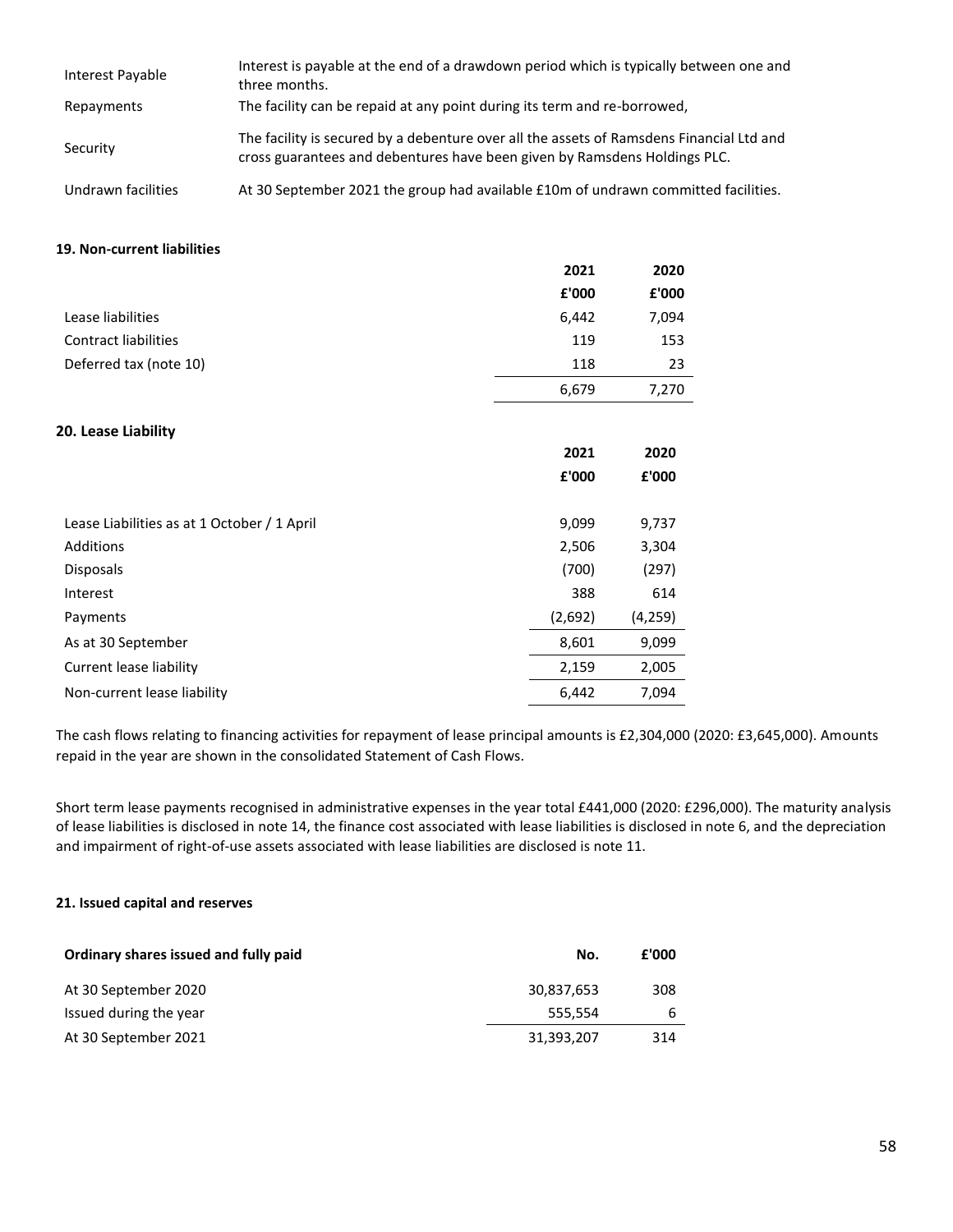### *Capital risk management*

The Group manages its capital to ensure that entities in the Group will be able to continue as going concerns while maximising the return to stakeholders through the optimisation of the debt and equity balance. The capital structure of the Group consists of cash and cash equivalents and equity attributable to the equity holders of the parent, comprising issued capital, reserves and retained earnings. The Group has a debt facility as disclosed in note 18 but the facility was undrawn at the end of the period.

### **22. Dividends**

Amounts recognised as distributions to equity holders in the year:

|                                                                                                     | 2021<br>f'000 | 2020<br>f'000 |
|-----------------------------------------------------------------------------------------------------|---------------|---------------|
| No final dividend for the year ended 30 September 2020<br>(31 March 2019 of 4.8p per share)         |               | 1,480         |
| No interim dividend for the period ended 30 September 2021<br>(30 September 2020 of 2.7p per share) |               | 833           |
|                                                                                                     |               | 2,313         |
| Amounts proposed and not recognised:                                                                |               |               |
| Final dividend for the year ended 30 September 2021                                                 | 408           |               |
| (No final dividend for 30 September 2020)                                                           |               |               |

The proposed final dividend is subject to approval at the Annual General Meeting accordingly has not been included as a liability in these financial statements.

#### **23. Pensions**

The company operates a defined contribution scheme for its directors and employees. The assets of the scheme are held separately from those of the company in an independently administered fund. The outstanding pension contributions at 30 September 2021 are £57,000 (2020: £57,000)

# **24. Related party disclosures**

#### *Ultimate controlling party*

The Company has no controlling party.

#### **Transactions with related parties**

Transactions between the Company and its subsidiaries, which are related parties, have been eliminated on consolidation and are not disclosed in this note.

#### **Transactions with key management personnel**

The remuneration of the directors of the company, who are the key management personnel of the Group, is set out below in aggregate:

|                              | 12 months to | 18 months to |  |
|------------------------------|--------------|--------------|--|
|                              | 30 September | 30 September |  |
|                              | 2021         | 2020         |  |
|                              | £'000        | £'000        |  |
| Short term employee benefits | 688          | 1,183        |  |
| Post employment benefits     | 39           | 61           |  |
| Share based payments         | 139          | 240          |  |
|                              | 866          | 1,484        |  |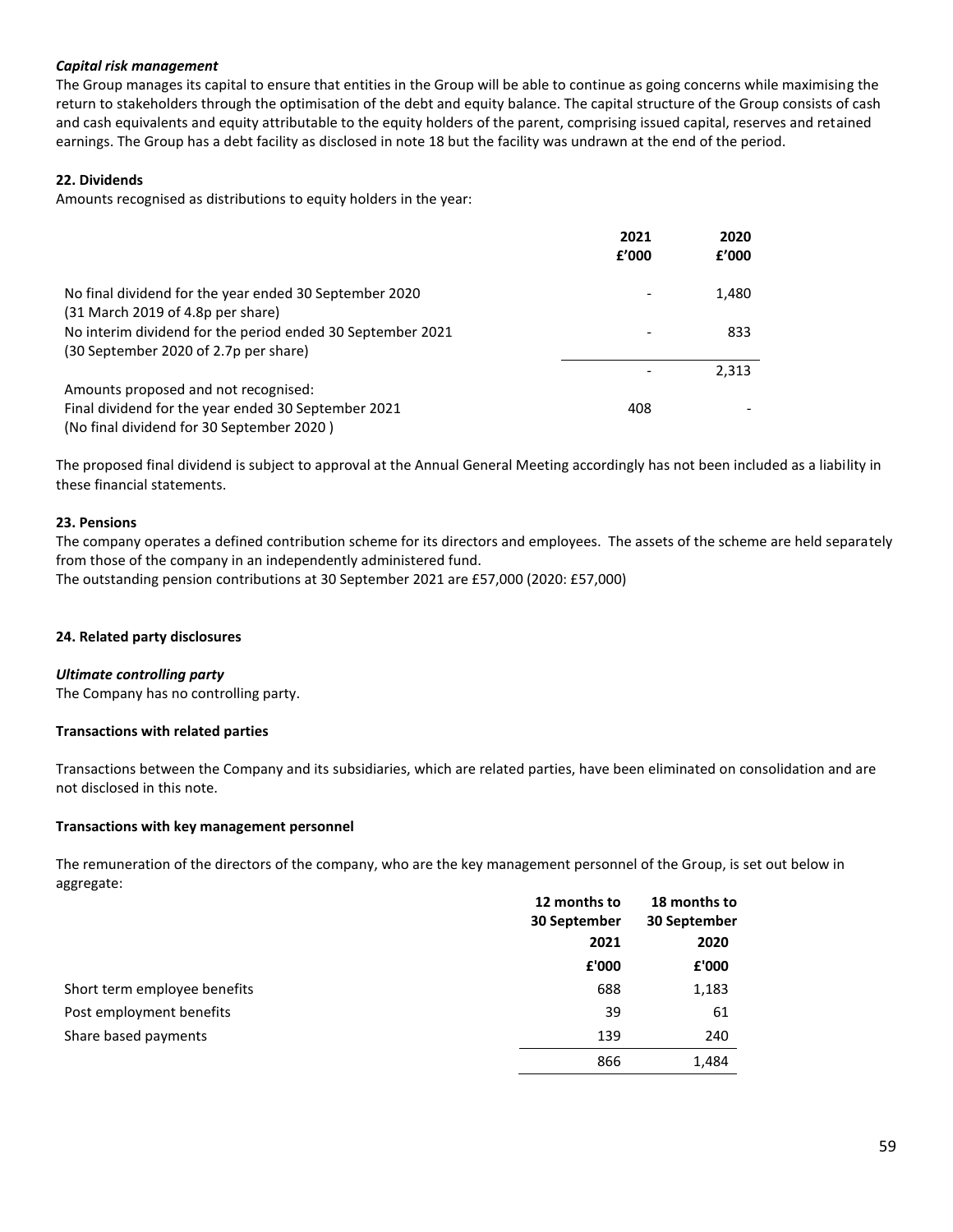### **25. Share based payments**

The Company operates a Long-term Incentive Plan (LTIP). The charge for the year in respect of the scheme was:

|             | 12 months to | 18 months to<br>30 September 30 September |
|-------------|--------------|-------------------------------------------|
|             | 2021         | 2020                                      |
|             | £'000        | £'000                                     |
| <b>LTIP</b> | 254          | 398                                       |
|             |              |                                           |

The LTIP is a discretionary share incentive scheme under which the Remuneration Committee of Ramsdens Holdings PLC can grant options to purchase ordinary shares at nominal 1p per share cost to Executive Directors and other senior management. A reconciliation of LTIP options is set out below:

|                                          | Number of<br>conditional<br><b>Shares</b> | Weighted<br>average<br>exercise price<br>in pence |
|------------------------------------------|-------------------------------------------|---------------------------------------------------|
| Outstanding at the beginning of the year | 1,025,554                                 |                                                   |
| Granted during the period                | 462,500                                   |                                                   |
| Forfeited during the period              |                                           |                                                   |
| Exercised during the period              | (555,554)                                 |                                                   |
| Outstanding at the end of the period     | 932,500                                   |                                                   |

The options vest according to the achievement against two criteria

Total Shareholder Return – TSR – 50% of options awarded

Earnings per Share - EPS – 50% of options awarded

The Fair value of services received in return for share options granted is based on the fair value of share options granted and are measured using the Monte Carlo method for TSR performance condition as this is classified as a market condition under IFRS2 and using the Black Scholes method for the EPS performance condition which is classified as a non- market condition under IFRS2. The fair values have been computed by an external specialist and the key inputs to the valuation model were:

|                          | <b>TSR Condition</b> | <b>EPS Condition</b> | <b>TSR Condition</b> | <b>EPS Condition</b> | <b>TSR Condition</b> | <b>EPS Condition</b> |
|--------------------------|----------------------|----------------------|----------------------|----------------------|----------------------|----------------------|
| Model                    | Monte Carlo          | <b>Black Scholes</b> | Monte Carlo          | <b>Black Scholes</b> | Monte Carlo          | <b>Black Scholes</b> |
| <b>Grant Date</b>        | 08/02/2021           | 08/02/2021           | 16/07/2019           | 16/07/2019           | 02/07/2018           | 02/07/2018           |
| <b>Share Price</b>       | £1.48                | £1.48                | £1.88                | £1.88                | £1.75                | £1.75                |
| <b>Exercise Price</b>    | £0.01                | £0.01                | £0.01                | £0.01                | £0.01                | £0.01                |
| Vesting period           | 2.64 years           | 2.64 years           | 2.71 years           | 2.71 years           | 2.75 years           | 2.75 years           |
| Risk Free return         | 0.01%                | 0.01%                | 0.5%                 | 0.5%                 | 0.7%                 | 0.7%                 |
| Volatility               | 51%                  | 51%                  | 26%                  | 26%                  | 30%                  | 30%                  |
| Dividend Yield           | 0.0%                 | 0.0%                 | 3.9%                 | 3.9%                 | 4.0%                 | 4.0%                 |
| Fair value of Option (£) | 0.64                 | 1.47                 | 0.52                 | 1.68                 | 0.46                 | 1.56                 |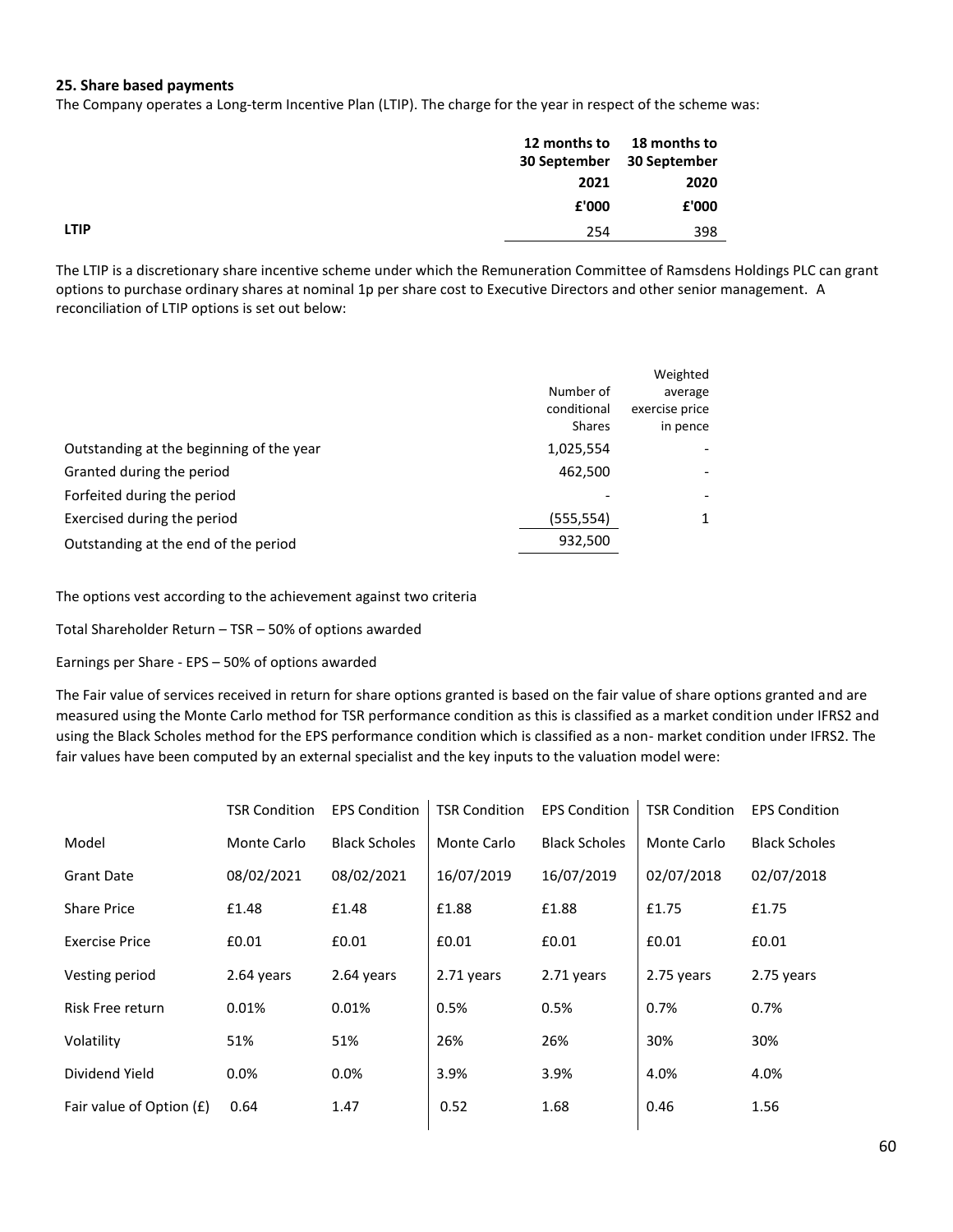Early exercise of the options is permitted if a share award holder ceases to be employed by reason of death, injury, disability, or sale of the Company. The maximum term of the share options is 10 years.

#### **26. Post Balance Sheet Events**

There were no post balance sheets events that require further disclosure in the financial statements.

#### **27. Cash and cash equivalents**

|                                          | 30 September | 30 September |
|------------------------------------------|--------------|--------------|
|                                          | 2021         | 2020         |
|                                          | £'000        | £'000        |
| Sterling cash and cash equivalents       | 7.747        | 10,204       |
| Other currency cash and cash equivalents | 5,285        | 5,669        |
|                                          | 13,032       | 15,873       |

#### **28. Prior period adjustment**

Following a review, the Group has changed its accounting policy for pawnbroking loans in the course of realisation, on the basis that the derecognition criteria under IFRS9 has not been met. Note 2 provides further details of this change. The change in accounting policy has resulted in a prior period adjustment to previously reported results as follows:

# **Consolidated statement of comprehensive income**

### **For the 18 month period ended 30 September 2020**

|                              | Reported  | Adjustment | <b>Restated</b> |
|------------------------------|-----------|------------|-----------------|
|                              | £'000     | £'000      | £'000           |
| Revenue                      | 76,938    | (4, 445)   | 72,493          |
| Cost of sales                | (29, 789) | 4,445      | (25, 344)       |
| <b>Gross profit</b>          | 47,149    |            | 47,149          |
| Other income                 | 725       |            | 725             |
| Administrative expenses      | (37, 858) |            | (37, 858)       |
| <b>Operating profit</b>      | 10,016    |            | 10,016          |
| Finance costs                | (795)     | -          | (795)           |
| <b>Profit before tax</b>     | 9,221     |            | 9,221           |
| Income tax expense           | (2, 103)  |            | (2, 103)        |
| Profit for the year / period | 7,118     |            | 7,118           |
| Other comprehensive income   |           |            |                 |
| Total comprehensive income   | 7,118     |            | 7,118           |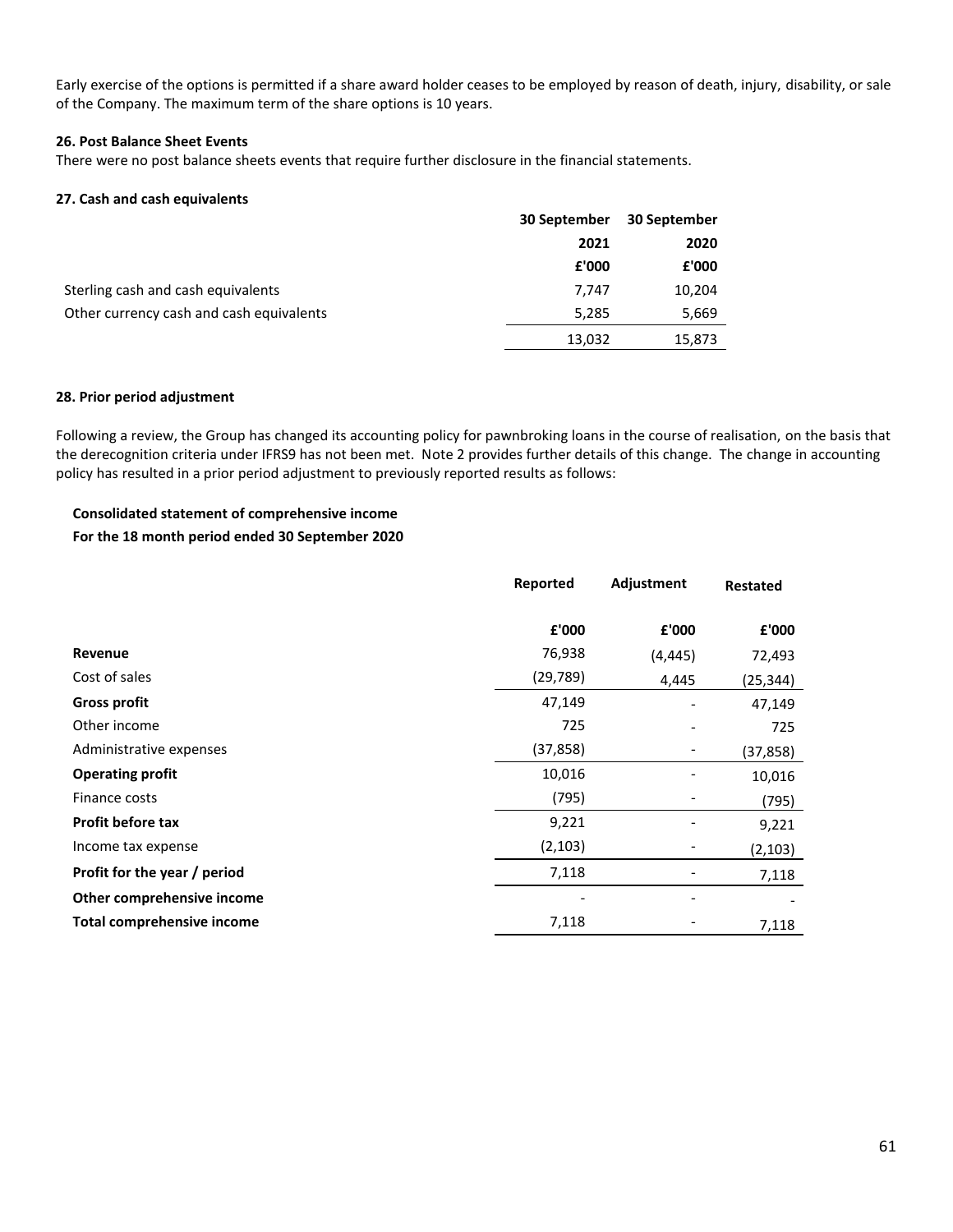# **Restated consolidated statement of financial position**

|                                 | As at 30 September 2020 |                          |        | As at 01 April 2019 |            |                 |
|---------------------------------|-------------------------|--------------------------|--------|---------------------|------------|-----------------|
|                                 | Reported                | Adjustment Restated      |        | Reported            | Adjustment | <b>Restated</b> |
| <b>Assets</b>                   | £'000                   | £'000                    | £'000  | £'000               | £'000      | £'000           |
| <b>Non-current assets</b>       | 14,433                  | $\overline{\phantom{a}}$ | 14,433 | 16,096              |            | 16,096          |
| <b>Current Assets</b>           |                         |                          |        |                     |            |                 |
| Inventories                     | 13,360                  | (2,201)                  | 11,159 | 12,658              | (2,051)    | 10,607          |
| Trade and other receivables     | 8,743                   | 2,201                    | 10,944 | 10,407              | 2,051      | 12,458          |
| Cash and short term<br>deposits | 15,873                  |                          | 15,873 | 13,420              |            | 13,420          |
|                                 | 37,976                  |                          | 37,976 | 36,485              |            | 36,485          |
| <b>Total assets</b>             | 52,409                  |                          | 52,409 | 52,581              |            | 52,581          |
|                                 |                         |                          |        |                     |            |                 |
| <b>Current liabilities</b>      | 9,584                   |                          | 9,584  | 14,362              |            | 14,362          |
| <b>Net current assets</b>       | 28,392                  |                          | 28,392 | 22,123              |            | 22,123          |
| <b>Non-current liabilities</b>  | 7,270                   |                          | 7,270  | 7,842               |            | 7,842           |
| <b>Total liabilities</b>        | 16,854                  |                          | 16,854 | 22,204              |            | 22,204          |
| <b>Net assets</b>               | 35,555                  |                          | 35,555 | 30,377              |            | 30,377          |